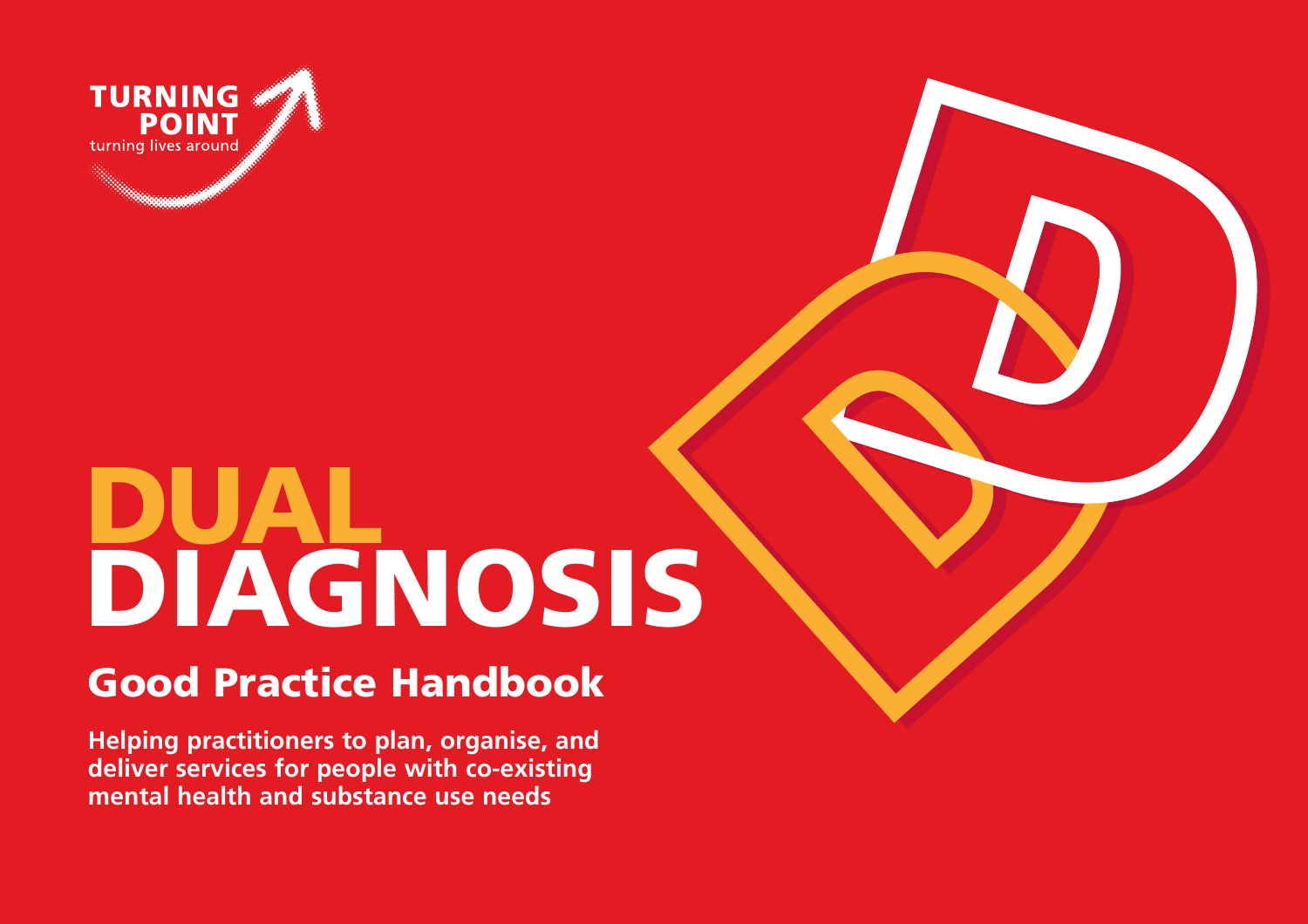# Acknowledgements

This handbook was written by Stuart Watson and Caroline Hawkings, and was edited by Liz Aram.

We are grateful to everyone who has given information for case studies and snapshots and who has commented on the handbook. Particular thanks go to the Project Steering Group:

- Karen Althorpe Service user, Turning Point Clare Buckmaster – Service Manager, Turning Point
- Support Link Carmel Clancy – Principal Lecturer in Mental Health and Addictions, Middlesex University
- Patrick Coyne Nurse Consultant, Dual Diagnosis, Principal Investigator Job Rotation, Max Glatt Unit,
- Central and North West London NHS Foundation TrustTom Dodd – Joint National Dual Diagnosis Programme Lead and National Primary Care Programme Lead,
- Care Services Improvement Partnership
- Dr Emily Finch Consultant Addiction Psychiatrist, South London and Maudsley NHS Foundation Trust, Blackfriars Community Drug and Alcohol Team
- Ann Gorry Joint National Dual Diagnosis Programme Lead and National Primary Care Lead, Care Services Improvement Partnership
- Caroline Hawkings (Chair) Senior Policy and Public Affairs Advisor for Mental Health, Turning Point
- Cheryl Kipping Consultant Nurse, Dual Diagnosis, South London and Maudsley NHS Foundation Trust and Joint Programme Lead, Dual Diagnosis, London Development Centre
- Tabitha Lewis Senior Lecturer (Dual Diagnosis), Middlesex University
- Peter Scott-Blackman Chief Executive Officer for the Afiya Trust
- Stuart Watson Consultant and Project Manager

We would like to thank the Care Services Improvement Partnership Regional Dual Diagnosis Leads, the Steering Group of London Development Centre Dual Diagnosis Network, the National Treatment Agency Regional Co-ordinators, and all the participants in the CSIP Changing Habits regional seminars. We would also like to acknowledge the input of the following:

Fiona Adamson – Borough of Telford and Wrekin Dr Dave Armstrong – Humber Mental Health Teaching **Trust** Sue Andrews – Berkshire NHS TrustBill Baker – Croydon Dual Diagnosis team Mandy Barrett – County Durham and Darlington Multi-Agency Dual Diagnosis Project Hayley Barlow – London Development Centre Kirsteen Bogle – Lewisham Primary Care Trust Alison Cameron – Dual Recovery Anonymous John Claire – Avon and Wilts Mental Health Partnership NHS Trust

Samantha Clark – Hartlepool Dual Diagnosis Service Ray Codner – African Caribbean Community Initiative David Crawford – Northumberland, Tyne and Wear NHS Trust

Durand Darougar – Southwark Dual Diagnosis Service Lois Dugmore – Leicestershire Partnership NHS Trust Richard Edwards – Avon and Wilts Mental Health Partnership NHS Trust

Janet Feigenbaum – North East London Mental Health **Trust** 

Davina Firth – Westminster City Council Bob Fletcher – Northamptonshire Primary Care Trust Brendan Georgeson – Walsingham House Christopher Gill – Cambridge Mental Health Trust Ian Hamilton – York University

Catherine Hennessey – South London and Maudsley NHS TrustMargaret Heraghty – The Friday Group Mark Holland – Manchester Mental Health and Social Care TrustBelinda Hollows – Amber Project Cliff Hoyle – St James Priory Project Dr Ian James – Newcastle, North Tyneside and Northumberland Mental Health TrustDavid Manley – Nottinghamshire Dual Diagnosis Service Cheryl Moulton – Antenna Maggie Page – Cambridgeshire and Peterborough Mental Health and Social Care Partnership NHS Trust Matt Paterson – Bolton, Salford and Trafford Mental Health NHS TrustJocelyn Pike – Norwich Primary Care Trust Stephen Radley – Haringey Primary Care Trust Ken Rayner – Turning Point Gwydir and Huntingdon **Project** Neil Robertson – Lewisham Dual Diagnosis Service Alicia Spence – African Caribbean Community Initiative Ruth Stebbens – Humber Mental Health Teaching Trust Susan Sheer – South Downs NHS TrustGlen Thomas – Rampton Hospital Justine Trippier – Westminster Primary Care Trust Derek Tobin – The COMPASS Programme Sarah Young – Dudley Beacon and Castle Primary Care TrustEmma Wadey – HMP High Down, Surrey Marcel Vige – Diverse Minds

We would also like to give particular thanks to Richard Kramer, Director of Policy, Turning Point for editorial advice.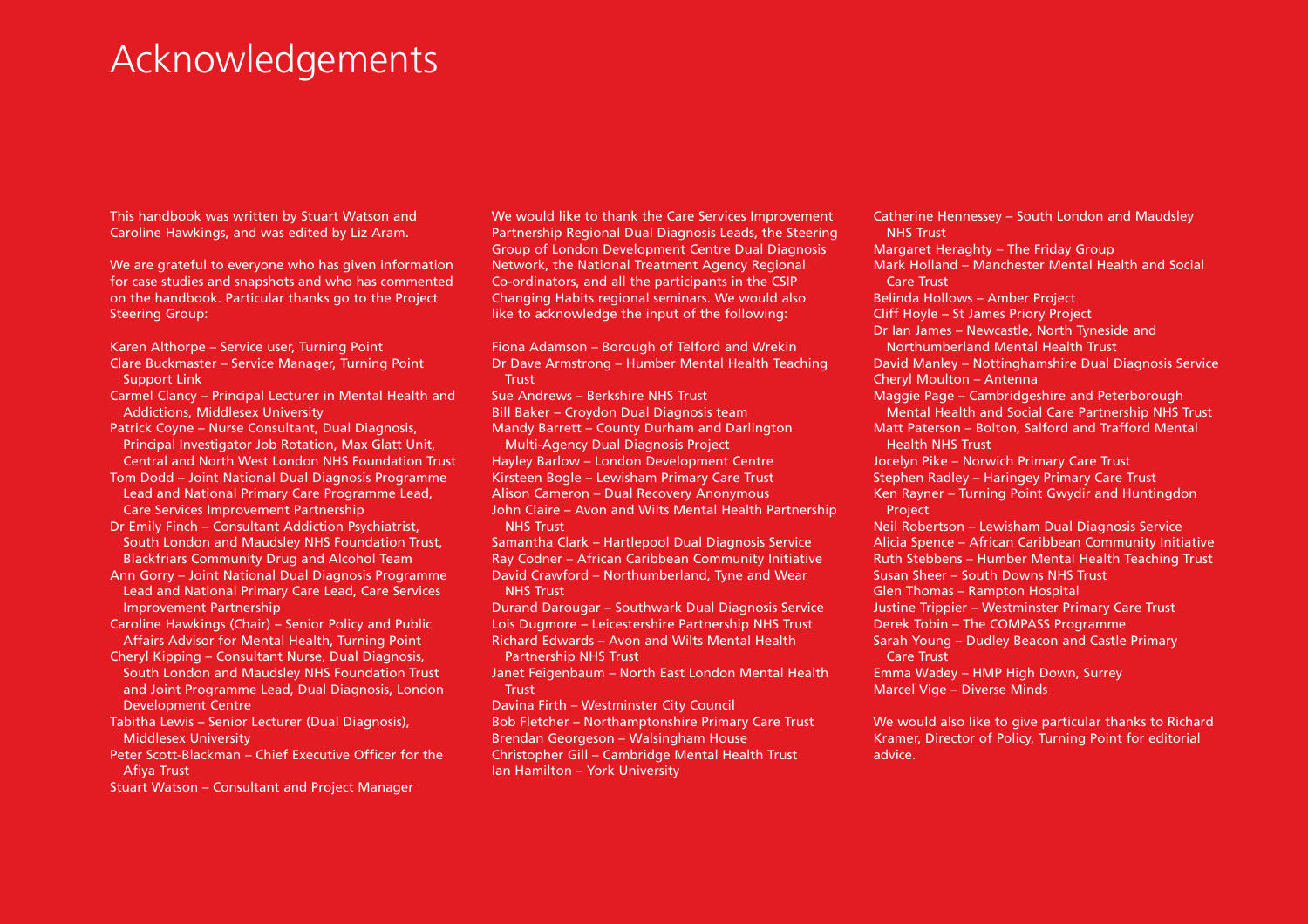# **Contents**

#### **Foreword**d  $\sim$  2

# **Part A: good practice components, key policies and commentary**

#### **Section one: introduction**

- What's in the handbook? 4 ■ Who is this handbook for? 4
- What the handbook offers 4

## **Section two: the components of good practice**

- Working with service users, carers and families 6
- Planning and commissioning of services 6
- Service delivery 6
- Locally agreed definitions of dual diagnosis 6
- Inter-agency working 7
- Assessment 7
- Treatment and co-ordination of care 7
- Experience and skills 8
- Monitoring, evaluation and research 8

### **Section three: key guidance and policy documents for dual diagnosis**

■ Dual Diagnosis Good Practice Guide 9 ■ Dual Diagnosis in Mental Health Inpatient and Day Hospital Settings and Day Hospital Settings ■ Closing the Gap 9 ■ The Care Programme Approach 9 ■ Models of Care for the Treatment of Drug Misusers 9 ■ The National Service Framework for Mental Health 9

## **Section four: commentary**

| Strategic issues: planning and commissioning |    |
|----------------------------------------------|----|
| of services                                  | 10 |
| Operational issues: delivering services      |    |
| and building partnerships                    | 11 |
| Providing assessment and treatment           | 13 |
| ■ Working with service users and carers      | 14 |
| Providing services for black and minority    |    |
| ethnic (BME) communities                     | 16 |
| Developing the dual diagnosis workforce      | 16 |
| Monitoring and evaluating services           | 18 |
|                                              |    |

# **Part B: case studies**

| Nottinghamshire Dual Diagnosis Service<br>26<br>2:<br>Humber Mental Health Teaching Trust<br>3:<br>Dual Diagnosis Liaison Service (DDLS)<br>28<br>Dual diagnosis course, York University,<br>4:<br>Department of Health Sciences<br>30<br>32<br>The COMPASS Programme<br>5:<br>The Friday Group<br>6:<br>Turning Point Support Link<br>37<br>7:<br>8: The Amber Project<br>39<br>9: St Jude's Hostel, part of The African<br>Caribbean Community Initiative (ACCI)<br>and Omari Housing Consortium<br>42<br>10: Grafton Ward, Manchester Mental Health<br>and Social Care Trust<br>44<br>11: The Rampton Hospital Substance Misuse<br>Treatment Programme<br>46<br>12: Lewisham Dual Diagnosis Service<br>48<br>13: The Westminster Dual Diagnosis Project<br>51<br>14: Intensive Management of Personality<br>Disorder: Assessment and Recovery Team<br>(IMPART)<br>15: Croydon Dual Diagnosis Service<br>57 | 1: | County Durham and Darlington        |    |
|---------------------------------------------------------------------------------------------------------------------------------------------------------------------------------------------------------------------------------------------------------------------------------------------------------------------------------------------------------------------------------------------------------------------------------------------------------------------------------------------------------------------------------------------------------------------------------------------------------------------------------------------------------------------------------------------------------------------------------------------------------------------------------------------------------------------------------------------------------------------------------------------------------------|----|-------------------------------------|----|
|                                                                                                                                                                                                                                                                                                                                                                                                                                                                                                                                                                                                                                                                                                                                                                                                                                                                                                               |    | Multi-Agency Dual Diagnosis Project | 23 |
|                                                                                                                                                                                                                                                                                                                                                                                                                                                                                                                                                                                                                                                                                                                                                                                                                                                                                                               |    |                                     |    |
|                                                                                                                                                                                                                                                                                                                                                                                                                                                                                                                                                                                                                                                                                                                                                                                                                                                                                                               |    |                                     |    |
|                                                                                                                                                                                                                                                                                                                                                                                                                                                                                                                                                                                                                                                                                                                                                                                                                                                                                                               |    |                                     |    |
|                                                                                                                                                                                                                                                                                                                                                                                                                                                                                                                                                                                                                                                                                                                                                                                                                                                                                                               |    |                                     |    |
|                                                                                                                                                                                                                                                                                                                                                                                                                                                                                                                                                                                                                                                                                                                                                                                                                                                                                                               |    |                                     |    |
|                                                                                                                                                                                                                                                                                                                                                                                                                                                                                                                                                                                                                                                                                                                                                                                                                                                                                                               |    |                                     |    |
|                                                                                                                                                                                                                                                                                                                                                                                                                                                                                                                                                                                                                                                                                                                                                                                                                                                                                                               |    |                                     | 34 |
|                                                                                                                                                                                                                                                                                                                                                                                                                                                                                                                                                                                                                                                                                                                                                                                                                                                                                                               |    |                                     |    |
|                                                                                                                                                                                                                                                                                                                                                                                                                                                                                                                                                                                                                                                                                                                                                                                                                                                                                                               |    |                                     |    |
|                                                                                                                                                                                                                                                                                                                                                                                                                                                                                                                                                                                                                                                                                                                                                                                                                                                                                                               |    |                                     |    |
|                                                                                                                                                                                                                                                                                                                                                                                                                                                                                                                                                                                                                                                                                                                                                                                                                                                                                                               |    |                                     |    |
|                                                                                                                                                                                                                                                                                                                                                                                                                                                                                                                                                                                                                                                                                                                                                                                                                                                                                                               |    |                                     |    |
|                                                                                                                                                                                                                                                                                                                                                                                                                                                                                                                                                                                                                                                                                                                                                                                                                                                                                                               |    |                                     |    |
|                                                                                                                                                                                                                                                                                                                                                                                                                                                                                                                                                                                                                                                                                                                                                                                                                                                                                                               |    |                                     |    |
|                                                                                                                                                                                                                                                                                                                                                                                                                                                                                                                                                                                                                                                                                                                                                                                                                                                                                                               |    |                                     |    |
|                                                                                                                                                                                                                                                                                                                                                                                                                                                                                                                                                                                                                                                                                                                                                                                                                                                                                                               |    |                                     |    |
|                                                                                                                                                                                                                                                                                                                                                                                                                                                                                                                                                                                                                                                                                                                                                                                                                                                                                                               |    |                                     |    |
|                                                                                                                                                                                                                                                                                                                                                                                                                                                                                                                                                                                                                                                                                                                                                                                                                                                                                                               |    |                                     |    |
|                                                                                                                                                                                                                                                                                                                                                                                                                                                                                                                                                                                                                                                                                                                                                                                                                                                                                                               |    |                                     |    |
|                                                                                                                                                                                                                                                                                                                                                                                                                                                                                                                                                                                                                                                                                                                                                                                                                                                                                                               |    |                                     |    |
|                                                                                                                                                                                                                                                                                                                                                                                                                                                                                                                                                                                                                                                                                                                                                                                                                                                                                                               |    |                                     |    |
|                                                                                                                                                                                                                                                                                                                                                                                                                                                                                                                                                                                                                                                                                                                                                                                                                                                                                                               |    |                                     | 54 |
|                                                                                                                                                                                                                                                                                                                                                                                                                                                                                                                                                                                                                                                                                                                                                                                                                                                                                                               |    |                                     |    |
|                                                                                                                                                                                                                                                                                                                                                                                                                                                                                                                                                                                                                                                                                                                                                                                                                                                                                                               |    |                                     |    |

## **Conclusion**

 $\mathsf{n}$  60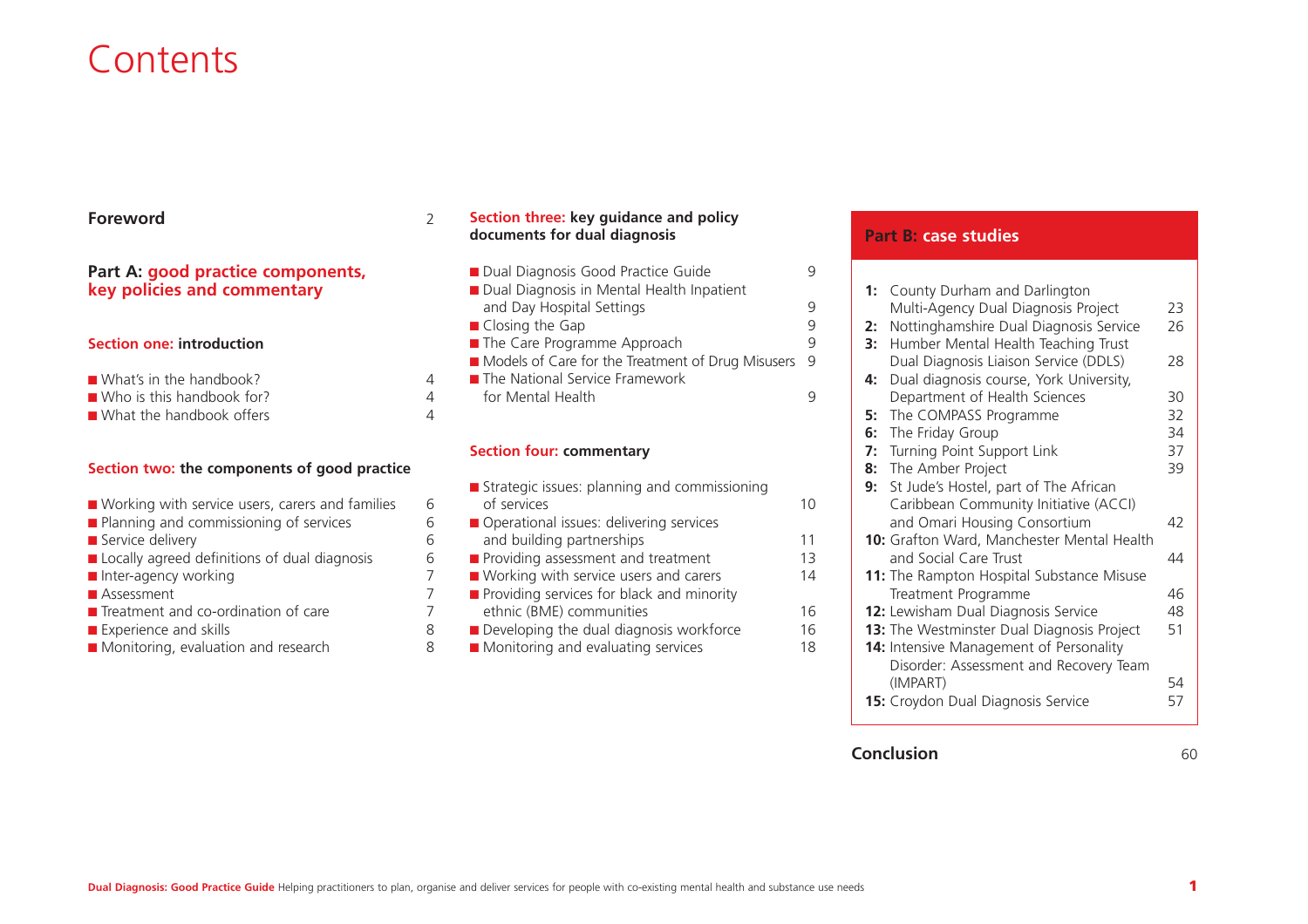# Foreword

**The** *Dual Diagnosis Good Practice Guide***, published by the Department of Health in 2002, provided a framework in which to consider the complex needs of people with mental health issues and problematic substance use. Turning Point is actively engaged at the frontline to understand the issues involved in developing and implementing services to meet those needs.** 

This handbook brings together the practical lessons that Turning Point has gathered from its own experience and from talking candidly to a range of voluntary and statutory sector professionals about what has worked and, equally importantly, what has not.

There is now broad consensus about many of the underlying principles for a quality service. These include the importance of incorporating a values base to support constructive relationships and recovery; involving service users and carers; having locally agreed definitions of dual diagnosis; and working in partnership with a wide range of agencies to provide co-ordinated health and social care.

It is encouraging that services are genuinely listening to what is needed in their area rather than adopting a 'one size fits all' approach. However, the extent of this variety underlines the importance of drawing together learning and good practice. It is vital that both frontline staff and commissioners are able to draw on the evidence ofwhat has worked and have a realistic understanding of the process and costs of implementation.

It is clear that there is a long way to go to genuinely meet the complex and changing needs of people with co-existing issues. But we commend this handbook as a valuable step on the road to achieving high quality services and real quality of life improvements for service users and their families.



**Tom Dodd**Joint National Dual Diagnosis Programme Lead Care Services Improvement Partnership

Aua Gary

**Ann Gorry** Joint National Dual Diagnosis Programme Lead Care Services Improvement Partnership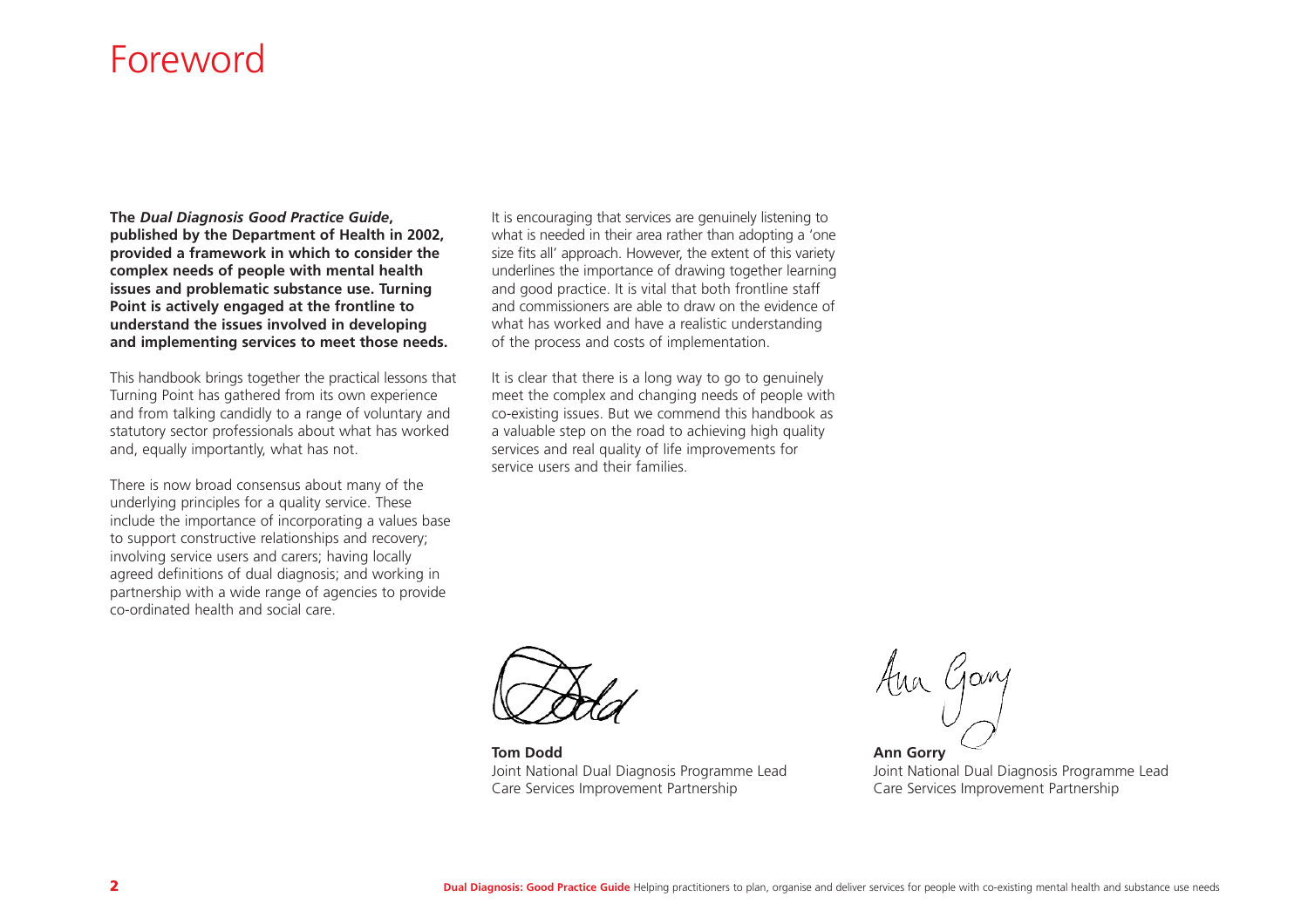**Part A:** good practice components, key policies and commentary

**1**

**2**

**3**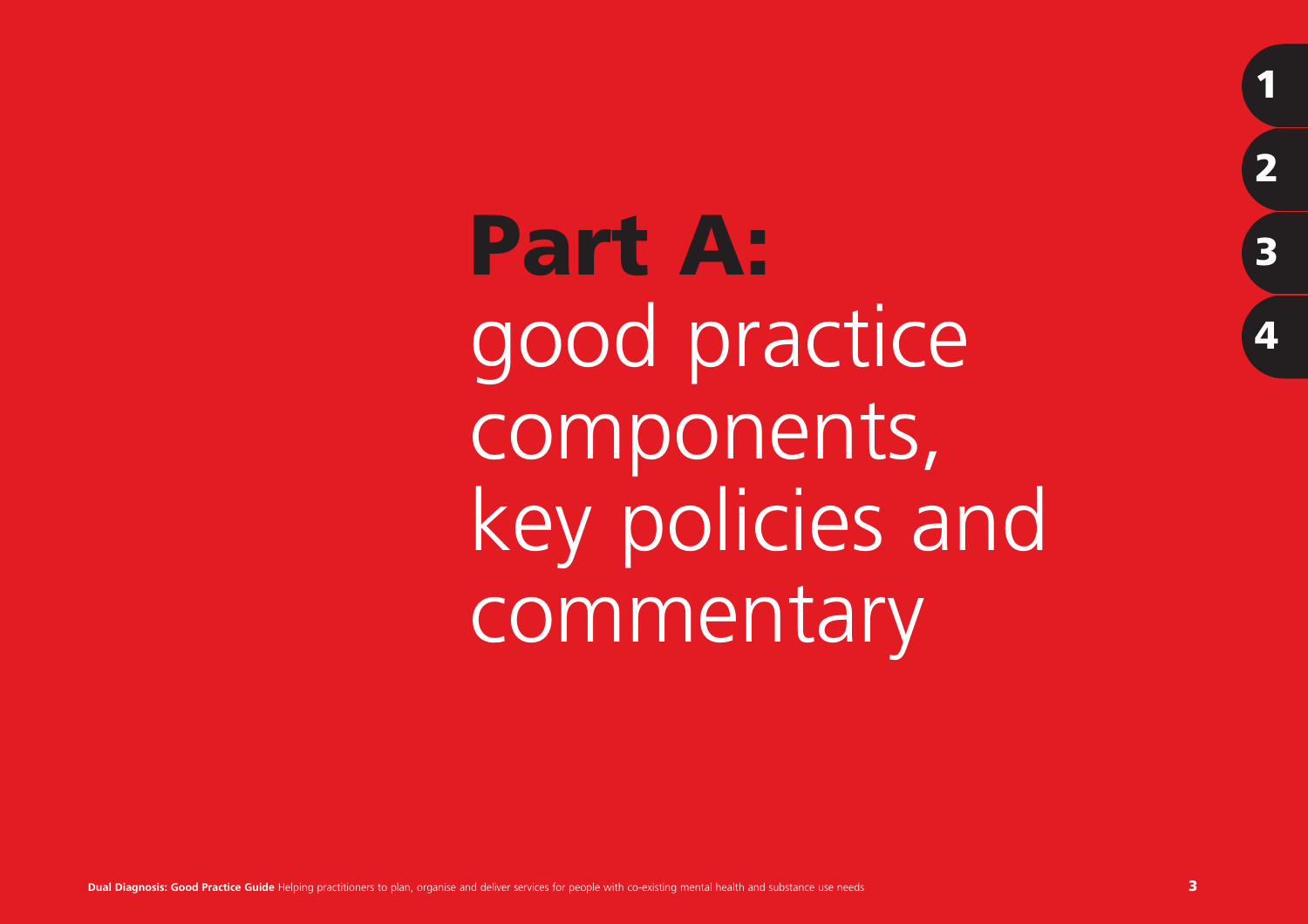# **Section one:** introduction **1**

# **What's in the handbook?**

This handbook has been written to support the development of services for people with co-existing mental health and substance use problems.

At the heart of the handbook is a series of casestudies showing how particular services have implemented good practice. Based on extensive discussions with both professionals and service users, we also discuss the key issues and learning points and propose components of good practice.

The key aims of the good practice guide are to:

- Build on current dual diagnosis guidance and demonstrate its application in a range of settings and services
- Promote dialogue between professionals so that experiences, knowledge, skills and resources are shared
- Provide case studies, demonstrating how good practice can be replicated elsewhere and including contact details and resources to share
- Through the sharing of learning, to enable services to improve care pathways and provide quality support.

The development of the handbook has been funded by the Department of Health (DH) and supported by a steering group, which brings together the expertise of service users, practitioners and providers. The Care Services Improvement Partnership (CSIP) and the National Treatment Agency (NTA) are key partners.

Although the handbook only covers services in England, much of the material will be applicable elsewhere.

The handbook can also be downloaded from thepublications area of the Turning Point website (www.turning-point.co.uk).

This handbook can be read in conjunction with the *Dual Diagnosis Toolkit: Mental Health and Substance Misuse* (Turning Point and Rethink, 2004), which provides an introduction and overview of dual diagnosis and includes information about specific mental health and substance use problems. This toolkit is also available through the Turning Point website.

# **Who is this handbook for?**

The dual diagnosis handbook is a practical manual primarily for staff involved in the development and delivery of services for people who have co-existing mental health and substance use problems. It will be useful for those working in specialist dual diagnosis services and more generic teams. There are also some key messages for commissioners and those in other strategic roles.

## **What the handbook offers**

The handbook contains practical information designed to help you to learn from, and apply, good practice in your services. It is divided into five sections.

- 1. Introduction
- 2. The components of good practice
- 3. Key guidance and policy documents
- 4. Commentary
- 5. Case studies

After this **introduction**, there is a section describing the **components of good practice**. These were identified at the initial stages of the project and used as a framework to gather information from services. In developing the components, we consulted our steering group and reviewed literature and government policy relating to dual diagnosis.

The key quidance and policy documents section gives a very brief summary of the relevant policy framework.

We then include a **commentary** which examines some of the main themes from interviews withorganisations featured in case studies, and feedback that we received from a whole range of services working in the field of dual diagnosis. 'Snapshots' of good practice help to illustrate some of these points.

The key part of the handbook contains the case **studies** from services working with people with a dual diagnosis in a range of settings and localities. These include advice that practitioners would like to share and offers practical help for anyone seeking to develop dual diagnosis work.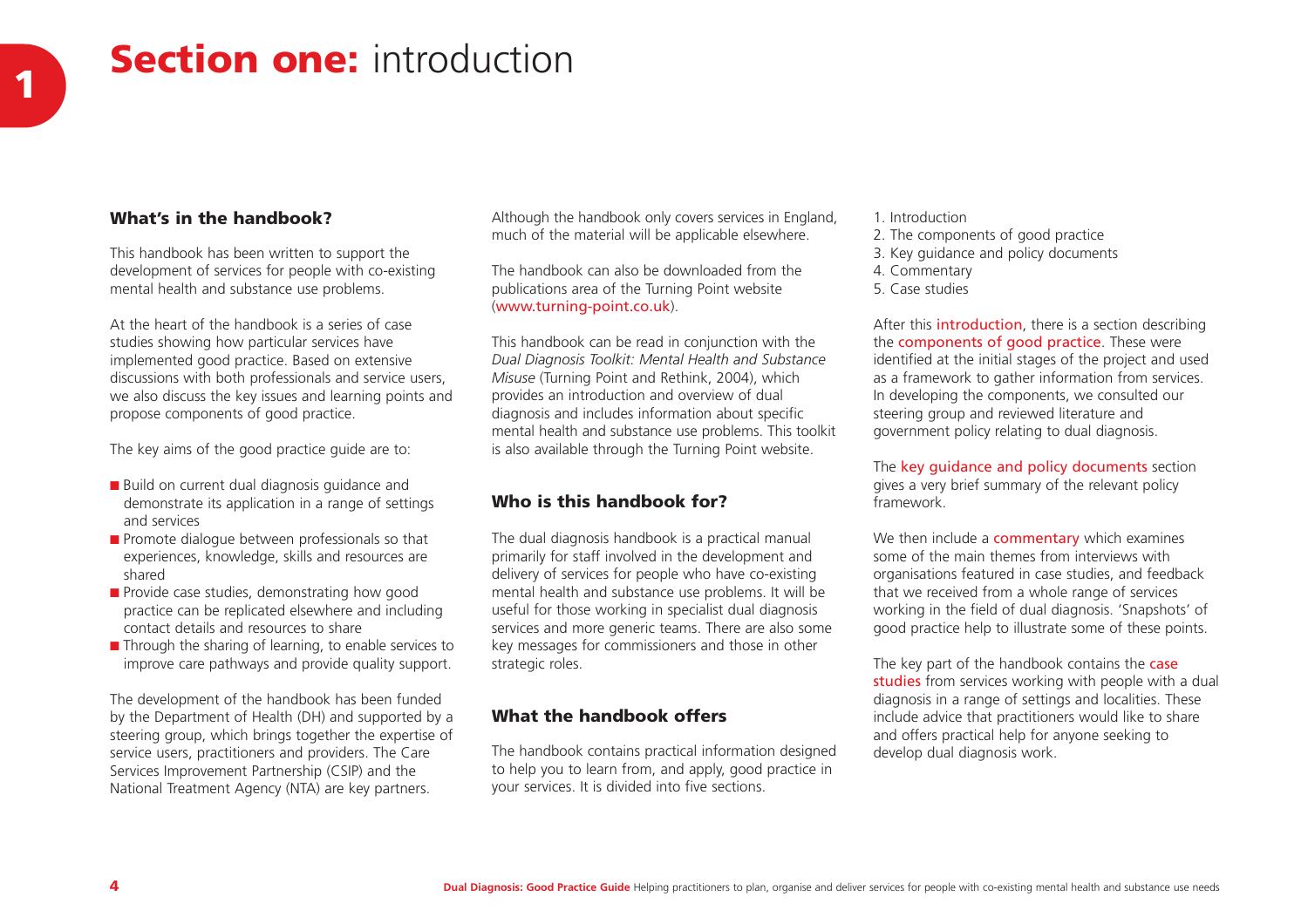# **A note on language**

We recognise that there is a range of terminology in this field and we have tried to keep jargon to a minimum. Acronyms have been spelt out in full when first used, and a list of abbreviations can be found on the inside back cover. We are aware of the differentterms used around substance use and misuse. In thishandbook we have generally used 'substance use' when referring to individuals, but retained 'substance misuse' when describing service provision. In the case studies, we have, as far as possible, retained the language used by the services themselves.

### **How we gathered the information**

We gathered information from 40 services and held in-depth conversations with 15 of these to establish their areas of strength and the challenges faced in developing their work. We also received valuable feedback from four dual diagnosis workshops.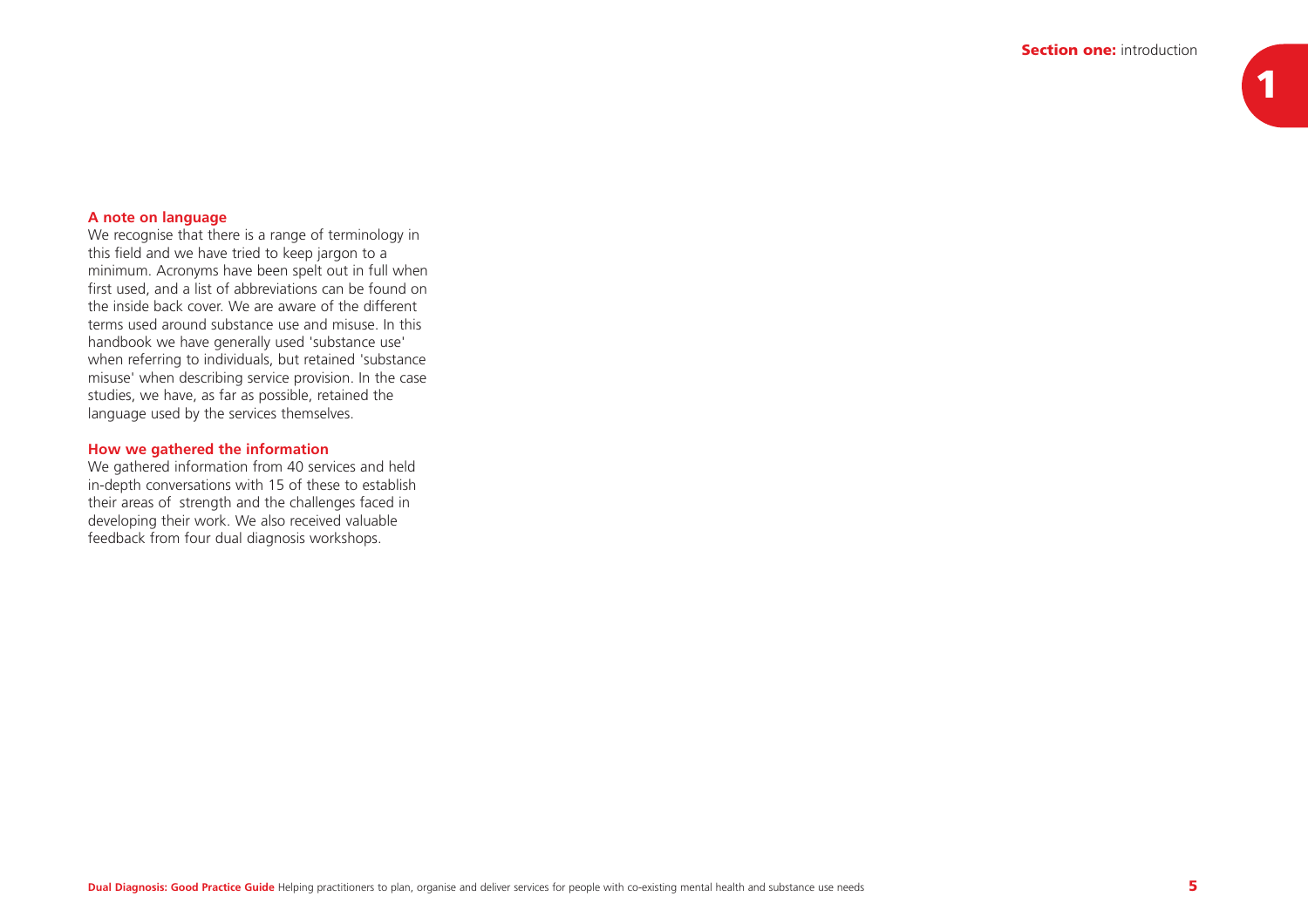# **Section two:** the components of good practice

These components represent the best available consensus on the elements of good practice. They are drawn from the practical experience of professionals and service users as well as from research and policy guidance.

### **Working with service users, carers and families**

People providing dual diagnosis services do best when they take time to listen and when service users are treated with respect. Working with people who have direct experience of using services, as well as their carers and families, is vitally important at all stages of good practice.

We have also mentioned working with service users and carers in the other components where it is especially relevant.

## **Good practice standards**

- Information about services should be accurate, in straight-forward language, in accessible formats and in a language that people can understand
- There should be openness, dialogue and good collaboration with service users, carers and families to ensure that everyone is well informed about the services on offer, and that they have clear expectations about the working relationships between service users and staff
- Services and staff should take account of different values and perspectives
- Services should be culturally sensitive and take gender, race and sexuality issues into account
- Service users, carers and families (as appropriate) should be consulted and actively involved at all stages of service development, from planning to service delivery and evaluation.

# **Planning and commissioning of services**

The main focus of this project is on practitioners and delivery of care. However, we recognise that good service delivery is improved with good commissioning.

## **Good practice standards**

- Commissioners and providers should be aware of the nature and scale of the issue (informed by local audits and service mapping). This enables appropriate planning and targeting of services and mitigates risks to the health and wellbeing of individuals.
- There should be a co-ordinated approach to commissioning mental health and substance use services to ensure that funding of treatment for people with co-existing conditions is adequate, secure and long-term, although funding may come from different streams.
- Planners and identified joint commissioners of services should be working with local implementation teams (LITs) and drug and alcohol action teams (DAATs) to ensure a co-ordinated approach.
- Contracts with providers and service specifications should explicitly address co-existing mental health

and substance use problems.

- The services that are commissioned should connect to both national and local policies on dual diagnosis.
- Commissioners should develop strong partnerships with providers and engage service users in understanding needs.

# **Service delivery**

The *Dual Diagnosis Good Practice Guide* (DH, 2002) recommends 'mainstreaming services' to ensure that, as far as possible, all service users with severe mental health issues and problematic substance misuse are treated within mainstream mental health services.

#### **Good practice standard**

■ Service delivery protocols should be agreed between mental health and substance use teams.

# **Locally agreed definition of dual diagnosis**

The *Dual Diagnosis Good Practice Guide* (DH, 2002) advises services to "generate focused definitions which reflect the target group for whom their service is intended."

## **Good practice standards**

■ There should be a locally agreed definition of dual diagnosis shared within an agency and across agencies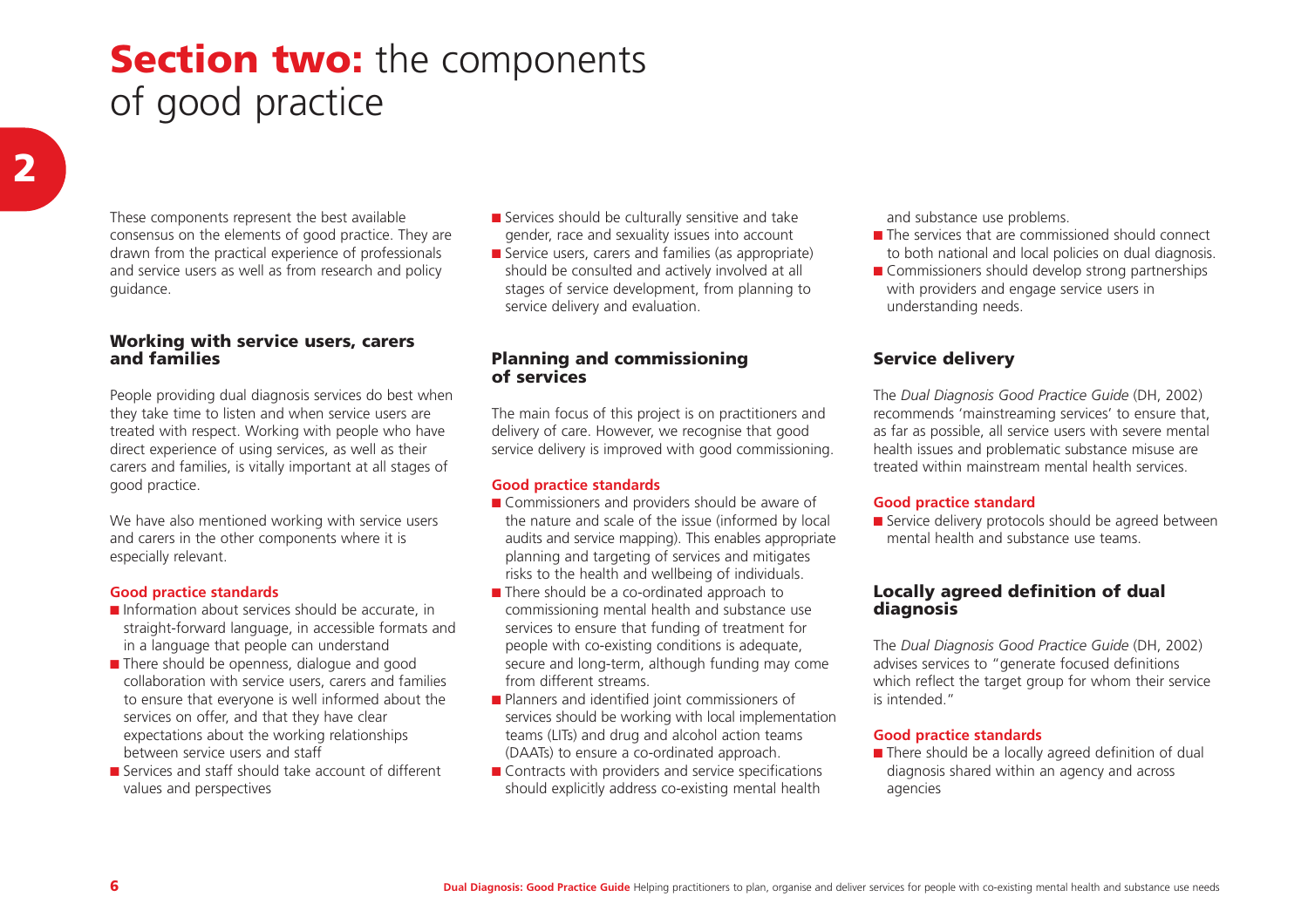■ There should be adequate referral mechanisms for people who fall outside this definition so that they can access the support they need.

# **Inter-agency working**

Defining target client groups and agreements on provision, as described above, should be achieved through inter-agency collaboration across mental health and substance use services from all sectors.There may be different models of effective interagency working including dedicated dual diagnosis teams, assertive outreach teams specialising in dual diagnosis and networks of expert local clinicians. Agencies should have a shared and consistent approach to working with an individual with a dual diagnosis to ensure that their work is complementary.

#### **Good practice standards**

- There should be a local strategy for working with people with co-existing needs. This needs to be adopted by all relevant agencies.
- Explicit local protocols on multi-disciplinary and multi-agency working should be developed.
- There should be systems and protocols in place on confidentiality and sharing information between agencies. This includes clarifying what information can be shared, and in what circumstances.
- There should be mechanisms for liaison between different mental health and substance use services, regardless of what model of service exists locally.
- Practical ways to improve integration at service

delivery level should be promoted; eg through a local dual diagnosis network.

- When agencies work together, each agency should be clear about their individual roles and takeresponsibility for fulfilling them.
- Agencies should know when it is appropriate to seek help from other agencies.

## **Assessment**

Assessment is a crucial part of the process as it affects an individual and influences their subsequent treatment and care pathways. Substance use among people with mental health problems is common and affects treatment outcomes. Assessment of substanceuse should therefore form a routine part of mental health assessments and vice versa.

#### **Good practice standards**

- Assessment should be multi-disciplinary and multiagency, given the complex needs of people with a dual diagnosis.
- Every service user should be asked basic screening information about their mental health andsubstance use.
- Any comprehensive assessment should include a detailed mental health history and a detailed substance use history, a physical health assessment and an assessment of a client's motivation to change.
- Assessment should include a risk assessment. This should include discussion about management of risks with service users who are partners in the process.

# **Treatment and co-ordination of care**

These components do not look at individual clinical interventions or make judgments about the relative effectiveness of different types of intervention. Our focus is on the process and organisation of care. We are interested in how guidance has been applied to improve care pathways and to support individuals with a dual diagnosis and the staff working with them.

Treatment needs to focus on the 'long haul'. Services should tolerate and continue to work with serviceusers who have poor attendance records and who do not comply with their medication.

Effective treatment needs to be evidence-based andprovide an integrated response with good brokerage arrangements to address multiple needs.

It is important that time is spent engaging with service users with a dual diagnosis before treatment plans are made. For a variety of reasons, service users often have difficulty in approaching mainstream services. It is therefore vital to engage with them in a meaningful and positive way to work towards long term recovery.

#### **Good practice standards**

Treatment should include:

- Engagement
- Enhancing motivation for change
- Active treatment
- Relapse prevention
- Access to a full range of substance use services and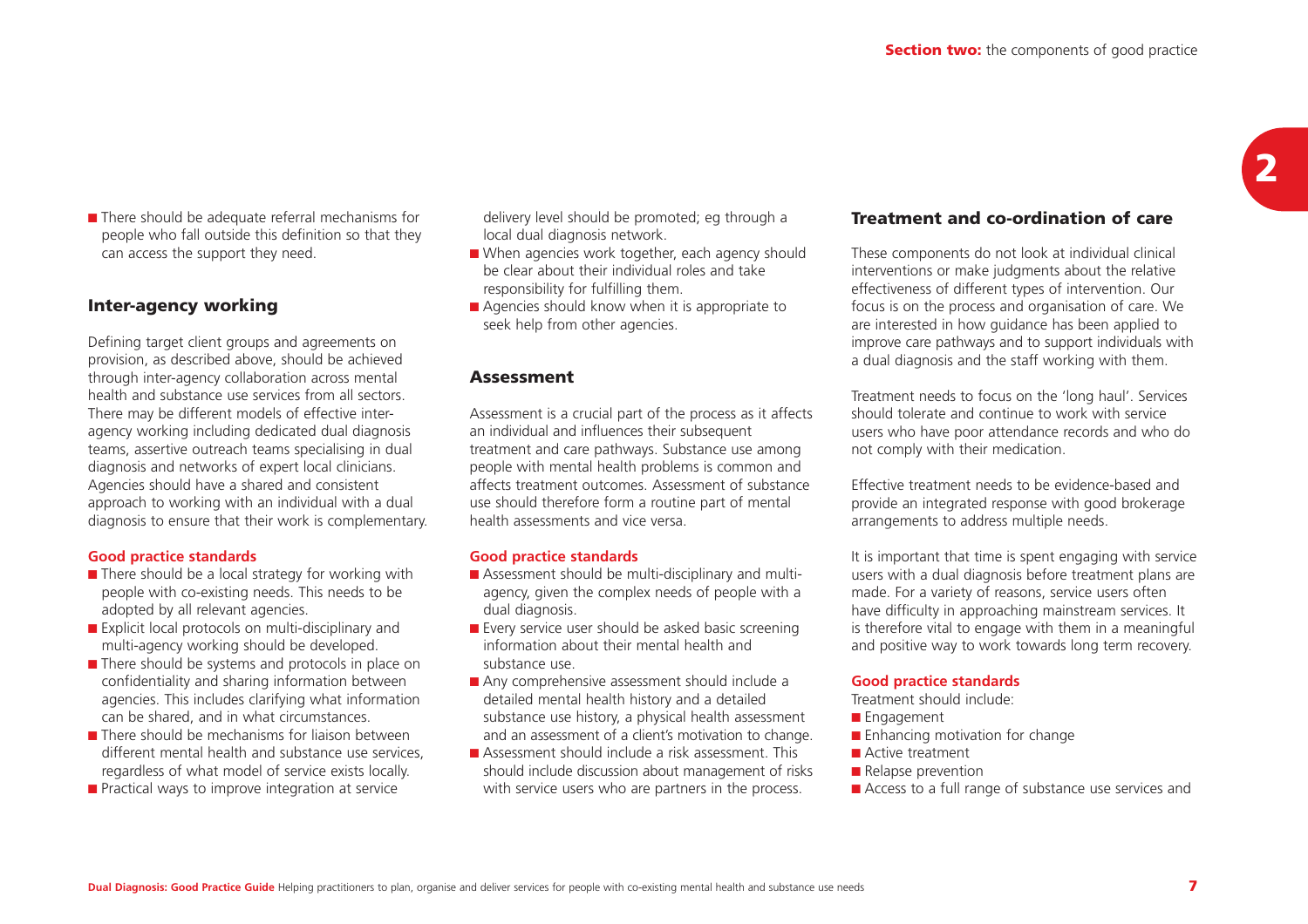mental health services, as appropriate ■ Availability of a range of pharmacological, psychological and social interventions.

# **Experience and skills**

There are different approaches to training (eg training individuals or training whole teams). Training does not need to be purchased from outside the organisation and training from local providers should be encouraged.

#### **Good practice standards**

- A training strategy should identify the needs of all staff and professional groups working in statutory and voluntary organisations, including both Trust staff and stakeholder groups.
- Training should take note of the service user's experience; ideally, service users should take part in delivering it.
- There should be adequate, supportive supervision structures and mechanisms which are consistently applied to ensure that training is influencing practice.
- There should be mechanisms for information exchange, sharing skills and inter-agency training.
- Education and training partnerships should be developed to ensure that service users, carers, families and professionals have access to up to date information and advice.
- Skill acquisition should be both formal and informal; creative approaches such as job shadowing should also be considered. It is also important to recognise transferable skills.

■ Training should include ethical and legal issues, medication and interaction with other substances, relapse prevention, care co-ordination and an understanding of the impact of race, culture and religion.

### **Monitoring, evaluation and research**

It is important that systems are in place for monitoring and evaluation so that lessons learnt can improve service delivery. Service providers should aim to research and develop new treatment approaches and re-examine the needs of service users who have previously been considered difficult to engage and treat.

#### **Good practice standards**

- Explicit monitoring requirements should be agreed with providers. These should be included in service agreements and specifications.
- $\blacksquare$  There should be agreement around key indicators, data collection, measurement of outcomes and how this information is used. Outcomes should reflectthe needs of the service user.
- There should be specific measurable objectives and agreed timescales which are regularly reviewed.
- There should be a multi-agency approach to developing clinical audits. The audit should specifically address dual diagnosis work.
- There should be an audit cycle covering all aspects of the service where feedback from all stakeholdersshould be fed into service provision, staff awareness and practice.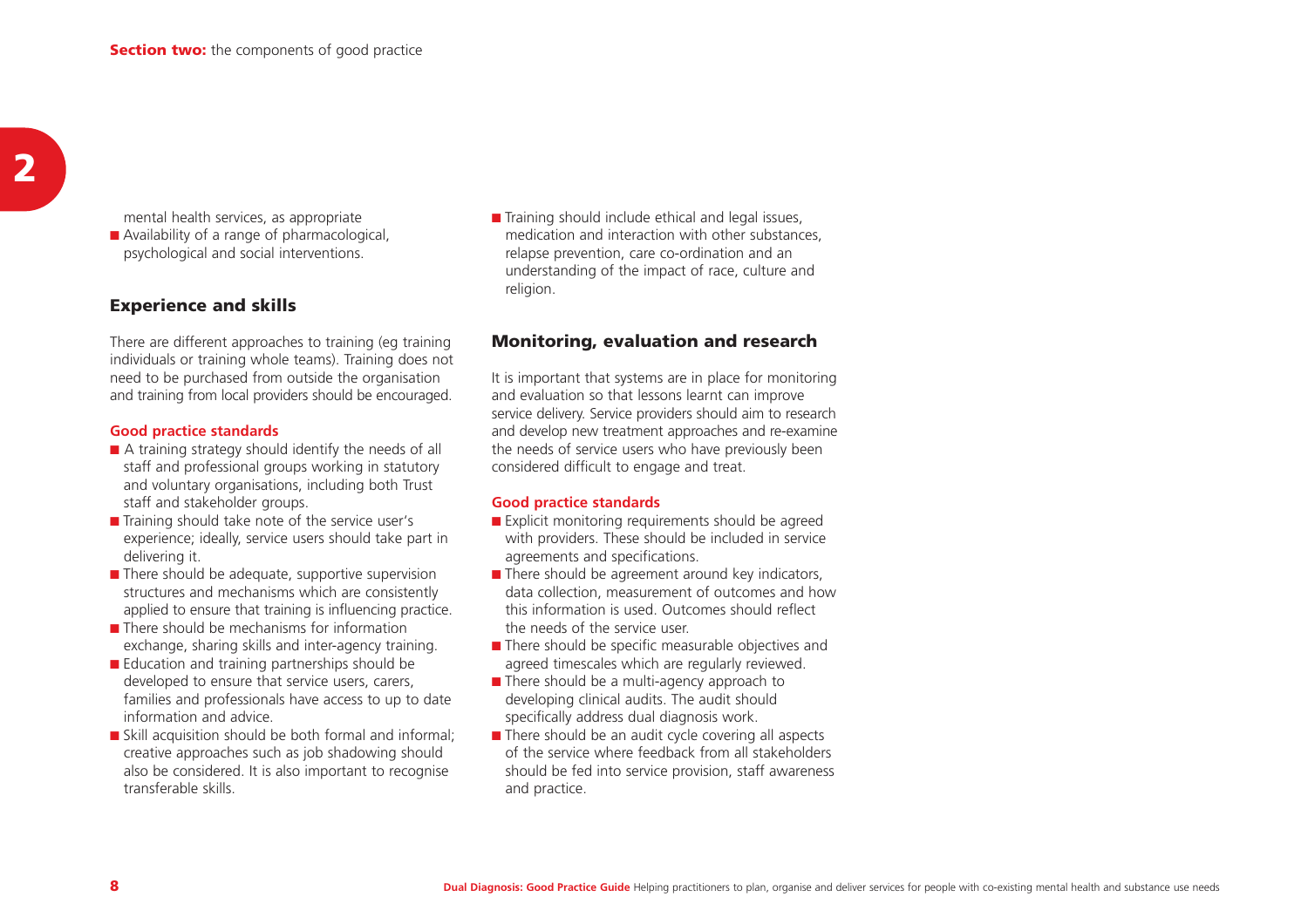# **Section three:** key guidance and policy documents for dual diagnosis

This section highlights the main policies and guidance influencing care provision for people with a dual diagnosis. Some of the policy documents from the mental health or substance misuse field that arerelevant to dual diagnosis are listed below. Some of these documents are due for updates in the near future. For a comprehensive listing see: www.eastmidlands.csip.org.uk/dd/dd.zip

### **Dual Diagnosis Good Practice Guide (DH, 2002)**

The *Dual Diagnosis Good Practice Guide* provides a framework to help strengthen services and advocates a move towards an integrated system of care delivery. It focuses on bringing the care of people with severe mental health problems and problematic substance use into the mainstream, through mental health services taking the primary responsibility for their treatment.

Substance misuse agencies (both alcohol and drugs) should provide specialist support, consultancy and training to mental health teams. Where service users have less severe mental health problems, mental health services should provide similar support to substance misuse agencies.

It stresses the importance of clear care pathways of joint working and treatment, with both LITs and DAATs taking the lead.

### **Dual Diagnosis in Mental Health Inpatient and Day Hospital Settings (DH, 2006)**

This guidance covers the assessment and clinical management of patients with mental illness who are being cared for in psychiatric inpatient or day care settings and who also use or misuse alcohol and/or illicit or other drugs. It also covers organisational and management issues to help mental health services manage these patients effectively.

# **Closing the Gap (DH, 2006)**

*Closing the Gap: A Capability Framework for Working Effectively with People with a Combined Mental Health and Substance Use Problems* draws on existing national occupational standards in mental health, substance misuse and other fields to bring together one set of competencies for working with people with a dual diagnosis. There are three levels: core, generalist and specialist.

## **The Care Programme Approach (DH, 2001)**

*The Care Programme Approach* (CPA) is the framework which all services, including drug and alcohol providers, are advised to use for people with severe mental health and substance misuse problems. CPA guidance is under review with the possibility of

one level of care replacing the two current categories of 'standard and enhanced'. However people with a dual diagnosis are highlighted as a key group for whom services should make provision**<sup>1</sup>**.

# **Models of Care for the Treatment of Drug Misusers (NTA, 2002)**

Parts of *Models of Care for the Adult Treatment ofDrug Misusers* has been replaced by *Models of Care: Update 2006* (NTA, 2006) and *Models of Care for Alcohol Misusers* (DH, 2006).

Models of care are two national frameworks for thecommissioning of adult drug misuse and alcohol misuse treatments that are expected to be available in every part of England to meet the needs of diverse local communities.

## **The National Service Framework for Mental Health (DH, 1999)**

The framework sets out how services should beplanned, delivered and monitored. It states that "the needs of people with a dual diagnosis should be met within existing mental health and drugs and alcohol services".

**<sup>3</sup>**

**<sup>1</sup>** New guidance is due in 2007 for implementation from April 2008.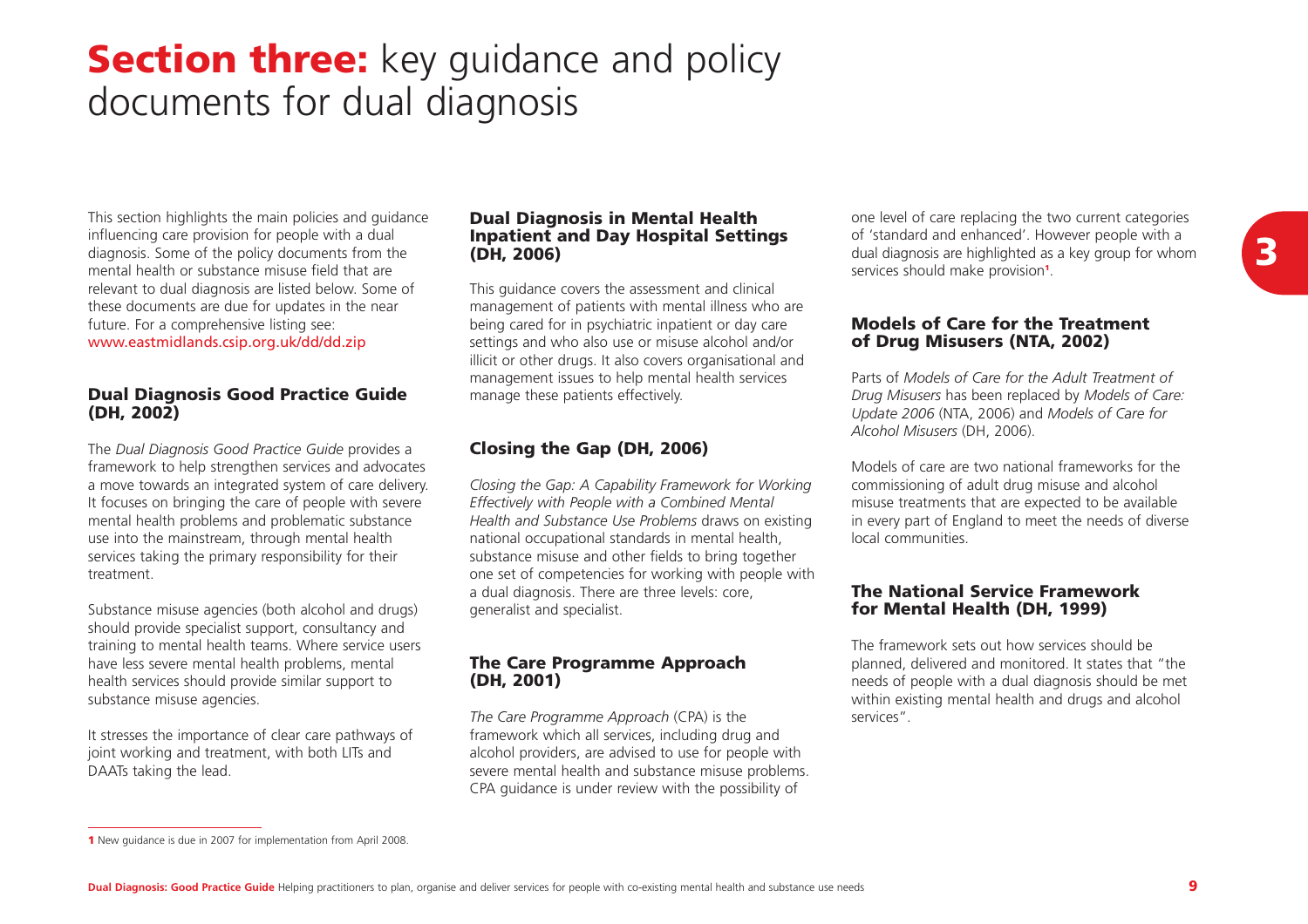# **Section four:** commentary

The components of good practice (see section two) represent the ideal benchmarks for developing dual diagnosis practice and provision. This commentary outlines what people working in this field have told us about their experiences of delivering services and highlights common themes identified over the course of the project. It also draws on the written material we have received from the workshops held at each of the four 'Reaching out, Changing Habits' dual diagnosis conferences**<sup>2</sup>** as well as comments from our steering group.

The aim is to summarise the main points raised; to indicate the changing horizon of service delivery and practice as identified by service users and providers themselves; and to suggest some key learning for future practice and service development. We have referred to the wider policy context briefly where relevant (see section three).

### **Strategic issues: planning and commissioning of services**

#### **Complex health and social needs requiring a range of inputs**

The provision of high quality services to people with a dual diagnosis of mental illness, substance and/or alcohol use remains a major challenge for policy makers, commissioners and providers. The *Dual Diagnosis Good Practice Guide* (DH, 2002) advocates mainstreaming the care of people with "severe mental health problems and problematic substance misuse" so that

mental health services take the lead responsibility. This approach aims to avoid service users being shifted between services and falling through the net of care. However, despite the above definitions and efforts to provide a framework, individuals who do not meet these criteria can continue to fall through the gap between services.

In addition, when compared with a mental health diagnosis alone, both literature and our experience indicate that people with a dual diagnosis are likely to have:

- More severe mental health problems
- An increased risk of suicide, victimisation or being violent
- Less compliance with medication and other treatment
- More contact with the criminal justice system
- Family problems and/or a history of sexual/physical childhood abuse.

As highlighted by the Social Exclusion Unit's report *Mental Health and Social Exclusion* (2004), services need to reach beyond their own boundaries and recognise that people's difficulties are not purely health-related, but are compounded and influenced by a range of other factors, such as housing, employment or social isolation. In short, individuals with a dual diagnosis are an extremely heterogeneous population, requiring a range of interventions suited to their needs which no one treatment service oragency can meet.

#### **Lack of designated dual diagnosis funding**

While it is widely recognised that co-ordination between agencies is key to meeting these complex needs, in practice this has often proved difficult. One reason for this is the way in which different policies and accountabilities drive separate sectors and services. Funding is also provided through a variety of routes that have, since 2002, focused primarily on substance use and criminal justice. Where dual diagnosis services are funded through Primary Care Trusts (PCTs), the levels of funding can vary depending on individual PCT priorities and budgets.

Although not unique to the dual diagnosis field, several services stated that the mismatch between availableresources and individual service user preferences for particular types of treatment and care, forms another barrier to developing service provision. When finances are limited, dual diagnosis posts can be vulnerable to cuts as they do not directly contribute to current NTA treatment targets. Some services have pointed to the overload of central government initiatives and the subsequent impact on staff morale, turnover and training. Restructuring also affects service delivery as a high turnover of staff is unsettling for service users.

Services felt that there is sometimes another danger that people with more straightforward needs do not receive appropriate services. Substance misuse service users who have anxiety and depression may find that not all services can meet their mental health needs: eg because they lack the resources to provide psychological interventions for depression.

**<sup>2</sup>** These were run by the DH, CSIP and Home Office between October 2006 – January 2007.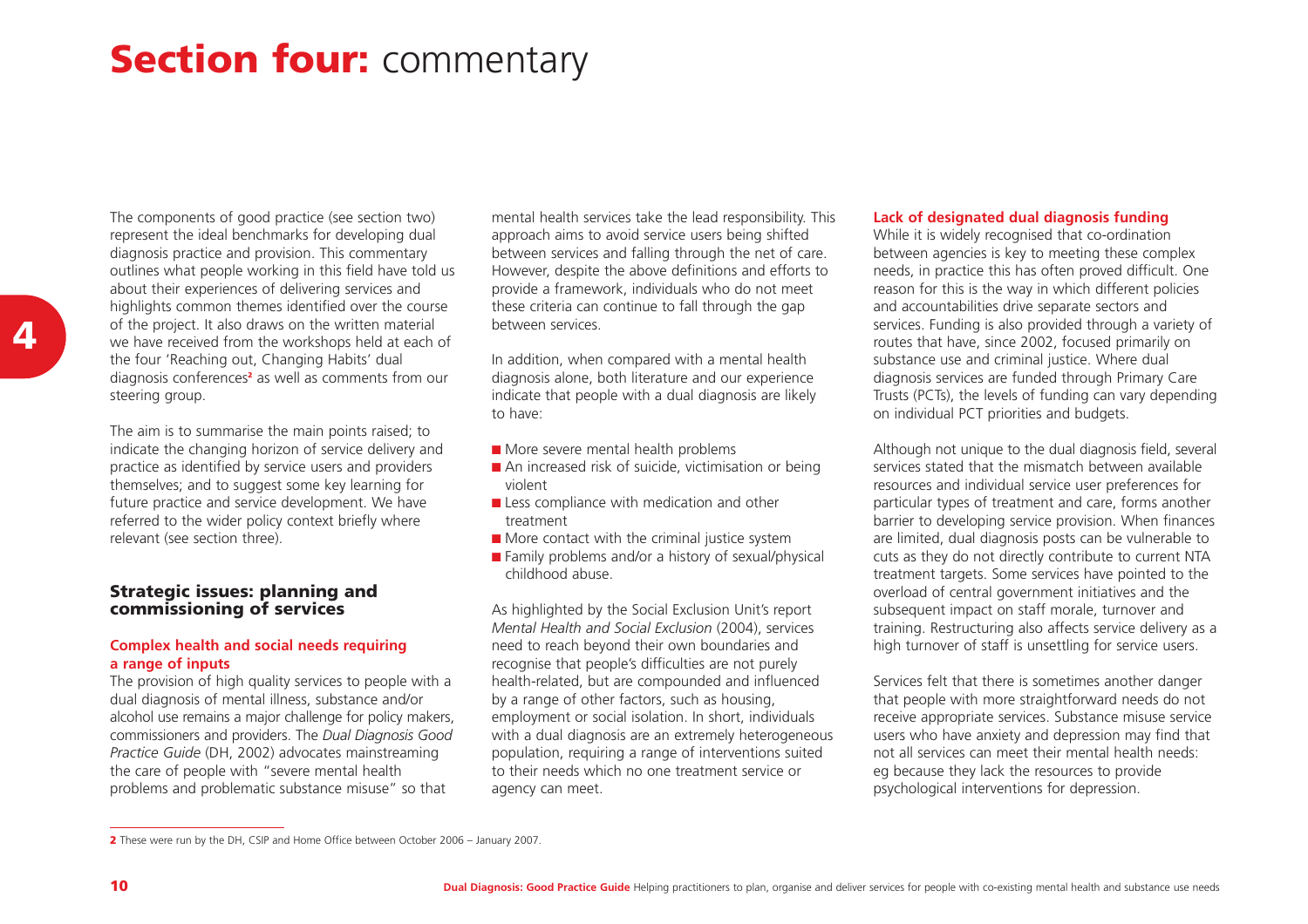#### **Key learning points**

- For a combined response to meet some of the health and social care needs of people with a dual diagnosis, commissioners might want to explore concurrent funding streams – (eg for mental health support services and substance misuse) – or look to share budgets to provide social care for vulnerable groups.
- Co-ordinating services and working in partnership is crucial to help achieve value for money and improve the effectiveness of outcomes, which are increasingly important to commissioners.
- While trying to cater for people with a range of needs, services should not neglect those whose needs are more straightforward.
- Service provision must be based on a local needs assessment of how frequently service users access both mental health and substance misuse services.The voluntary sector can play a key role in working with commissioners to understand the local market and to design and develop services.

#### **Getting Trust commitment and working with partners**

#### **Northumberland, Tyne and Wear NHS Trust**

The Trust has identified a directorate lead for dualdiagnosis and a dual diagnosis strategy has been given priority status within the current Trust business plan. Service users are offered specialist assessment and treatment from a broad range of mental health and care services within the Trust in line with their identified needs.

Working in partnership with the University of Northumbria at Newcastle, a regional dual diagnosis interest group has been established since 2001. Some of the aims of this forum aresharing good practice between agencies, building in service user and carer experiences, and developing a shared understanding of the most effective care packages.

#### Contact: David Crawford

Senior Nurse Specialist in Dual Diagnosis Email: david.crawford@ntw.nhs.ukTel: 07770 704 802

#### **Operational issues: delivering services and building partnerships**

#### **Defining the task is the first step**

In order to work together, local agencies need to define what they mean by 'dual diagnosis'. In practice, this can be a complex task not only in terms of language but also of underlying philosophy eg the extent to which health or social models are adopted.

There is no universally agreed definition of dual diagnosis but, when planning and delivering provision, it is important that services adopt a local definition, relevant to local needs. It should include major mental

health and mood disorders, personality disorders and substance use.

We are aware that dual diagnosis is a contested term partly because of the differing needs of people with multiple diagnoses and health problems. Dual diagnosis may not be the most appropriate language in all circumstances, and terms like 'enhanced care' and 'complex needs' are also commonly used.

Historically, services have not addressed the unique problems of those struggling with dual diagnosis; instead, they have treated the mental health problems and substance use as separate problems. However, more services are now being developed to treat both issues together. Among the services we contacted, multi-disciplinary approaches are widely seen as being more effective. The core of success in any setting is the availability of empathetic, hopeful relationships that provide integrated and co-ordinated service.

#### **Developing integrated models of care**

There are several issues that make integrated treatment difficult to implement. These include:

- Funding streams that are separate and can rarely be combined
- Agency turf issues that may not be able to be resolved
- Legitimate differences of professional philosophy regarding the best possible treatment
- Staff who lack the minimum degree of crosstraining required for them to work together and

*SNAP SHOT*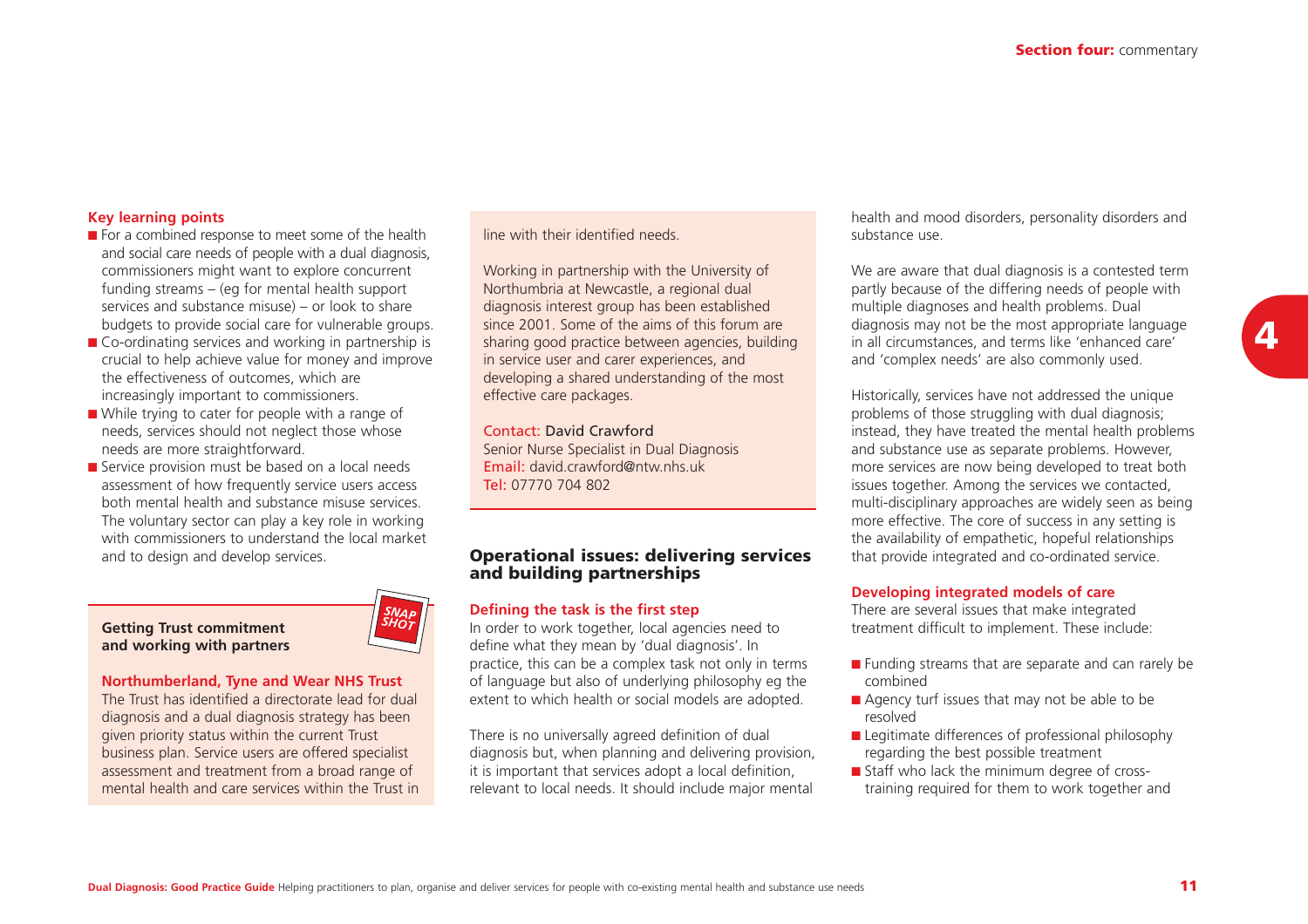understand each other's vocabulary, treatment philosophies and care approaches

■ Multiple, pressing needs for housing, medical care, vocational training that may need to be addressed before treatment for co-occurring disorders can be successful.

These themes are acknowledged in the substance misuse field in *Models of Care* (NTA, 2006) and on integrated care pathways in *Models of Care for Alcohol Misusers* (DH, 2006).

The CPA (see section three) is effective when it is reviewed regularly and when teams work well together. However, co-ordinating care between different agencies and professionals can still be difficult because of time and other pressures.

#### **Developing effective partnerships**

Although we found that some services are developing effective partnerships, these are often the exception rather than the rule and many people felt that there needs to be 'more action and less talk'. However, services also need to recognise that partnerships take time to develop.

Common barriers to partnership working included perceived hierarchies within professions, different professional values (eg the medical model versus social interventions) and competing priorities between services. Effective teamwork also depends on individual personalities and a culture where staff can feel free to air their views and be innovative. Service

providers highlighted that many dual diagnosis workers often feel 'burned out' and disempowered to develop effective partnerships and others felt that frontline workers are not listened to.

#### **Key learning points**

- Inter-agency working should include statutory and voluntary services along with agencies working within the criminal justice system.
- Developing partnerships needs support from senior management. This should to be spelled out in business planning and in an organisation's strategic frameworks.
- Successful partnership working depends on good communication. This needs to be formalised withpathways agreed and responsibilities and roles identified for each team.
- Better co-ordination and collaboration of services for individuals with a dual diagnosis is needed within and between mental health and substancemisuse services and others.
- Multi-agency approaches need to be developed with the extensive involvement of service users and carers.
- There should be a locally agreed definition of dual diagnosis but flexibility should be built in to reflect local variations.
- Confidentiality should not be used as a barrier to working together. Inter-agency arrangements should be made in ways which are consistent with the right to confidentiality. There should be a process to explore how confidentiality can best be managed for the service user, their family, and the workers involved.

**Strong partnerships across agencies and with services**



#### **Leicestershire Partnership NHS Trust**

The Trust has established links with a wide variety of local partnership agencies including local DAATs, the strategic health authority (via the local implementation group), statutory and voluntary services and CSIP.

These partnerships will enable all teams within the Trust to access dual diagnosis services. Each service group will have a member of staff who has received in-house training in dual diagnosis. For complex needs, referrals are made to the nurse consultant for dual diagnosis.

Mental health and drug service staff work jointly with specific clients in meeting both their drug and mental health needs. Services currently provided within joint working include:

- Inpatient detoxification
- A daycare programme
- Individual counselling based on motivational interviewing techniques
- Community prescribing
- Group work
- Access to drug rehabilitation centres.

The Trust hosts a yearly conference to bring together clinicians, service users, carers, statutory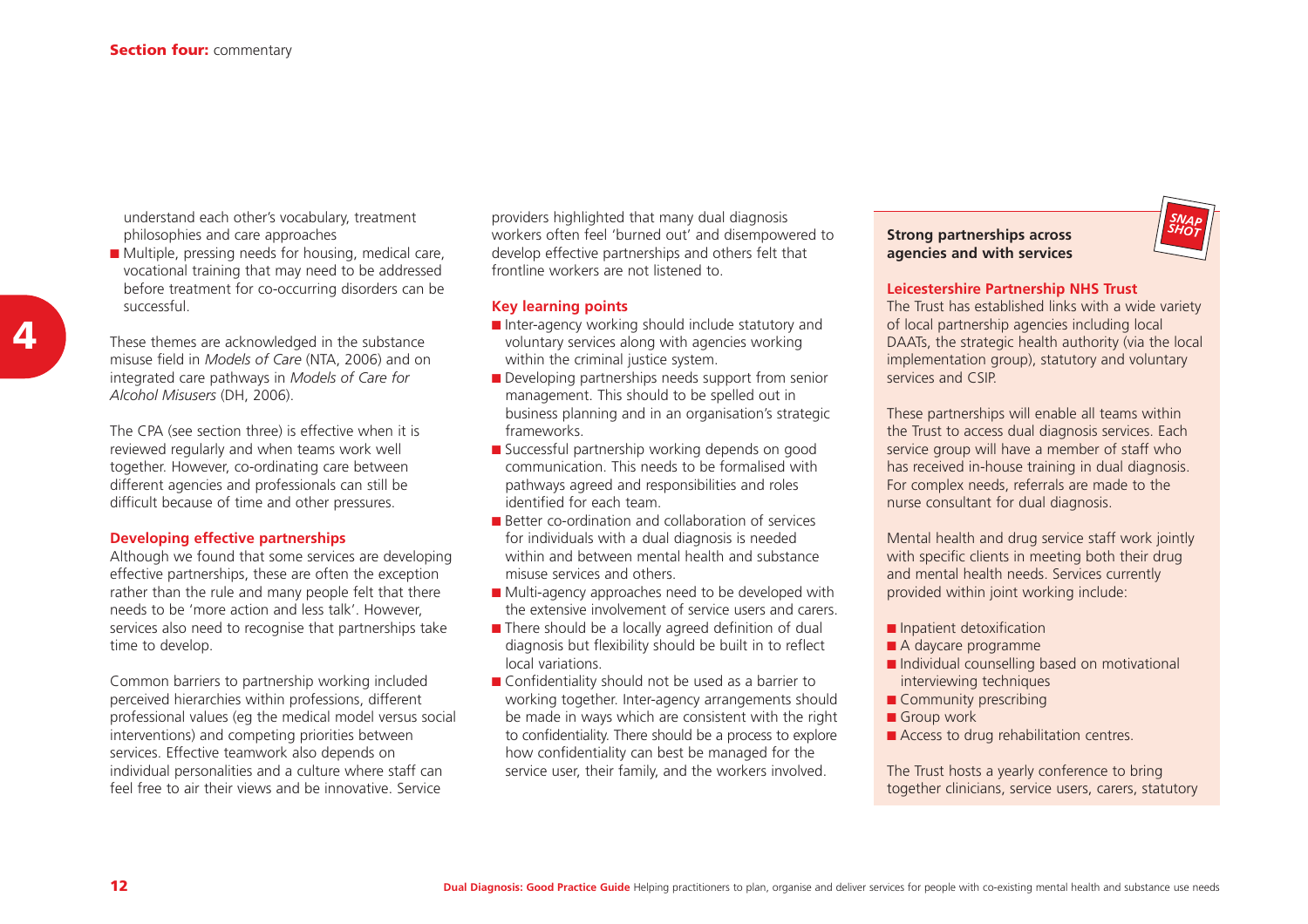and non-statutory staff and commissioners to consider current issues for this client group.

Contact: Lois Dugmore Nurse Consultant for Dual Diagnosis Tel: 0116 295 2449

# **Providing assessment and treatment**

#### **Importance of early and shared assessment**

Service providers emphasised that there should be awareness-raising programmes that encourage earlier detection of substance use and mental health issuesfor individuals with a dual diagnosis. A non-judgmental service user centred approach is needed to connect with service users who are often vulnerable, chaotic and too poorly motivated to receive help. Some service providers also argued that information gained from a joint assessment by all agencies involved in the care of people with a dual diagnosis, whether they are public, private or voluntary sector, should be used effectively.

#### **Assessment to consider a range of health and social factors**

The services that we contacted considered thatimportant areas for a comprehensive assessment include:

- Current, recent and past substance use
- Mental health
- Physical health (including sexual health)
- Social circumstances (including accommodation and family situation – especially children, employment or finances)
- Legal situation
- Personal and family history
- Service users' perception of their situation, their reasons for using and their motivation for change.

#### **Treatment that draws on a range of approaches**

There is currently no standardised treatment for dual diagnosis, largely because it ranges across such a large number of problems and involves both substance misuse services and mental health services. Servicesare increasingly using motivational interviewing and CBT approaches, particularly in conjunction with pharmacology.

Although support, encouragement and the belief in the possibility of change is essential, treatment of people with a dual diagnosis can be challenging because their needs are typically complex and often long-term. There are also social factors to take into account, such as lack of housing or difficulty in accessing benefits which can also hinder successful treatment.

#### **Key learning points**

- Assessment should ascertain how an individual's life is directly or indirectly influenced by mental illness and substance use. It should include the serviceuser's perspective on how they would like to benefit from intervention and what areas they would like to prioritise.
- Services need to develop, and adhere to, clear policies

on joint assessments. They should also ensure that all agencies or services involved in providing care and treatment participate in the joint assessments and are fully aware of the outcomes. The result should be to integrate assessments so that they go beyond separate mental health and substance use assessments.

- Effective services recognise that recovery tends to occur over months, even years and they need to take a long-term perspective.
- Services need to be flexible enough to be able to respond to people's presenting needs and there should be realistic timeframes.

### **An integrated approach addressing health and social needs**



#### **Walsingham House, part of St James Priory Project, Bristol**

The St James Priory Project is a registered charity. It has operated in Bristol city centre for 10 years, offering comprehensive support to people with a history of homelessness and substance dependency. Walsingham House has grown out of this work and is an evidence-based dualdiagnosis service to meet the needs of people who have historically bounced between services and received poor service outcomes.

The service is a residential treatment programme for people with co-existing mental health and substance misuse problems, including personality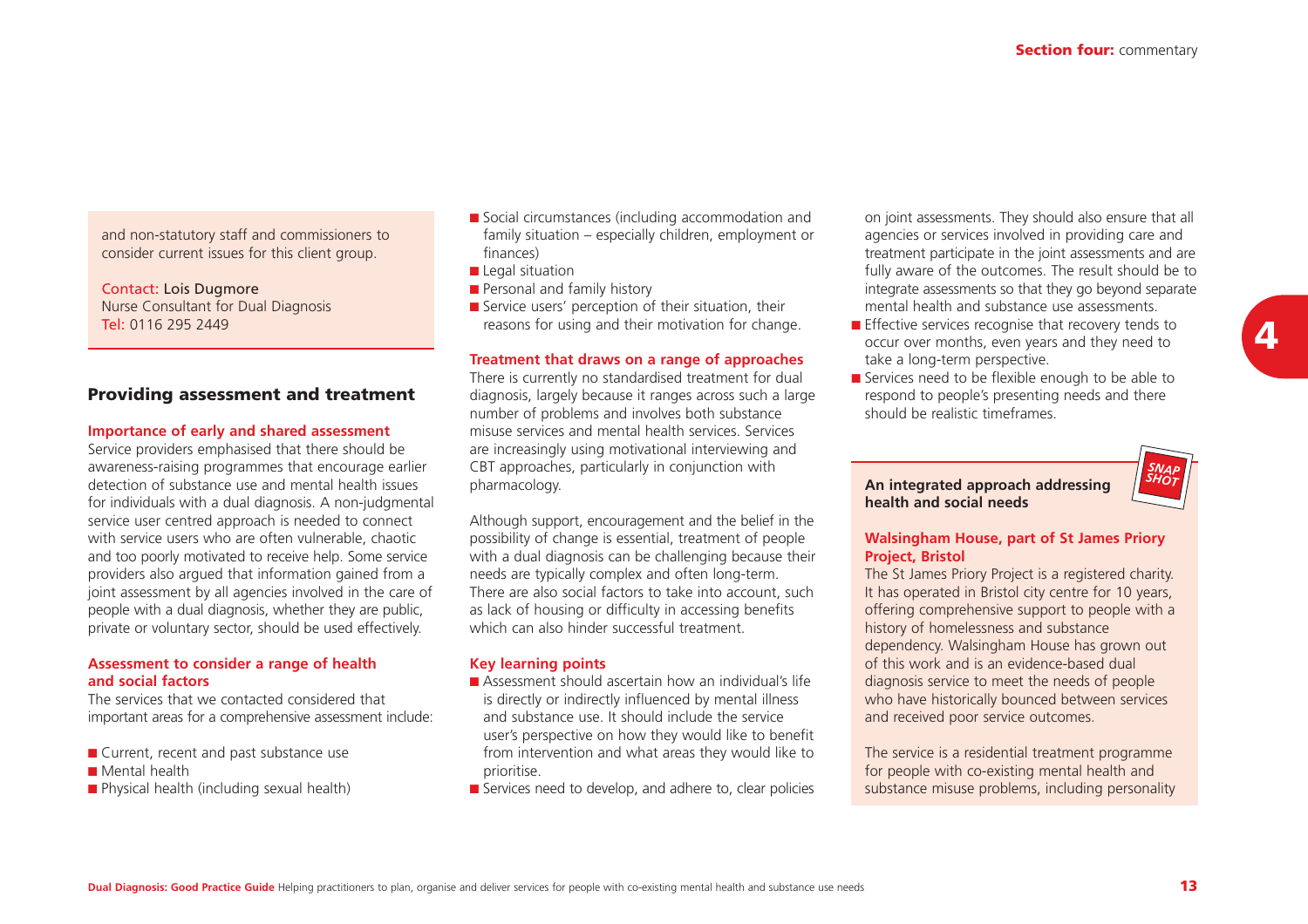disorders. It offers an integrated approach to treatment which is provided by one team with skills in both mental health and substance misuse.The team advocates a biopsychosocial model**<sup>3</sup>** underpinned by cognitive behavioural therapy (CBT).

Through partnership working with statutory and voluntary providers, the service addresses care pathways for service users once treatment is completed. Referrals are accepted from statutory and non-statutory agencies, as well as from self-funders.

Services include a mix of: group therapy. workshops, one-to-one counselling, mental state monitoring, psychiatric review (including medication), community skills, nutrition and dietary information, budgeting skills, progression to independent living skills, and exercise programmes. The service also provides specialist input for addictions, crisis and risk management planning, including access to Mental Health Act assessment. There is limited detoxification monitoring (for Bristol service referrers). Out of area clients must have already undergone detoxification.

#### Contact: Brendan Georgeson / Cliff Hoyle

Treatment Co-ordinator / Dual Diagnosis Specialist Tel: 0117 929 9100Email: brendangeorgeson@yahoo.co.uk admin@stjamesprioryproject.org.uk Web: www.stjamesprioryproject.org.uk

# **Working with service users and carers**

#### **Many agencies may be involved**

Individuals with substance use and mental healthproblems are directed, or present themselves, to a wide variety of different agencies. These include health and social services, voluntary organisations, probation services, housing departments and the police. However, service users may still fail to receive appropriate help.

Service users have a vast range of experiences, skills, strengths and vulnerabilities and will therefore engage with services at different levels. Supporting people with a dual diagnosis and their families is a long and slow process and continued engagement is essential. Many people have lives that are too 'chaotic' to attend set appointments and may need an outreach approach to enable them to maintain contact with services.

#### **Offering continuity of care**

When they are in contact with services, service users and carers often feel unsupported and under-valued. Service users value face-to-face contact and'continuity of care' with key workers. Frequent changes of staff can work against this but, if service users meet other members of a team, engagement can continue if a worker is absent or leaves.

#### **Involving families and carers**

Involving carers is a relatively recent phenomenon. Many carers feel that professionals do not trust them with information and that, consequently, they need to be very assertive to extract it. The extent of a carer's

involvement can be dependent on the personalities of the workers within a service and on the extent towhich carers see themselves as carers. They are often anxious about identifying themselves as users of services, even though they may need to access some of the support offered by dual diagnosis services and other social and health services.

Carers have a wealth of knowledge and personal experiences through living with and/or caring for someone with a dual diagnosis. Families are the most common primary care-givers and consistently report difficulties in accessing the support they need, when they need it. In addition, many people with a dual diagnosis have no contact with their family and are very socially isolated. For these people, holistic support from a professional can be pivotal.

Individuals with a dual diagnosis may also be concerned that they are perceived to be poor parents. This can prevent them from engaging with services for fear of their child/children being taken into care.

#### **Key learning points**

- Service users and carers often know what interventions work best for them, so should be involved with the development, delivery and monitoring of all dual diagnosis services and other general services.
- Services need to establish realistic expectations around service user and carer involvement. It is important that they are involved in an ongoing programme, and not just occasionally or in a tokenistic way.

<sup>3</sup> The 'bio' or biological – understanding the process of illness and the treatment required, such as medication; the 'psycho' or psychological<br>– offering appropriate talking therapies; and the 'social' –offering accommodat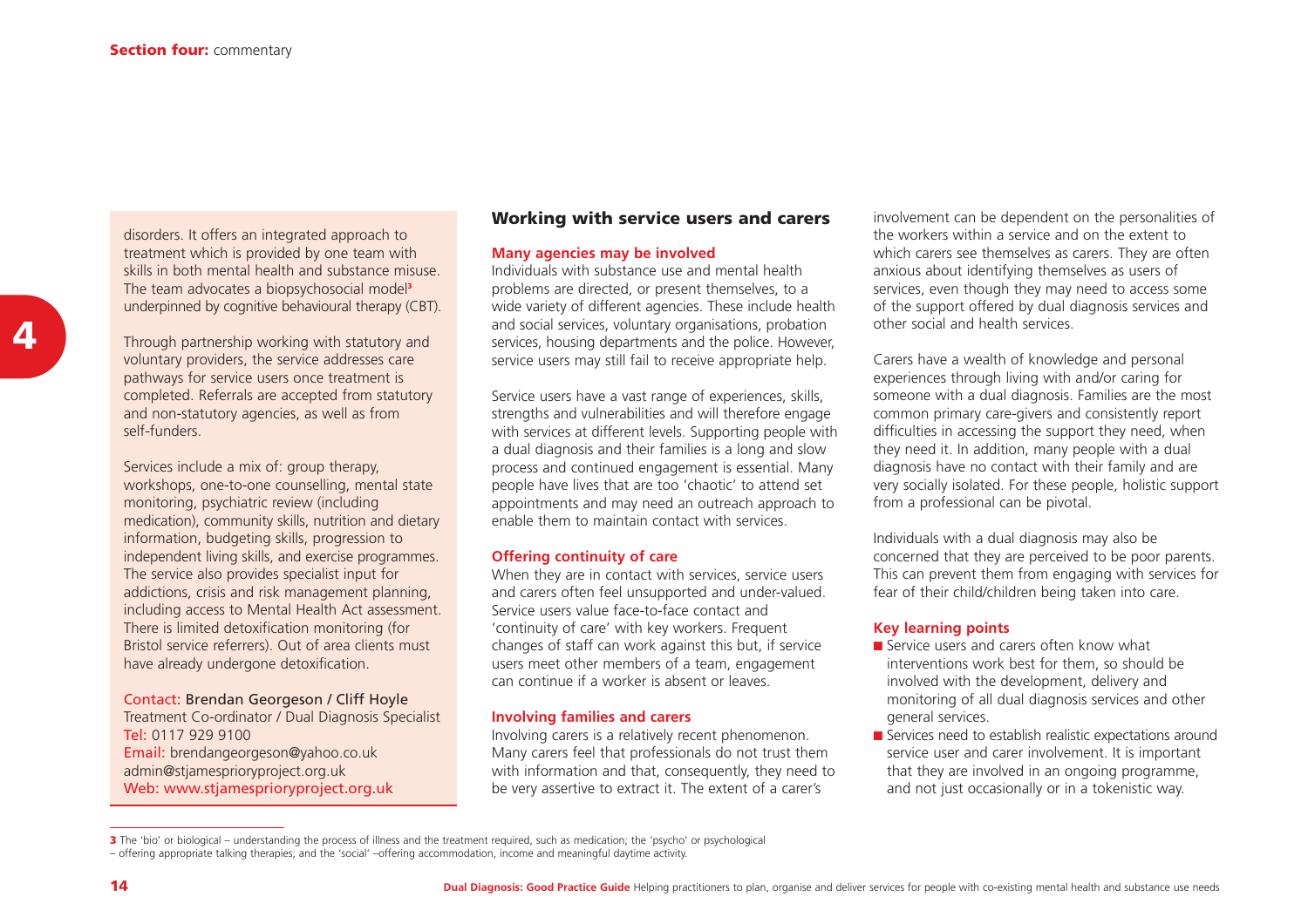- Services should be careful not to use jargon and acronyms that exclude service users and carers.
- Services should develop a trusting, supportive and consistent working relationship with service users. This will make it easier for their needs to be moreregularly reviewed and therefore will help services to be more responsive.
- Workers supporting carers should be included on care plans where appropriate.
- Service users who do not have an identified carer should be provided with community support to prevent isolation. Families should be offered support and education.
- Services should recognise the needs of younger carers.
- Carers should be fully involved and informed about care plans by services. but at the same time recognising that some users can have tensions about carer/family involvement.



#### **Dual Recovery Anonymous (DRA)**

Dual Recovery Anonymous (DRA) is a Londonbased, non-profit making, self-help programme for people recovering from drug and/or alcohol use and co-existing mental, emotional, personality and mood disorders. DRA members meetregularly to share experiences and provide mutual support. There are two meetings each week and membership is open to anyone with a dual

diagnosis who has a desire to achieve and maintain abstinence from alcohol and nonprescribed drugs. It is based on the 12 step programme of Alcoholics Anonymous.

The programme aims to help people with a dual diagnosis to achieve recovery from chemical dependence and emotional or psychiatric illness by focusing on relapse prevention and actively improving the quality of its members' lives.

The programme is funded by the voluntary contributions of the members although outside assistance (eg a venue for meetings) may be accepted. All members are, or have been, users of substance use and/or mental health services.Meetings are closed to professionals so that they provide a truly safe space to discuss any matter concerning dual diagnosis and recovery.

DRA does not require a diagnosis or referral from a professional or service provider. However, professionals can have a key role in promoting DRA to their clients.

Some DRA members undertake outreach workaimed at increasing awareness of the programme and its principles. Members of the group have given talks to patients on psychiatric wards (including forensic units), therapy groups (in both the mental health and substance use sectors), and at conferences, seminars and training events.

### Contact: Alison CameronTel: 07731 390708

**For meetings information** Contact: Adam or RobinTel: 07804 630285 / 07973 318287Web: www.draonline.org



# **A service with strong user input**

#### **Hartlepool Dual Diagnosis Service**

As part of the Tees, Esk and Wear Valleys NHS Trust's development of the dual diagnosis service, a steering group was formed in October 2004. This included representatives from service user groups, mental health professionals, community support workers, commissioners and other key stakeholders. The steering group was instrumental in designing the way the service would be delivered and developing relevant policies and procedures.

The steering group agreed that the service would operate as a virtual team and would be inclusive in its approach by supporting individuals whether they were receiving care in the mainstream mental health service or the substance misuse service.

Service users have been actively involved throughout the development and implementation

*SNAP SHOT*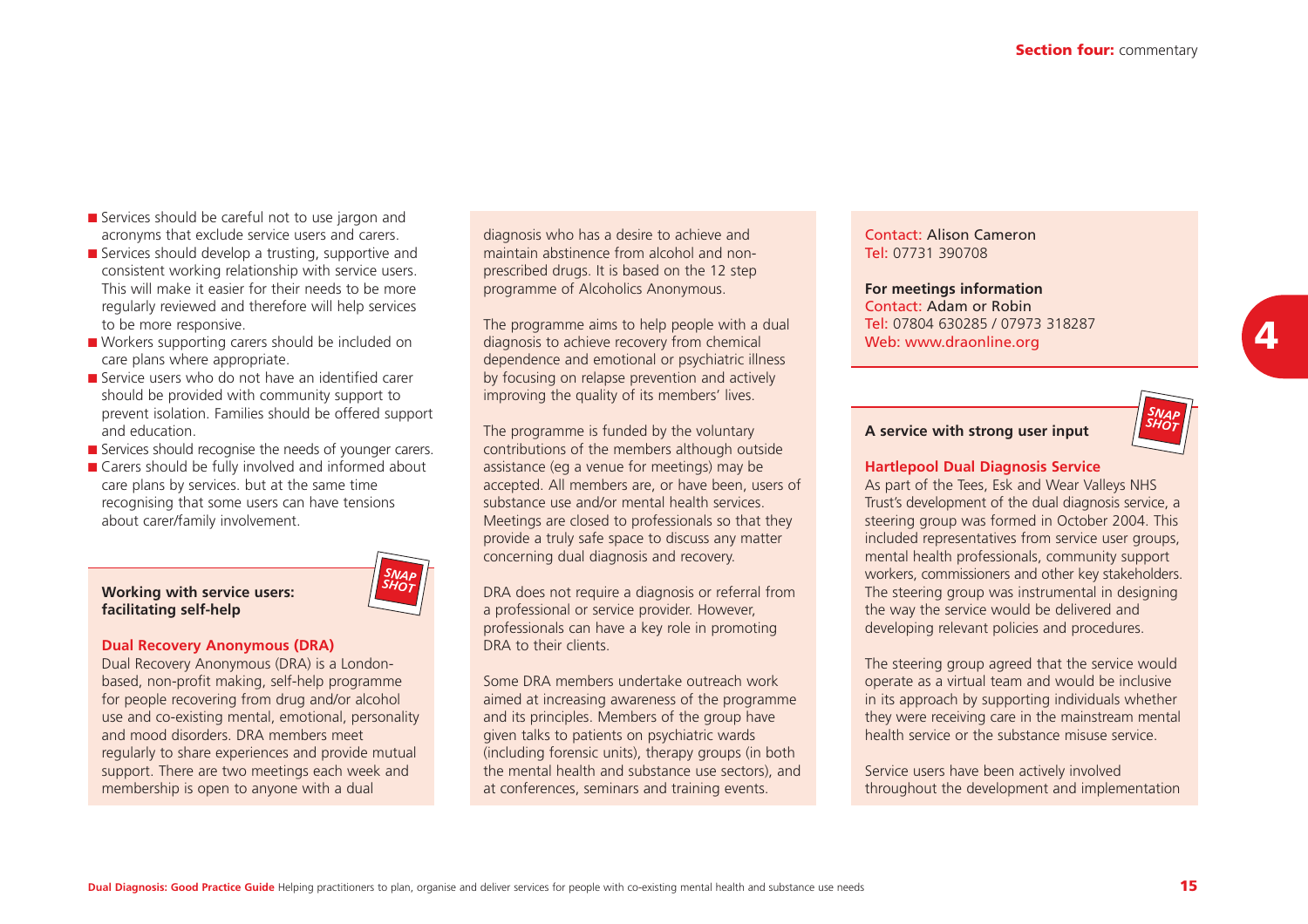of this service by participating in the steering group, as well as in the development, consultation and piloting of intervention booklets and information leaflets, and by evaluating the service.

Team members attend service user-led forums ona regular basis and links have been established with the Hartlepool user forum (substance misuse service user forum) and mental health service user and carer involvement groups.

Contact: Samantha ClarkClinical Team LeadTees, Esk and Wear Valleys NHS Trust Tel: 01429 285000

## **Providing services for black and minority ethnic (BME) communities**

The main policy relating to developing services with BME communities is *Delivering Race Equality in Mental Health Care* (DH, 2005). This is a comprehensive action plan for eliminating discrimination and achieving equality in mental health care for all individuals from BME groups.

The Department of Health's black and minority ethnic community drug misuse needs assessment project, carried out by the University of Central Lancashire**<sup>4</sup>**, has amassed a great deal of information about the

pattern of substance use by different ethnic groups. Improvements in assessment and management of substance use for BME groups should be delivered in the context of *Delivering Race Equality in Mental Health Care*.

#### **Recognising the needs of different populations**

Black and minority ethnic groups are extremely heterogeneous. Among those with co-existing mental health and substance use needs, some minorities are over represented (eg African-Caribbean groups) while others are under-represented (eg Asian groups). Services frequently mentioned this as an area of concern, although few of them were actively engaged in 'reaching out' proactively to these communities. Several services reported an increase in the number of service users from Eastern Europe.

Increasingly, it is also the case that many BME service users are born in the UK and have English as their mother tongue and so come from the same or a similar culture to white British users, but still have very different experiences of dual diagnosis services. This is because service providers may still hold unintentional subconscious stereotypes about BME communities that can affect the range and delivery of the treatment offered to these service users.

#### **The reality on the ground**

Most service providers involved with this project did not offer BME specific services. The service providers we contacted felt that there were recurring barriers to working with BME groups, including misunderstanding

rather than stigma and language issues. Some service users felt that hiring staff from the same cultural group helped to address these issues: others felt that having staff who are racially and culturally competent (but who may be from a different ethnic background) was more important than a cultural match. Other service users believed that getting a service at all or a good service was more important.

#### **Key learning points**

- Healthcare professionals need to be aware of the make up of BME groups within the community they serve
- Incorporate racial and cultural awareness into the assessment and treatment of each service user
- Reach out to religious and community organisations to encourage referrals into services or as another network of support
- Offer cultural and racial awareness training to staff to increase their awareness of their own racial andcultural attitudes and their subconscious beliefsregarding race and culture
- Understand that some behaviour that one culture considers to be signs of mental illness may be acceptable in a different culture
- Be aware that a service user from another culture or a BME background may hold different beliefs about causes and treatment of their dual diagnosis.

**<sup>4</sup>** Bashford J., Buffin J., Patel K. Department of Health's Black and Minority Ethnic Drug Misuse Needs Assessment Project., University of Central<br>Lancashire Centre for Ethnicity and Health. Preston, Lancashire: University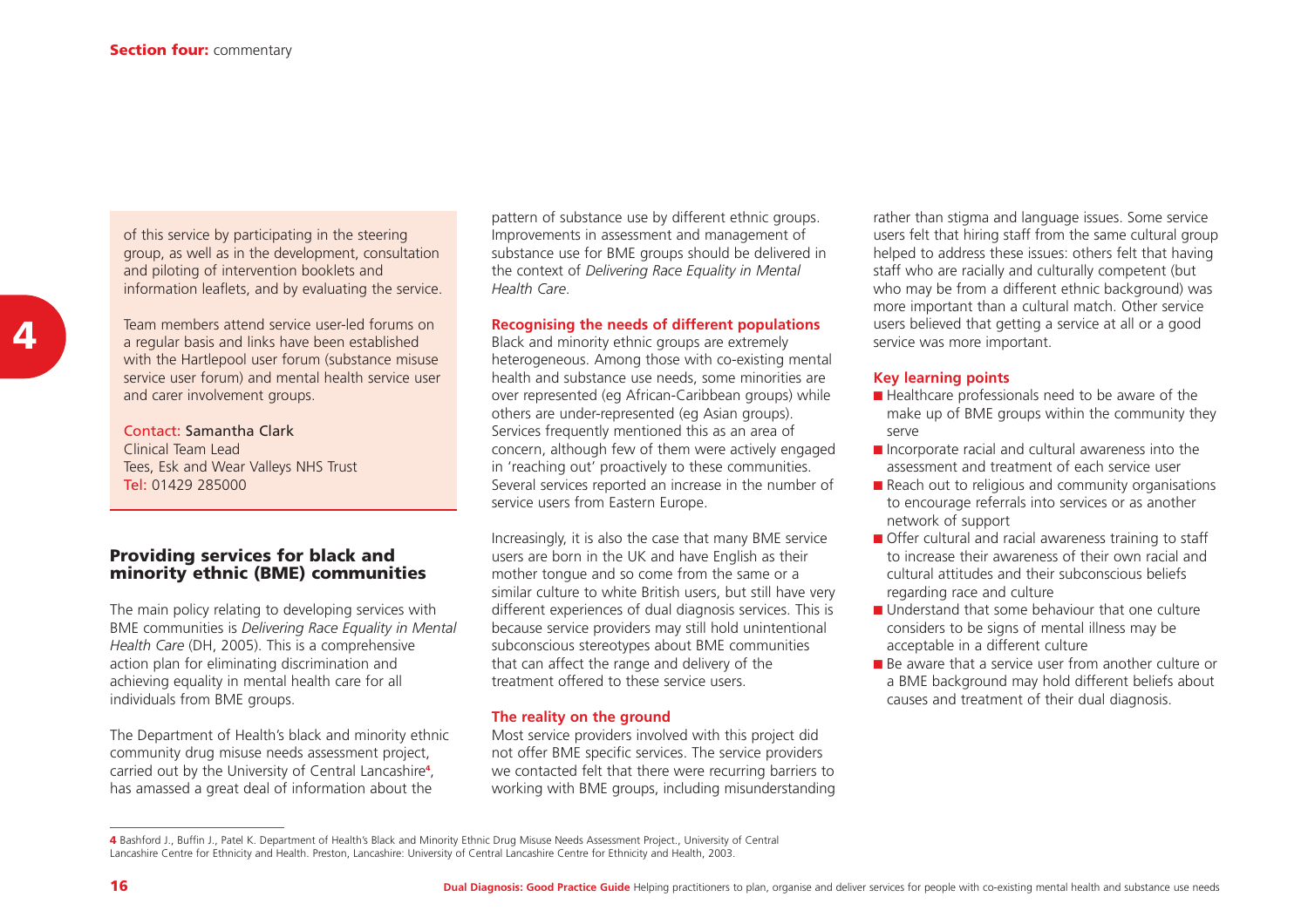### **Developing the dual diagnosis workforce**

#### **Training and development challenges**

As in other areas, staff development in the dual diagnosis sector is vital and many providers are addressing this issue. The most frequently cited challenges include: gaps in formal training; lack of ongoing professional development programmes; and in some organisations, low salary levels. Services felt that, generally, dual diagnosis is poorly understood and that there has been a lack of adequate and ongoing training. Services also felt that training can be variable in quality and not necessarily reflect their training needs.

Accessing training can also be difficult as most dual diagnosis training is not mandatory. Services recommended that training on dual diagnosis should be built into staff inductions and also identified aneed for rolling programmes to enable staff to opt in and out of training as appropriate. Service providers felt that staff should not have to wait more than sixmonths to access training.

#### **Applying skills in practice**

Services stressed the importance of ensuring that practice development and supervision was embedded into practice and highlighted the need for change in organisational cultures. Services also recognised that it is important to capitalise on existing skills, which need to be differentiated between core and specialist skills. Some service providers felt that dual diagnosis has too much of a mystique about it and staff do not realise that some

of their existing skills are transferable and very relevant. *Closing the Gap* (see section three) draws on existing occupational standards to bring the competencies needed to work with people with mental health and substance use needs into one framework and is helpful in addressing many of the issues outlined above.

In addition to formal training, some service providers felt that the reality of time and resource constraints meant that staff themselves should take a pro-active role in their own learning and development.

#### **Key learning points**

- Mental health staff require drug and alcohol awareness training and vice versa. Awareness training should also reach out to relevant professionals in related services.
- Multi-disciplinary and multi-agency training (ie cross training) needs to be in place to ensure a shared philosophy and knowledge base.
- Dual diagnosis training needs to be part of core training and made part of the process of mapping care pathways.
- Any training programme should explicitly state which staff need training and ensure that the content meets their specific needs.
- Skills development needs to take account of changing situations, including new policy frameworks and changing patterns of drug use.
- Training and development can also be offered in innovative ways that make the most of new technologies, such as the internet and interactive DVDs, as well as on the job training.

**Partnership working: multi-agency training and peer supervision**



#### **Intensive Support Team, Cambridgeshire and Peterborough Mental Health and Social Care Partnership NHS Trust**

The Intensive Support Team is an assertive outreach team based in Huntingdon and is a part of Cambridgeshire and Peterborough Mental Health and Social Care Partnership Trust.

The team has a high proportion of service users with a dual diagnosis and recognised the need for local, inter-agency training. The team accessed an eight-day training course entitled 'working with clients with substance use and mental healthproblems'. This was run by a senior counsellor from a non statutory agency, Dialdruglink, and a clinical psychologist specialising in substance misuse. The course was attended by a range of professionals across different services.

Following the training, the team set up a peer supervision group which is facilitated by the same specialist clinical psychologist. The team use this group as a flexible forum to discuss challenges and opportunities around particular clients, have further training, bring in other substance use workers and develop a comprehensive resource file.

Team members feel that the group has made them more confident and better equipped to do their job.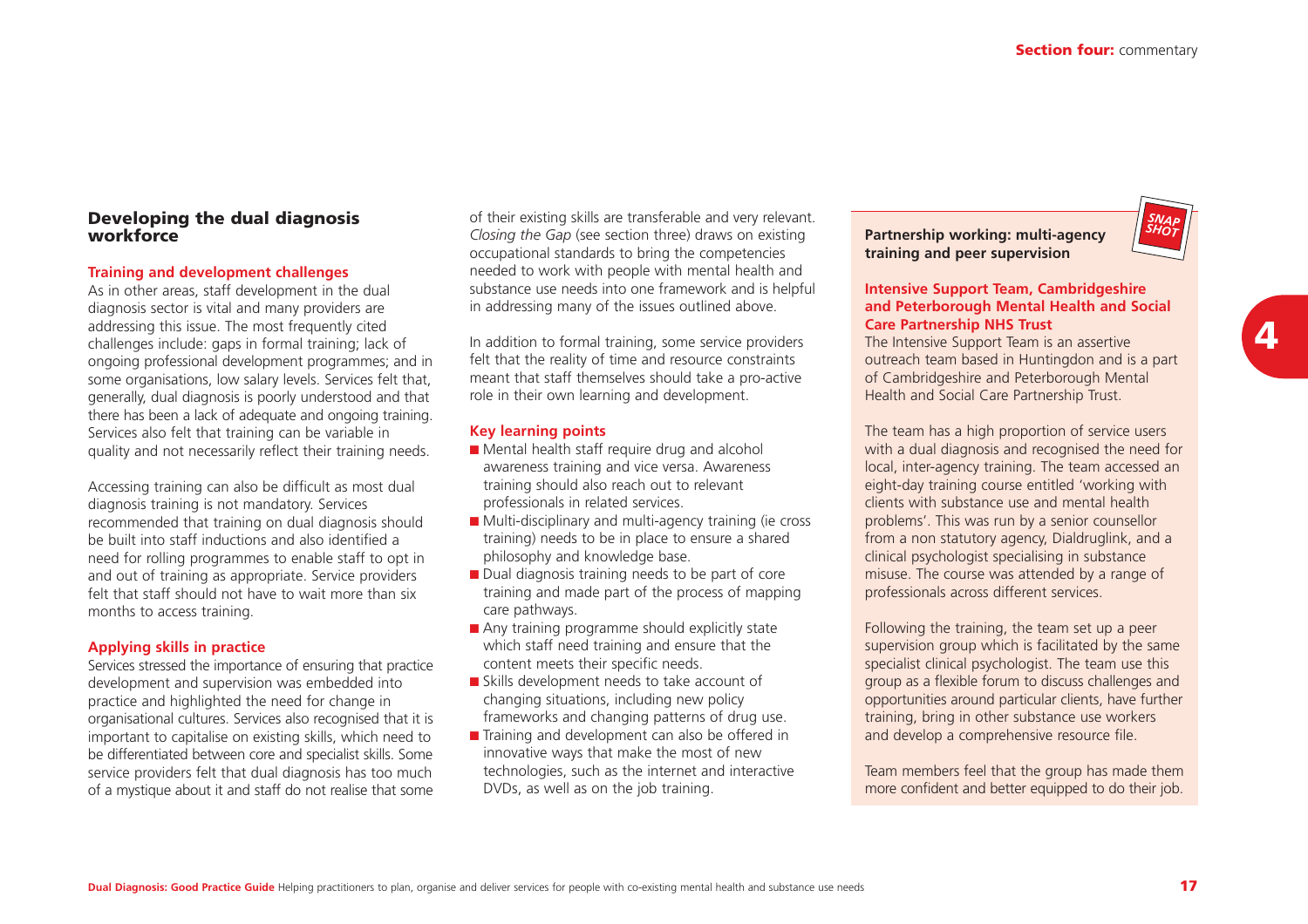#### Contact: Maggie Page

Team Leader, Intensive Support Team, Cambridgeshire and Peterborough Mental Health and Social Care Partnership NHS Trust Tel: 01480 415377

**Delivering dual diagnosis training to mental health staff across London**



#### **Pan-London dual diagnosis training**

The pan-London dual diagnosis training is a five day course primarily designed to meet the needs of mental health staff who lack competence in working with substance use issues. However, it can be adapted to meet the needs of a variety of groups. Issues addressed include the nature of dual diagnosis, prevalence, policy guidance, drug and alcohol awareness, assessment and treatment options.

Training is usually delivered one day a week over five weeks and participants are expected to practice the skills they have learned between training days. The course can be adapted to incorporate locally focused content, such as the use of assessment tools, information about local services and care pathways.

A variety of strategies are put in place to support the application of learning in practice and to promote further learning. These include recall days, joint work with a specialist dual diagnosis worker, individual and group supervision, and facilitating time in other services; eg mental health staff working in substance misuse services.

The trainers are usually staff working in dual diagnosis roles that have training as a core part of their job description. Pan-London trainers' networks are held three times a year and are supported by the London Development Centre.

Evaluation of the training indicated that participants thought the content was relevant to their clinical work: 99% reported gaining a better understanding of dual diagnosis issues and 93% thought they would be able to incorporate the training into practice.

#### Contact: Cheryl Kipping

Joint Programme Lead, Dual Diagnosis, London Development Centre Email: cheryl.kipping@londondevelopmentcentre.org Web: www.londondevelopmentcentre.org

# **Monitoring and evaluating services**

#### **Variety of approaches in practice**

The way in which health and social care is commissioned and provided has changed over recent years with a stronger focus on evidence and delivery of quantifiable outcomes. Evaluation may be imposed for particular organisational reasons rather than growing organically as a service develops. We found that the application of evidence-based practice varied and the quality of monitoring and evaluation was not consistent between services.

Services recognised the importance of evaluation to improve service provision, but argued that it should be qualitative and service user-focused, rather than commissioner-driven and quantitative. Some service providers felt that evaluation focused on numbers of people seen, as opposed to exploring whether the needs of service users are being met.

Services were very much aware that there is a difference between performance management and evaluation, and also highlighted the fact that there are no national performance management targets for people with a dual diagnosis.

There are many variables to take into consideration when planning an evaluation and some services felt that sometimes it was just not possible to carry out more than a process evaluation. Outcomes for service users (eg satisfaction, quality of life and recovery) are multi-faceted and were felt to be difficult to measure objectively.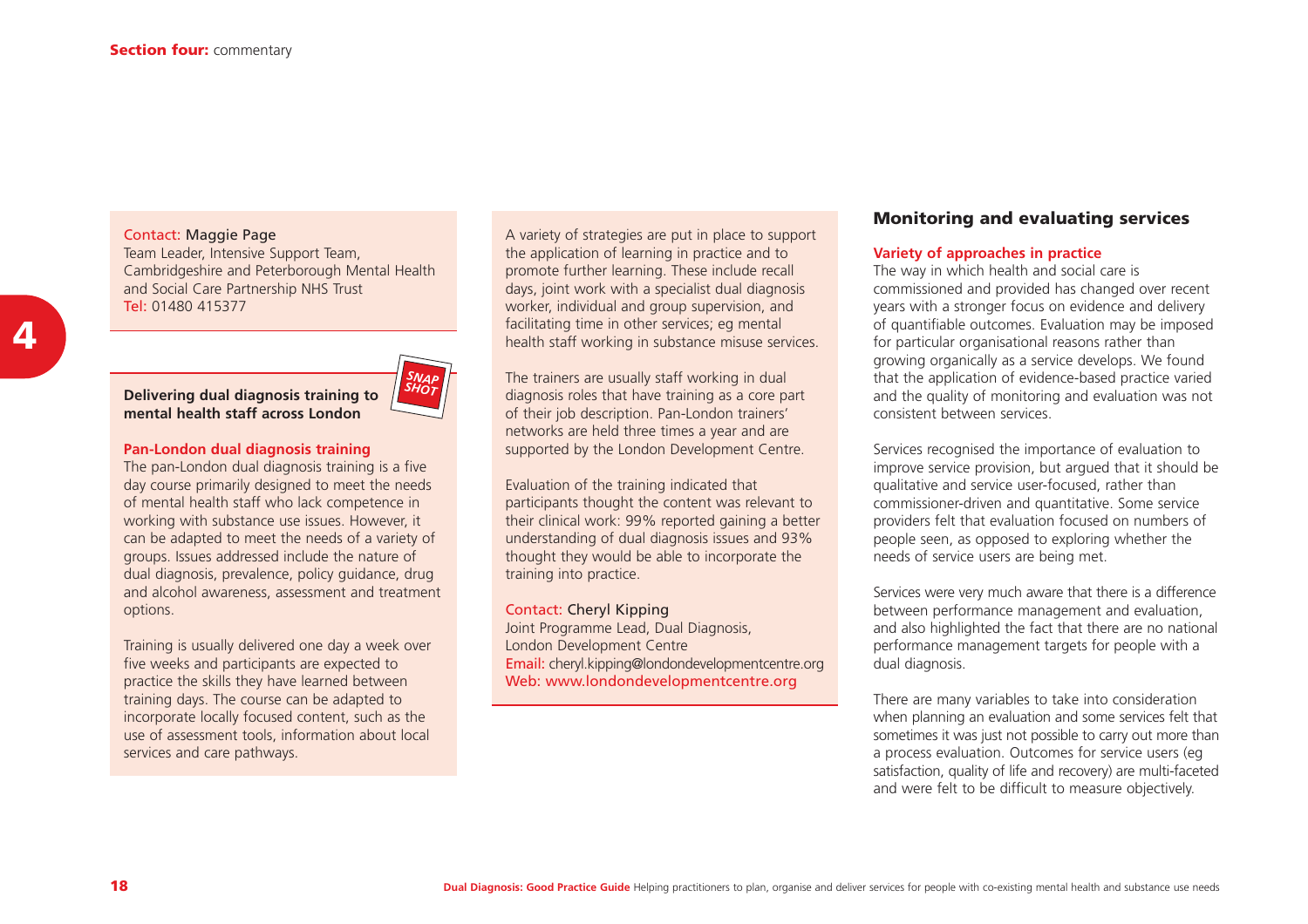#### **Skills and time constraints**

Service providers felt that there was a presumption that staff had the skills to carry out evaluation but that most people had not been trained to do this. Evaluation is also often omitted because of the time it requires; time that is not accounted for in job descriptions or in business plans for new services. As an evaluation and monitoring system develops, it needs to be built into day-to-day routines and to provide tangible evidence of the use and value of services and therefore becomea basis for decision-making and supervision.

#### **Key learning points**

- Dual diagnosis services should be evaluated to create a stronger evidence base. It is particularly important to identify innovative and emerging good practice.
- Outcomes against which services are evaluated should be clear and agreed.
- It is helpful to agree milestones against which progress can be monitored.
- Good evaluation should involve service users and carers and all service contracts should specify monitoring and evaluation arrangements.
- Services need time to embed their work before results can be properly analysed.
- If there are lots of demands on practitioners it may be best to start with a simple system of monitoring and evaluation and make the system practical, easy to maintain and immediately useful.
- Ensure that feedback from evaluation is communicated to a range of stakeholders including service users, practitioners and commissioners.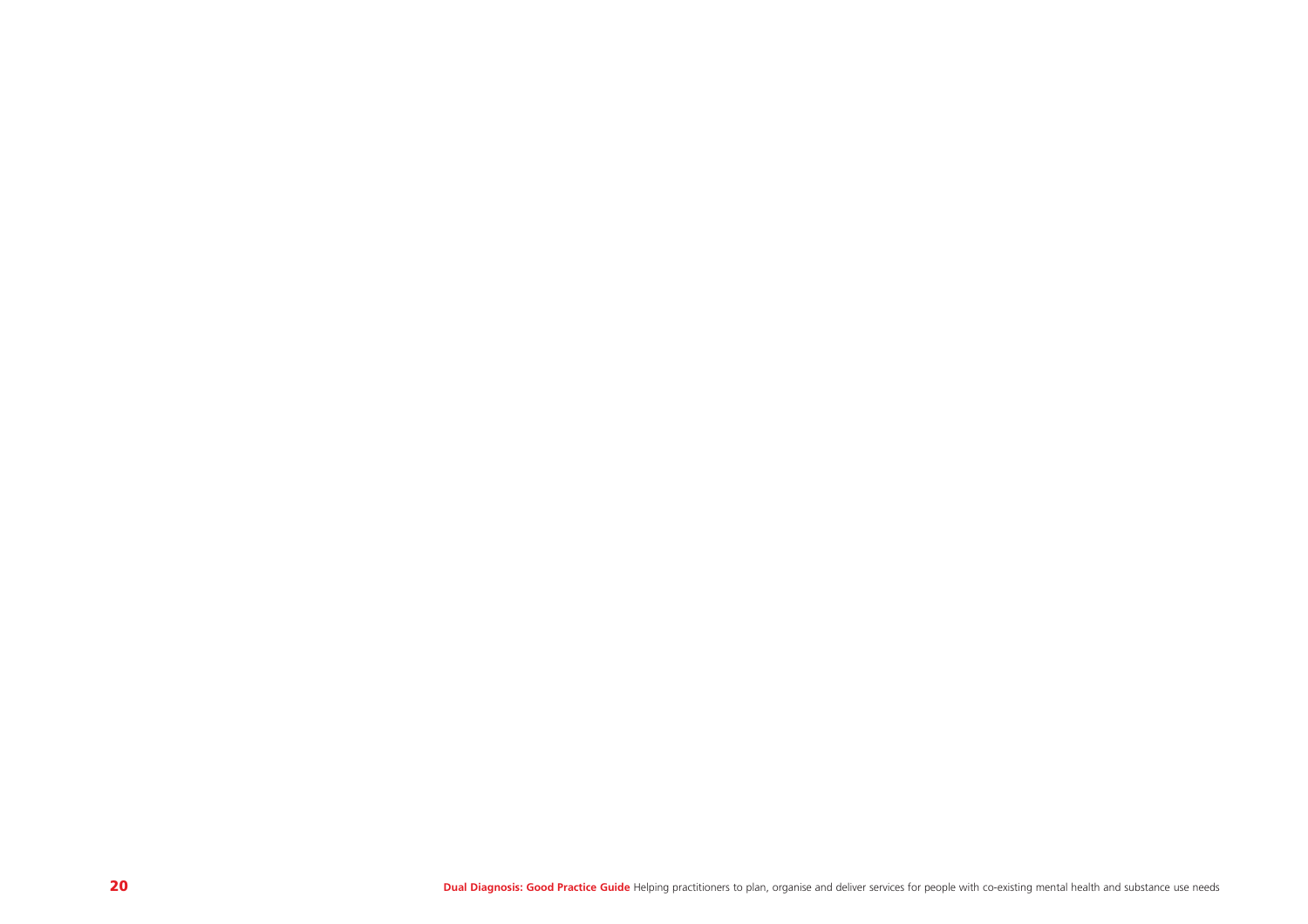# **Part B:** case studies

- **1:** County Durham and Darlington Multi-Agency Dual Diagnosis Project
- **2:** Nottinghamshire Dual Diagnosis Service
- **3:** Humber Mental Health Teaching Trust Dual Diagnosis Liaison Service (DDLS)
- **4:** Dual diagnosis course, York University, Department of Health Sciences
- **5:** The COMPASS Programme
- **6:** The Friday Group
- **7:** Turning Point Support Link
- **8:** The Amber Project
- **9:** St Jude's Hostel, part of The African Caribbean Community Initiative (ACCI) and Omari Housing Consortium
- **10:** Grafton Ward, Manchester Mental Health and Social Care Trust
- **11:** The Rampton Hospital Substance Misuse Treatment Programme
- **12:** Lewisham Dual Diagnosis Service
- **13:** The Westminster Dual Diagnosis Project
- **14:** Intensive Management of Personality Disorder:
- Assessment and Recovery Team (IMPART)
- **15:** Croydon Dual Diagnosis Service

**1**

**2**

**3**

**4**

**5**

**6**

**7**

**8**

**9**

**10**

**11**

**12**

**13**

**14**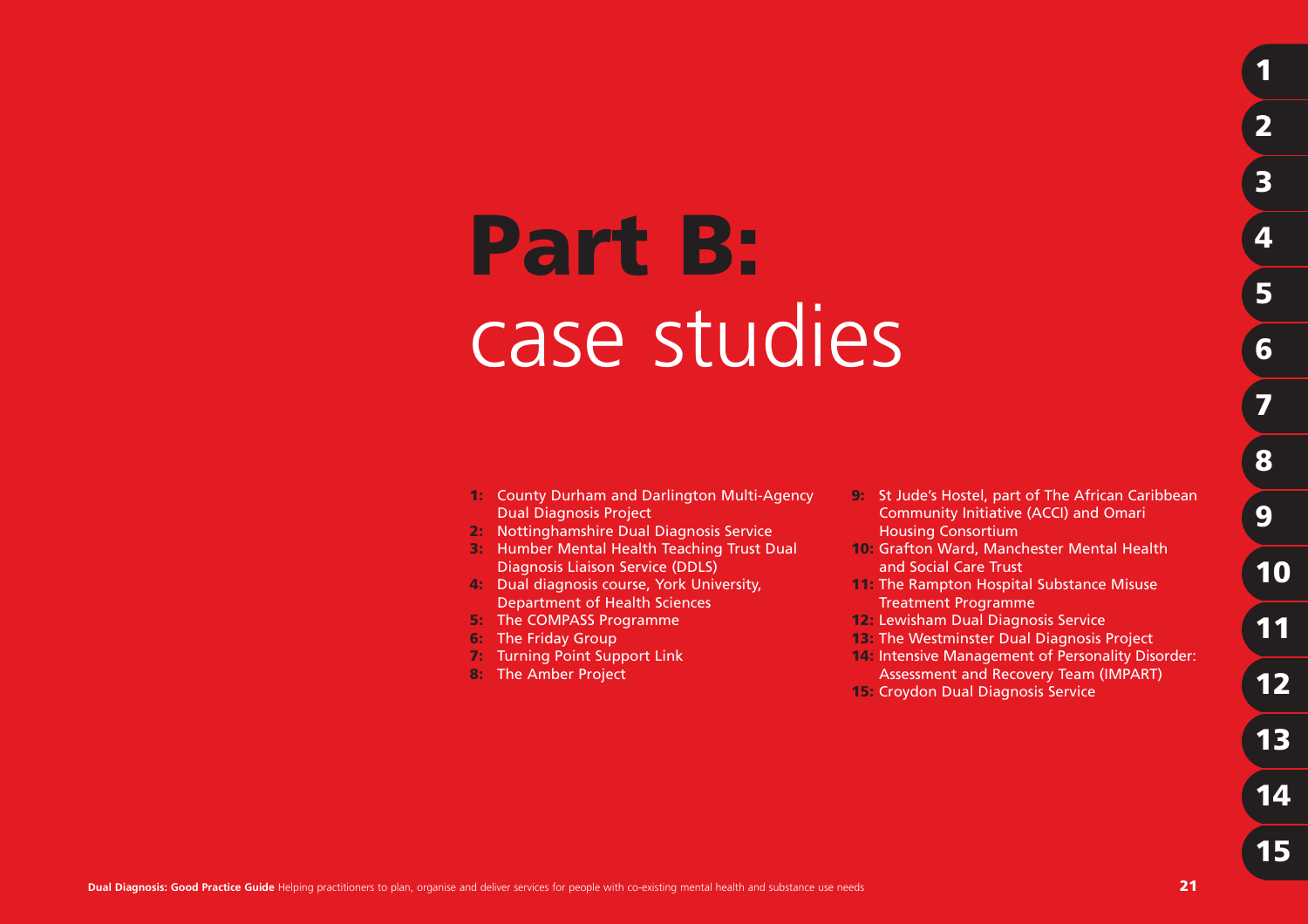# **Part B:** case studies

These case studies provide examples of good practice from service providers across the country. They were selected by assessing how their services met the criteria outlined in our 'components of good practice' (see section two). This information was supplemented using information from questionnaires, site visits and/or in-depth interviews, after which the case studies were subject to approval by the steering group.

They are intended to be broadly representative of the range of approaches taken by the services from which we gathered information. We recognise that there are other services that are providing good practice that we have not been able to include.

The terminology used in each case study is that of the service providers themselves and the views expressed are those of the services. However, these studies describe a range of service provision, including both direct work with individuals who have a dual diagnosis, whom we have called 'service users', and also work with other professionals, whom we have called 'clients'.

In each case study, 'insights from the service' outline learning points that are specific to the individual service providers and give details of the challenges and lessons learned by the service in developing their work. 'Key good practice points' are more generally applicable in any setting and are the service provider's views on what constitutes good practice in developing dual diagnosis services.

A key feature of the previous snapshots, and the following case studies, is the inclusion of contact details to enable practitioners to share best practice and resources, as well as information and experiences. Although every effort was made to guarantee the accuracy of the contact details at the time of going to press, as time passes, it is likely that these details will change over time.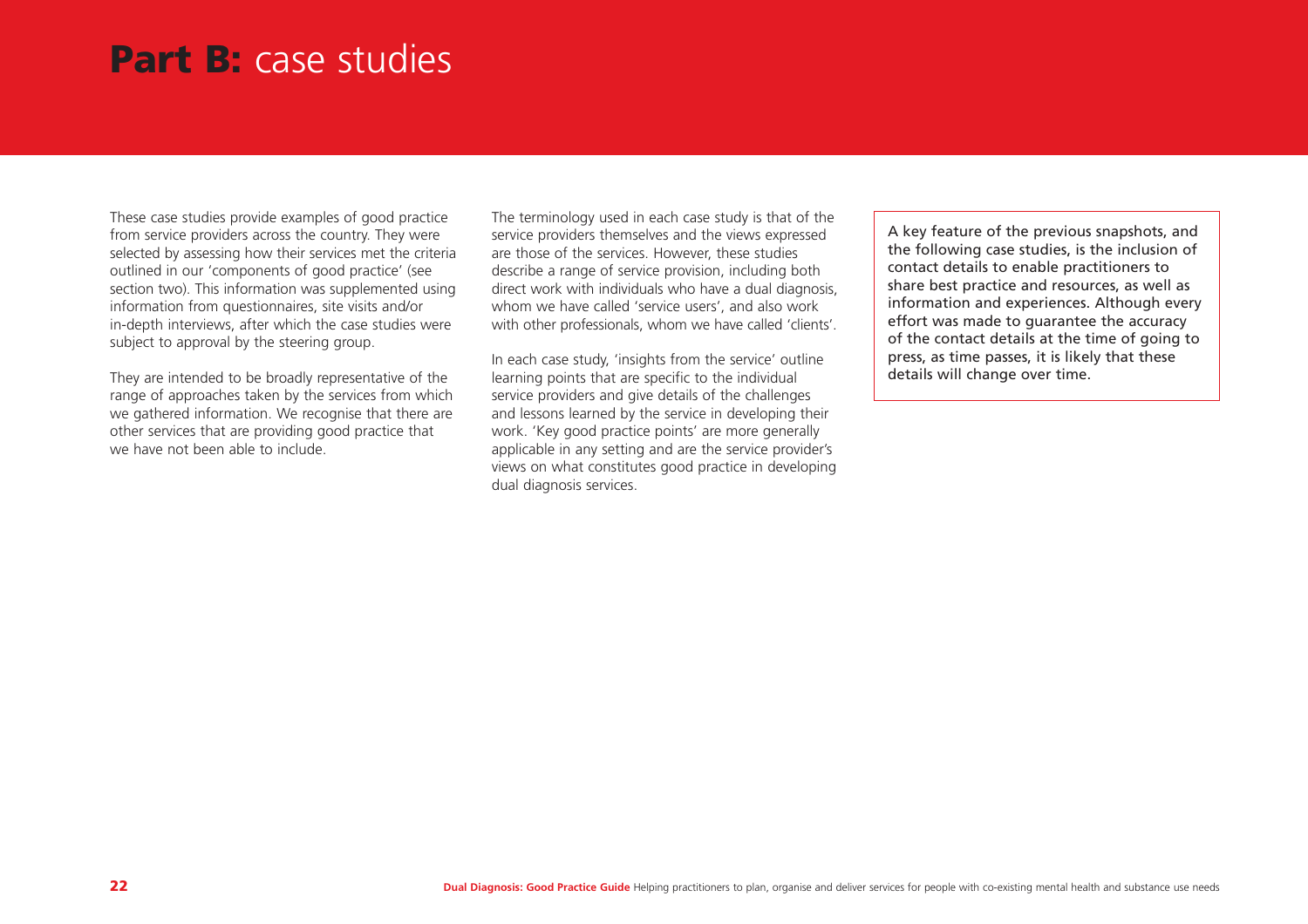# **1:** County Durham and Darlington Multi-Agency Dual Diagnosis Project

**This case study describes the development and implementation of a strategy for managing dual diagnosis across a range of agencies. It demonstrates partnership working across services and commissioning structures and use of team leaders to cascade skills and information.**

#### **Overall purpose**

To develop a strategic plan for dual diagnosis services across County Durham and Darlington.

The strategy is to support staff working with service users with concurrent needs including mental health, substance use and learning disabilities.

A key element of the strategy is to provide specialist dual diagnosis team leaders in mental health and substance misuse services. These people provide support, information, training and supervision to their own services.

The County Durham and Darlington dual diagnosis strategy is now being developed Trust-wide.

#### **Service summary**

The County Durham and Darlington Multi-Agency Dual Diagnosis Project was established following publication of the *Dual Diagnosis Good Practice Guide* (DH, 2002). The work of the project has culminated in development of a multi-agency dual diagnosis strategy. This focuses in meeting service users' dual needs through a collaborative model of working.

The aim is to respond to the full range of mental health, substance use and learning disability issues by having a needs-led definition of dual diagnosis. A key element of the strategy is to encourage greater collaboration between services to deliver a single care plan with clear care co-ordination arrangements and to minimise multiple assessments. This is seen as a transitional stage towards an integrated model in which all aspects of an individual's care are managed from within mental health services (mainstreaming).

A range of training, development and support opportunities is provided, including:

- A practitioner network accessible to all staff. This provides an important forum for sharing experience and good practice.
- Clinical supervision for dual diagnosis leads and staff working in priority areas. This is delivered on an individual or peer group basis as required by practitioners.
- Dual diagnosis leads within mental health and substance misuse teams that provide ongoing support, information, training and supervision to their own services.

Dual diagnosis leads are identified by team managers taking account of local prevalence and the severity of the local dual diagnosis need. The lead is required to have a relevant professional qualification with experience working with dual diagnosis and possess relevant attributes and capabilities. The role of the lead is not to deliver clinical work but to provide

support and quidance to staff within their own teams. enabling them to develop dual diagnosis capabilities. Review of the role is underway to determine whether formal arrangements are needed to ensure protected time. A tiered training programme is in place which includes awareness and enhanced level training.

## **Staffing**

One dual diagnosis project manager for dual diagnosis was appointed for one year commencing March 2004; this was extended and now the post is funded with ring-fenced money until January 2008.

#### **Funding**

Joint funding by Durham County Council Adult and Community Services, Durham DAAT, Darlington DAAT, six local PCTs and Co Durham and Darlington Priority Services NHS Trust (now Tees, Esk and Wear Valleys NHS Trust). The annual budget is in the region of £60,000 and the funding for this project has now been agreed on a recurring basis.

#### **Service user and carer involvement**

Service users, carers and families have been involved in the development of the strategy from needs analysis (during which service user groups were consulted on the gaps and barriers experienced in accessing effective services) to involvement in devising and contributing to the strategy implementation plan.

#### **Partnership working**

The dual diagnosis work is jointly funded by 11 agencies. The steering group for this project includes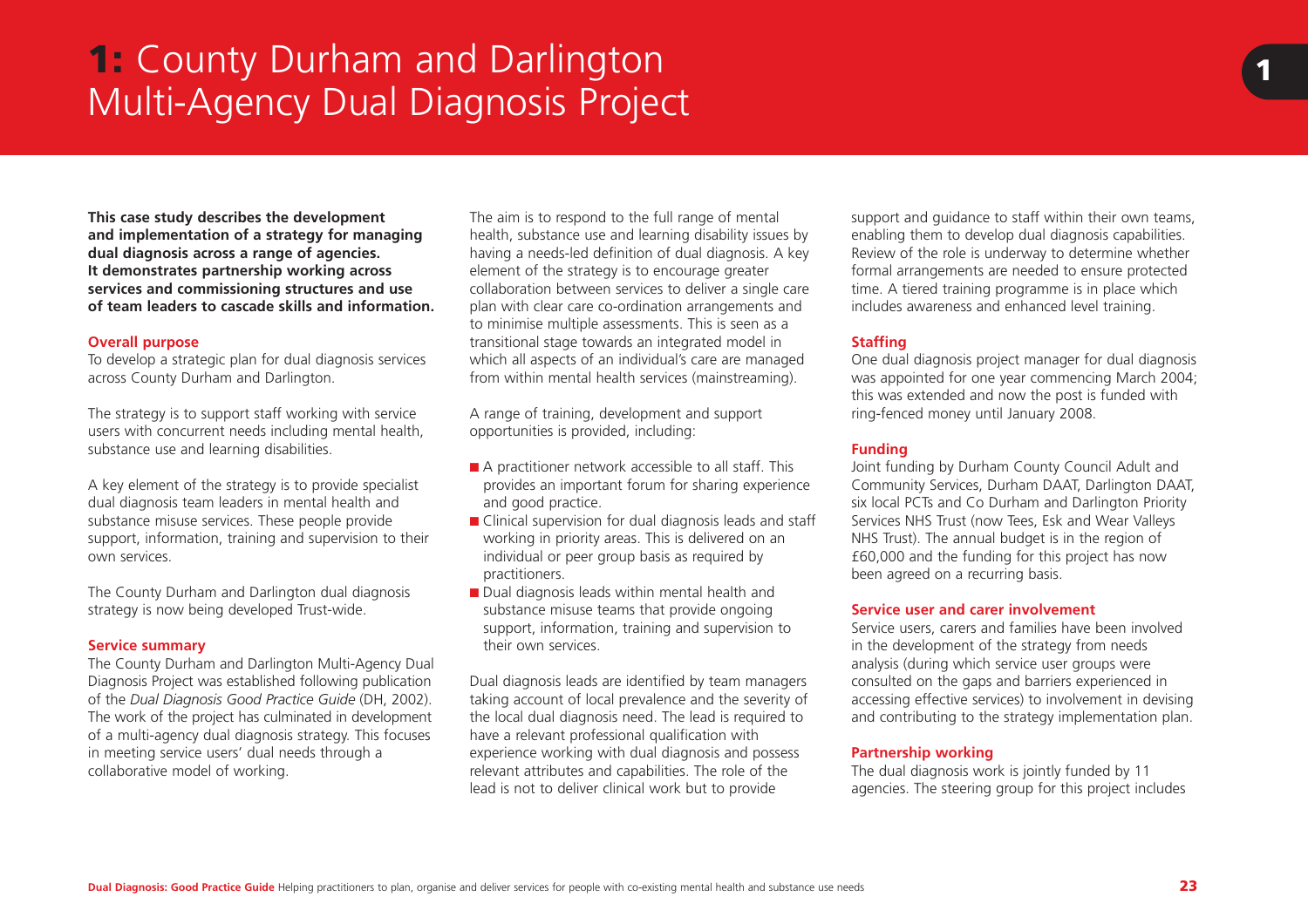representatives from providers and commissioners working with dual diagnosis; service users, DAATs, social care agencies, the mental health trust, the strategic health authority and PCTs, with clear links to LITs.

The practitioner network has over 200 members, several meetings have taken place and there are over 60 nominated leads. Networks have included dual diagnosis project updates, case presentations, speakers and workshops addressing the current evidence base on the use of cannabis and the onsetof psychosis, alcohol use and dual diagnosis, medicines management and dual diagnosis.

#### **Key outcomes**

- The needs led, collaborative approach for service users means that exclusion or passing between services is minimised.
- Since the project was established in 2004, over 600 staff in mental health and substance misuse serviceshave been trained to awareness level and theenhanced level training module for dual diagnosis leads has run three times. The 44 participants evaluated it positively.
- The practitioner network and dual diagnosis leads provide accessible support for staff to embed their learning into practice.
- To date 57 mental health and statutory substance misuse services have nominated dual diagnosis leads.

#### **Key good practice points**

- A local definition of dual diagnosis must be agreed and signed up to by all partners.
- Value the contribution of the local dual diagnosis network members by involving them in planning and presenting at events. Circulate members' queries to promote sharing of experience and practice.
- A tiered training and support structure from the dual diagnosis leads ensures that staff from all professional backgrounds in statutory and nonstatutory mental health and substance misuse services have the core knowledge and skills they require, and can access information and development opportunities.
- Equip staff to work with dual diagnosis through ongoing, rolling training programmes, professional development and support.
- Promote the service widely both internally and externally.
- A collaborative approach is the most effective in bringing about cultural change, as staff and services accept that they all have a role working with people who have dual needs.

#### **Insights from the service**

- Make consultation on your strategy as broad as possible to promote wide ownership and make sure that strategic and frontline staff are involved.
- Get the strategic health authority on board through involvement in strategy development and listening events. Engage a wide range of stakeholders and 'sell' the positives of joint commissioning.
- Build a dual diagnosis intranet and internet site to promote the work of the service.
- Get as many organisations as possible to contribute to the funding of dual diagnosis work: there can be big gains from small funds.
- Needs assessment can provide evidence regarding gaps in current service provision which can help commissioners.
- A specialist team is not necessarily needed, as one identified post taking a lead can build sustainability.
- Employ a full time project lead and ensure that the post holder has the right skills match for the job; that they are enthusiastic, knowledgeable and a good networker and also that they have clinical credibility.
- Make sure that you have good communication with your partners: this should be open, regular and frequent.
- Reinforce existing services. Adopt the philosophy that 'dual diagnosis is all of our business'.
- Training and staff support is vital and must be structured around training needs assessment, based upon achieving dual diagnosis capabilities, objectively evaluated, and revised as policy and the evidence base changes.

#### **Evaluation and monitoring**

- Steering group consisting of commissioners and stakeholders
- Clinical governance structures, through planning and dissemination of audit and data collection
- Clinical audits; eg dual diagnosis leads activity and support needs
- Service user surveys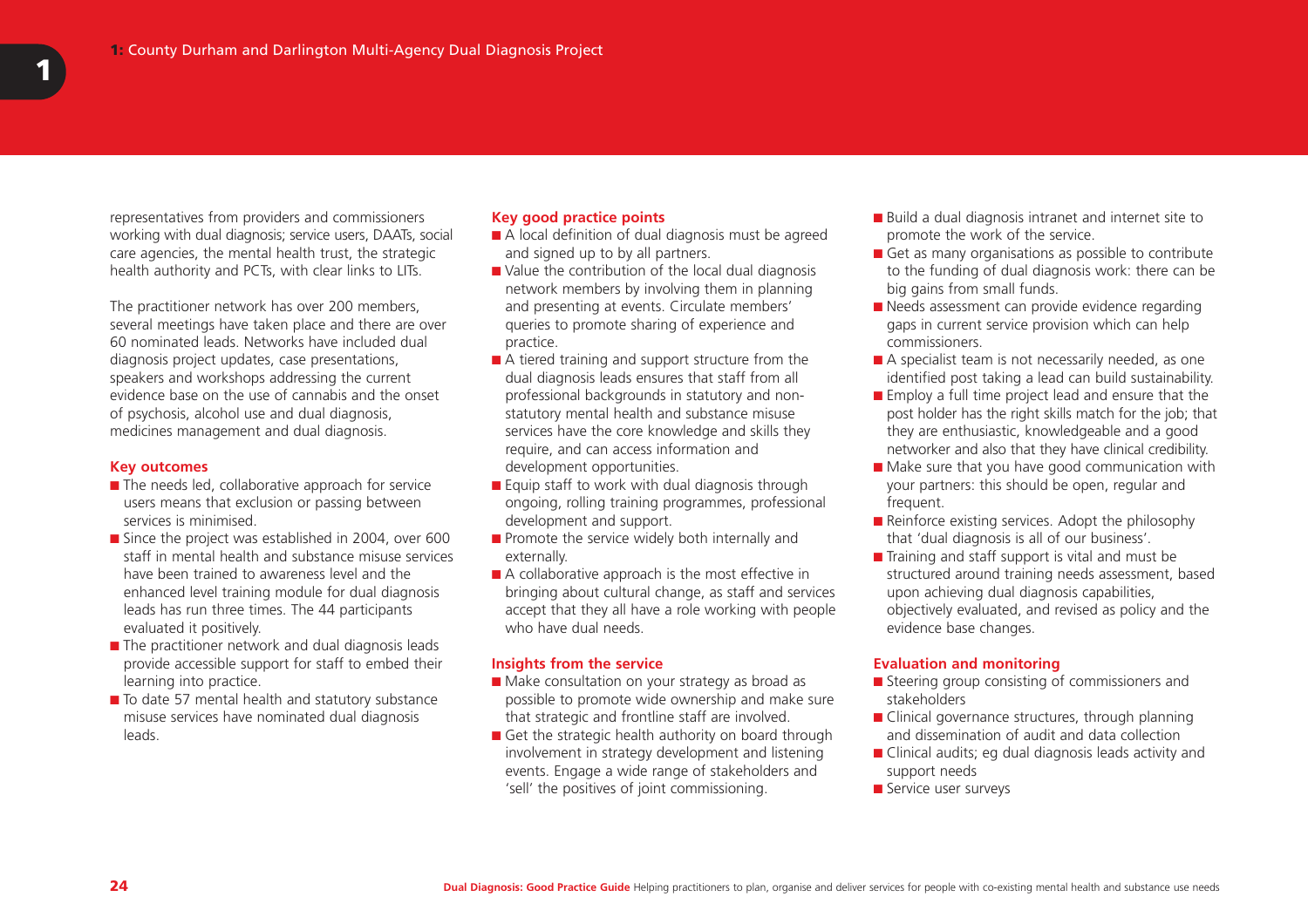# ■ Training evaluation

 $\blacksquare$  The impact of the lead dual diagnosis role is being evaluated in spring 2007 by measuring outcomes of the role.

#### **Contact**

Mandy Barrett Project Manager – Dual Diagnosis Tel: 01325 318141 Secretary: extension 217 **Fax:** 01325 320211 Email: mandy.barrett@cddps.nhs.uk

| Pioneering Care Centre |
|------------------------|
| Carers Way             |
| Off Burn Lane          |
| Cobblers Hall          |
| Newton Aycliffe        |
| Co. Durham             |
| DL5 4SE                |

#### **Resources to share**

- Dual diagnosis strategy http://cddps.tewv.nhs.uk/ dualdiagnosis/MultiAgencyStrategy.pdf
- Further information about the dual diagnosis project www.cddps.nhs.uk
- Further information is available from Mandy Barrett, including dual diagnosis project planning, dual diagnosis needs assessment, strategy development, strategy implementation, establishing a local dual diagnosis network, developing tiered training packages and evaluation reports and clinical audit of dual diagnosis lead activity and support needs.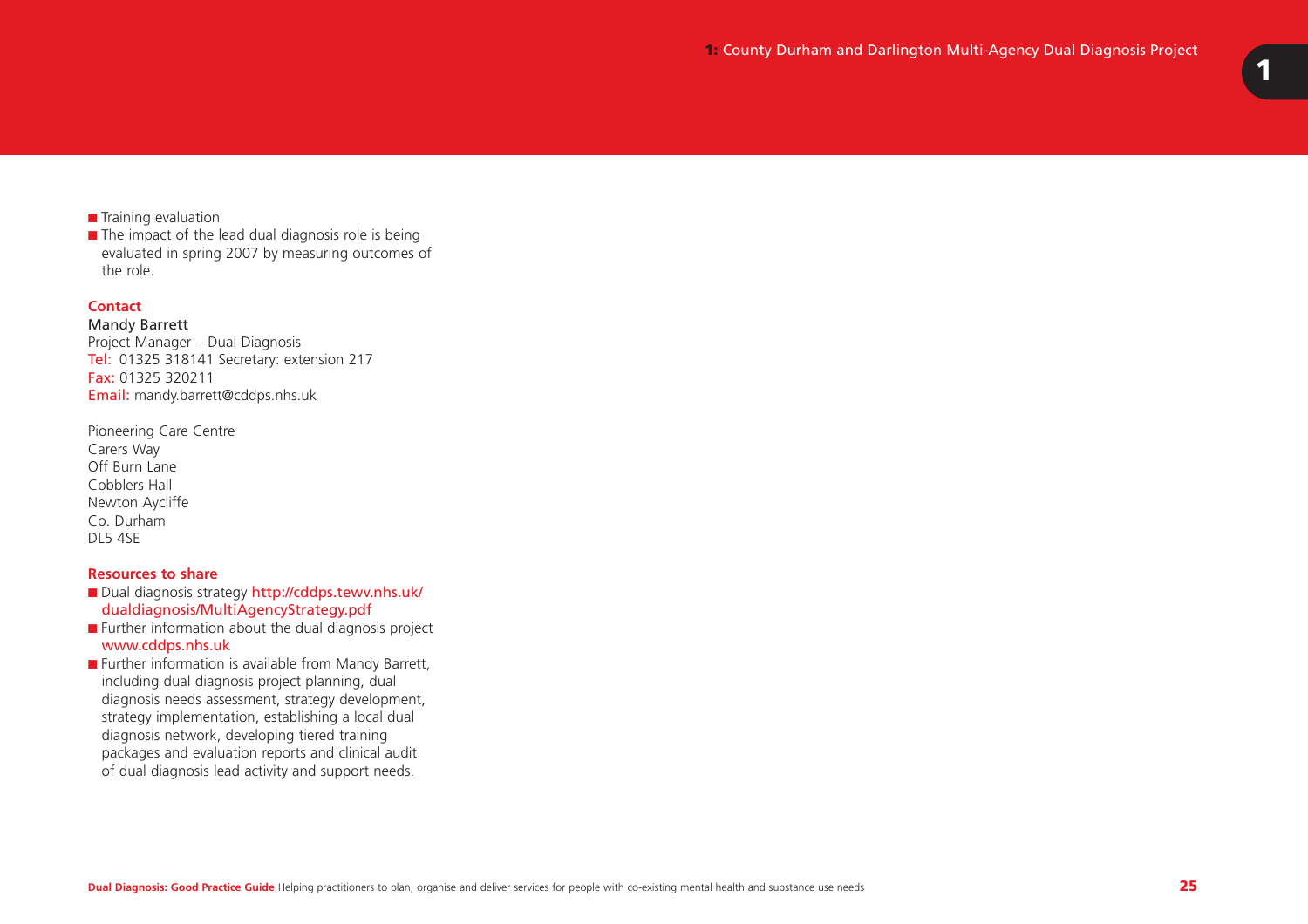# **2:** Nottinghamshire Dual Diagnosis Service

**This case study illustrates how a central dual diagnosis service provides consultancy, liaison and training at a county level to support local frontline teams. This helps to drive more integrated working and reach into a wide range of settings across sectors.**

#### **Overall purpose**

The service offers a consultancy role to mental health services to promote liaison between substance misuse and mental health services. The aim is to develop more effective relationships and promote more seamless patient care.

#### **Service summary**

The Nottinghamshire Dual Diagnosis Service is countywide and offers support to services (both statutory and non-statutory) throughout Nottinghamshire. The team existed in the city from 2001 and became operational across the county from June 2006.

The team acts in a consultancy and liaison role, taking referrals from agencies across the county. It undertakes:

- Face-to-face work with service users to help them tackle their complex needs
- Liaison and support to services (mental health and substance misuse) to facilitate development of appropriate care pathways for this service user group
- $\blacksquare$  Staff supervision individually or in groups
- Training and teaching of students and other healthcare and related professionals.

The service works across all Trust mental health teamsand other non-statutory sector agencies in a wide range of settings including GP practices, forensic wards, drug and mental health services, and statutory substance misuse services. Criminal justice services and prisons are becoming an increasing priority. Work is prioritised depending on the level of service users' needs and the prevalence of dual diagnosis in the caseloads of service providers.

#### **Staffing**

- One nurse consultant and eight clinicians. Currently all psychiatric nurses although posts are open to other qualified professionals and individuals with significant experience in dual diagnosis.
- One session of an addiction consultant psychiatrist and occasional input from specialist psychiatric registrars.
- Administrative support.

#### **Funding**

The service is funded entirely through the city and county DAATs. Funded until March 2008, when the pooled treatment budgets will probably be mainstreamed. The budget is £450,000 (this excludes prescribing costs which are largely met by the PCT).

#### **Service user and carer involvement**

Service users are involved in service development through participation in steering group meetings. Service users have been involved in interviews forteam appointments. Two service users and a carer have been involved in delivering a dual diagnosis

course at Nottingham University. They are also regular attendees at a regional dual diagnosis forum.

There is some concern that the service users whoregularly involve themselves are not necessarily representative of other users who may have chaotic lifestyles and be more vulnerable.

#### **Partnership working**

A wide range of partners includes:

- Partners internally within the Trust such as Community Mental Health Teams (CMHT) staff and inpatient staff
- General practitioners
- Forensic psychiatric services and criminal justice partners, such as criminal justice integrated teams (CJITs), the police and magistrates
- Social services
- Non-statutory mental health and substance misuse agencies.

#### **Key outcomes**

- An increase in confidence of mental health staffwhen working with this service user group.
- Positive changes in attitudes of staff, carers and service users towards others with drug/alcohol problems.
- Assessment of service users for the possibility of the complicating effects of substance use.
- Increased understanding amongst non-statutory agencies of the issues posed by combined mental health and substance use problems. Staff have a better understanding of the part they can play in working with this client group.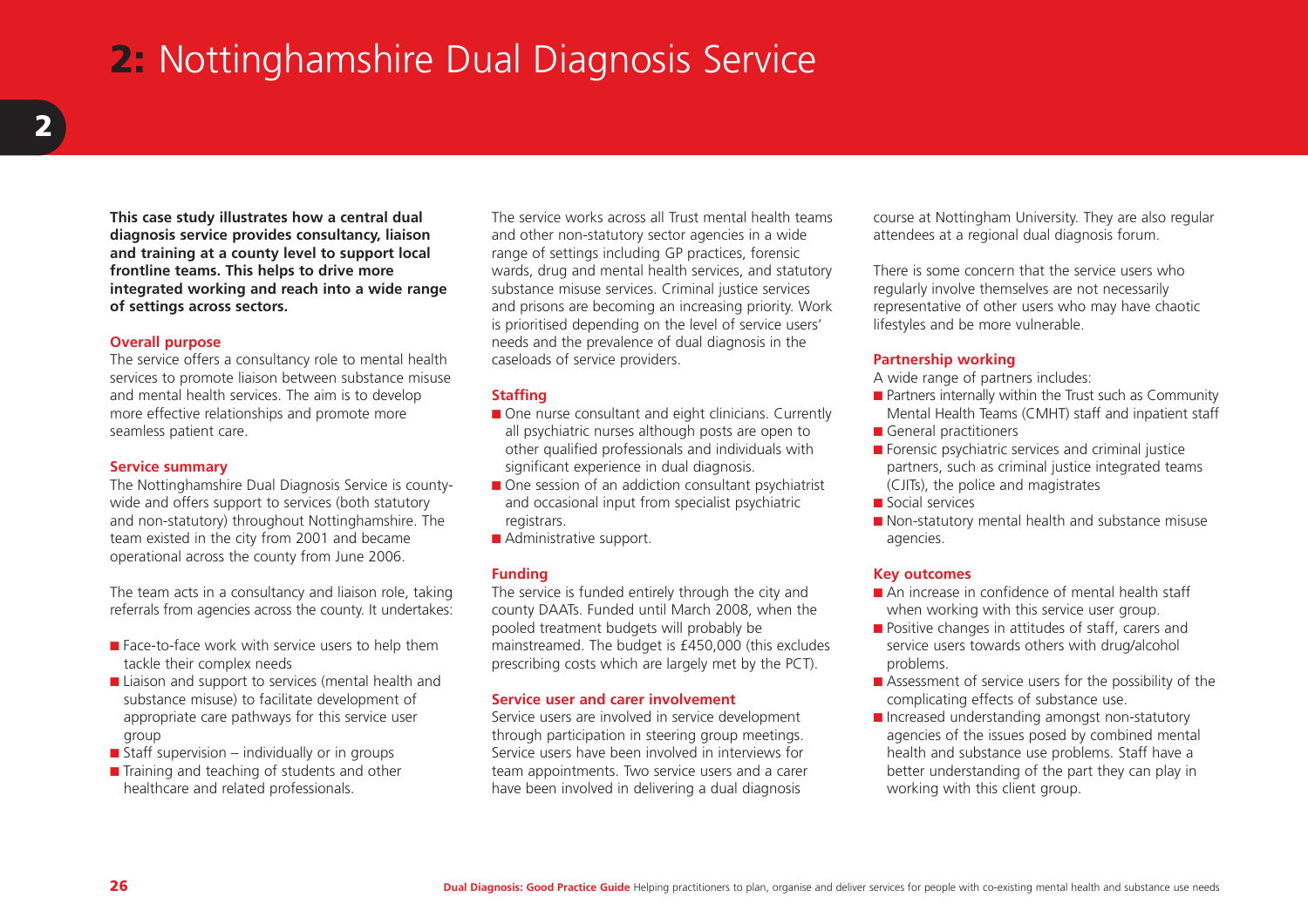#### **Key good practice points**

- Staff who work in the team need to be have a high level of expert knowledge and skills in relation to mental health, substance misuse and dual diagnosis.
- The direct clinical work of the dual diagnosis clinicians enhances their ability to adapt mental health and substance misuse interventions to meetthe needs of service users. This also gives them credibility with partner agencies, especially when training.
- Service users are involved in training and group work and this reaps enormous benefits for other service users in terms of peer support and modelling.

#### **Insights from the service**

- Take a long term view based on therapeutic optimism when working with service users.
- Dual diagnosis teams should be proactive rather than reactive and engage service providers and service users assertively; eg through liaison clinics, home visits (or seeing people in a place of their choice), spending time on inpatient units and with community teams.
- Develop a specialist team which has clearly defined responsibilities, otherwise highly skilled staff end up getting pulled into doing routine tasks.
- $\blacksquare$  All partners need to feel ownership of the project match funding is a good way to achieve this.

#### **Evaluation and monitoring**

- Internal audits and a review by the Healthcare Commission.
- Two service improvement reviews.
- Reports to the local DAATs (City and County).
- NIMHE Positive Practice Award (2004) highly commended.

#### **Contact**

#### David Manley

Nurse Consultant (Dual Diagnosis) **Tel:** 0115 9555435 Email: david.manley@nottshc.nhs.uk

Nottinghamshire Dual Diagnosis Team Nottinghamshire Healthcare Trust Wells Road CentreMapperley Nottingham NG3 3AA

#### **Resources to share**

- Annual report
- Service audit
- Intervention tools and brief assessment forms (Substance Misuse and Mental Health Brief Assessment Tool).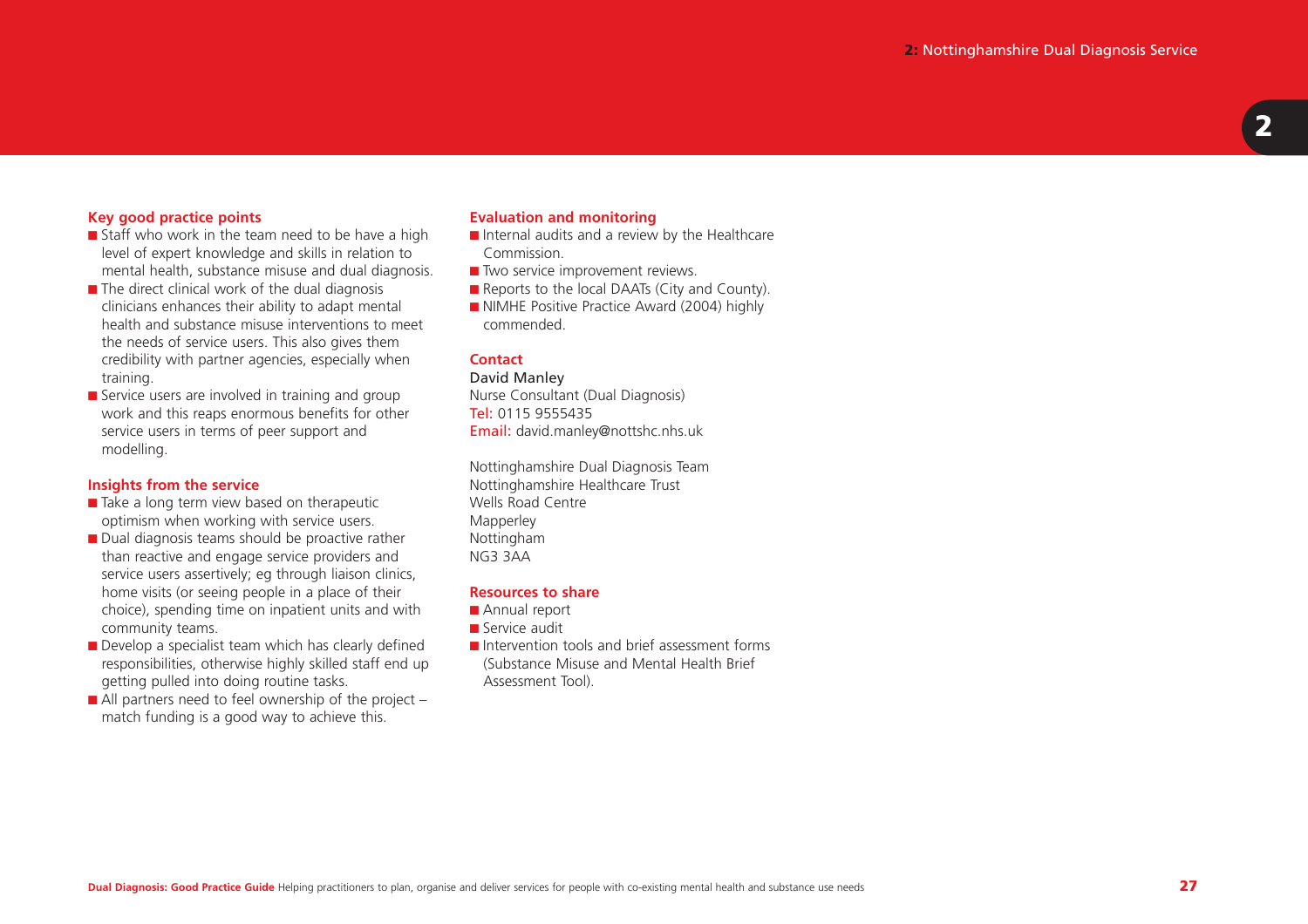# **3:** Humber Mental Health Teaching Trust Dual Diagnosis Liaison Service (DDLS)

**This case study shows how a central team of specialist dual diagnosis workers is providing support to frontline staff. This promotes mainstreaming of dual diagnosis within mental health services.**

#### **Overall purpose**

The aim is to support mainstream mental health staff in assessing and delivering interventions to service users who have a dual diagnosis. This is achieved through a 'practice development model' of informal and formal training sessions and also by providing an information resource, modelling interventions, providing guidance on good clinical practice, advice, supervision and co-working and liaising between substance misuse and mental health services.

#### **Service summary**

The DDLS evolved from a Trust-wide strategy produced in response to the *Dual Diagnosis Good Practice Guide* (DH, 2002) and was led by a multi-disciplinary project management team. Current developments are directed and supported by a Trust dual diagnosis steering group, comprising representatives from the addictions service and a broad range of mental health services. The initial pilot has recently been substantially enhanced to deliver services across all four PCT areaswithin the Hull and East Riding area.

The DDLS 'clients' are other professionals rather than service users themselves. Workers offer advice andsupport to a wide range of practitioners including inpatient units, CMHTs and specialist services such as

assertive outreach, forensic services and the young person's psychosis service. The DDLS nurses do not offer advice to service users except in the context of joint assessments or modelling interventions with a CMHT worker.

The DDLS workers help to establish appropriate screening and assessment, undertake short pieces of work jointly with the patient's key worker, and supervise direct work with the key worker. None of the team has key worker or care co-ordinator responsibility.

Change is assessed through audit, monitoring staff attitudes pre- and post-placement, case note audits and by interviewing senior clinical and operational staff at the end of each placement.

The DDLS is involved in postgraduate teaching and plans to participate in pre-registration nurse training.

#### **Staffing**

The current DDLS team comprises four whole time equivalent staff (three addiction nurses and a nursing team leader). A member of the team is allocated to each PCT area.

One DDLS worker is sited within each PCT area for aperiod of six months on placement. At the end of the six month placement the DDLS nurses rotate to another CMHT whilst maintaining links with previous placements.

#### **Funding**

The service is funded partly by mental health income from two PCTs (Hull and the East Riding of Yorkshire). The devolved budget is £50,000 and the shortfall in income to support the team is provided through reconfiguration of existing mental health posts.

#### **Service user and carer involvement**

The Trust has a strategic approach to service user involvement and service users are invited to contributeto service development plans. The original impetus to develop the service arose from service user feedback regarding gaps in service delivery for patients with a dual diagnosis

Feedback from service users and other professionals is used to shape service developments. Individual patients are directly involved in the care planning process.

#### **Partnership working**

Partnership working takes place with mental health services, social services, and mainstream substance misuse services. The DDLS nurses develop close links with the integrated CMHTs and their associated inpatient units. The nurses sit within the Trust's substance misuse service governance structure and work closely with the senior management team. A weekly multi-disciplinary meeting (including the clinical director and clinical nurse specialist from substance misuse services) provides an opportunity for DDLS nurses and community and inpatient staff to discuss complex cases.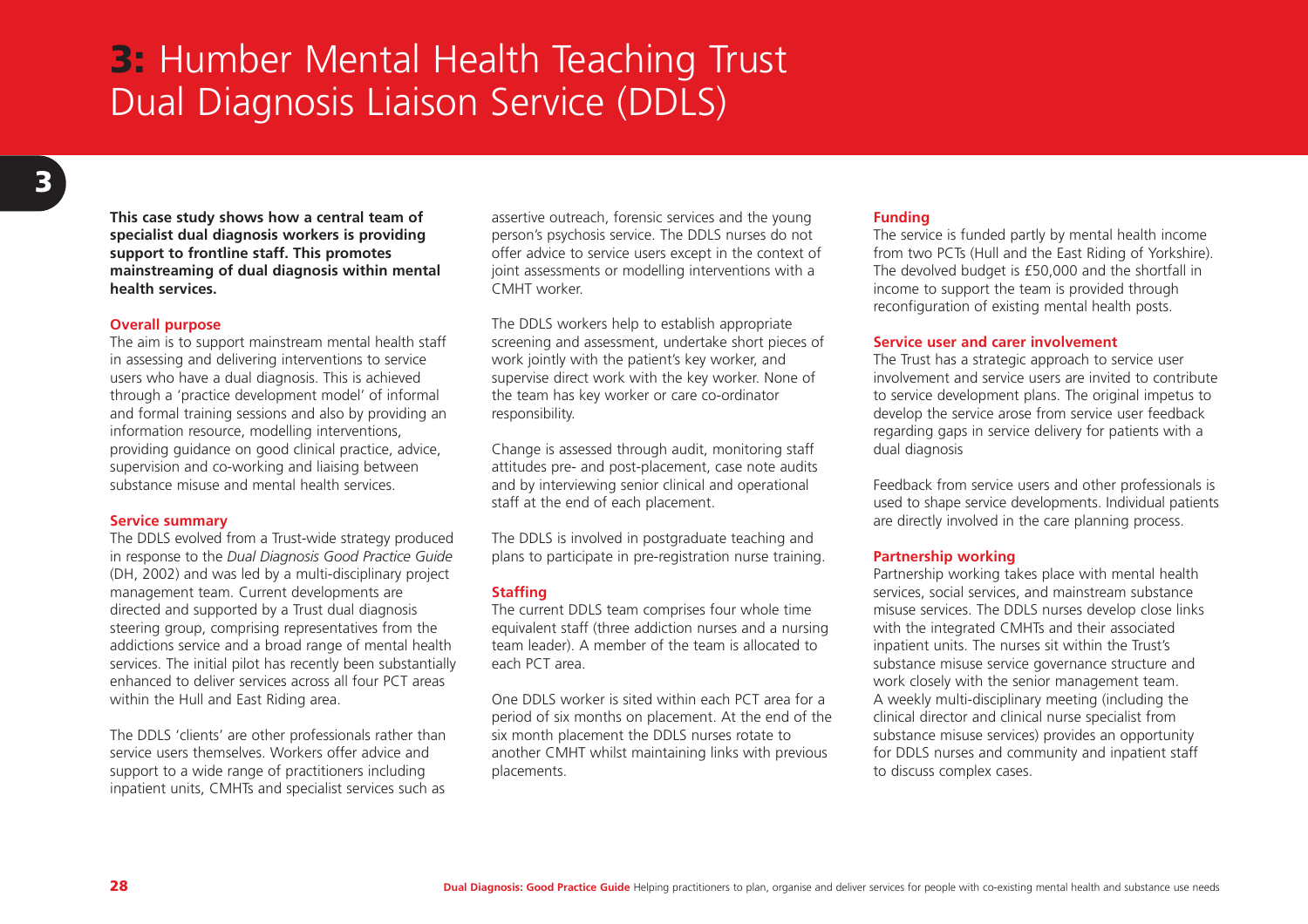Partnership agreements cover arrangements with other services.

#### **Key outcomes**

- Increased confidence and skills of front line mental health staff
- Improved screening, detection and assessment of substance misuse by community and inpatient mental health staff
- Improved patient outcomes as a result of the implementation of appropriate care planning and evidence based interventions
- Dual diagnosis is becoming part of the 'core business' of adult mental health services.

#### **Key good practice points**

- Provide tools and skills (eq assessment tools, modelling motivational and brief interventions) that are consistent and backed up by good quality, evidenced-based research
- Address existing practice and emphasise the need for change where appropriate
- Value and encourage the efforts and good practice of mental health staff
- Do not elevate people's expectations too early and then not be able to meet them
- Encourage ownership and stimulate others to problem solve, develop their own structures and tackle obstacles to implementation
- Target resources where they will have the biggest impact
- Educate mental health staff on the importance of the 'mainstreaming' agenda
- Provide greater understanding of the complex needs and relationships between substance misuse and mental health; eg by joint working, peer supervision or educational events
- Check that service developments and positive changes in practice are sustained.

#### **Insights from the service**

- The strategy must be approved by the Trust's Board and have the support of senior clinical and managerial staff
- Develop informal as well as formal networks early on
- A service such as this needs qualified and experienced staff working within a formal governance structure
- The service advocates the adoption of a practice development model.

#### **Evaluation and monitoring**

The impact of the DDLS is audited at the beginning and end of each placement. Mental health staff complete questionnaires evaluating attitudes and competencies in dual diagnosis and case notes are audited to assess changes in assessment and screening for substance misuse problems. The Trust addiction service is responsible for continued monitoring.

#### **Contact**

#### Dr Dave Armstrong

Clinical Director and Consultant Psychiatrist **Tel:** 01482 336 790 Email: david.armstrong@humber.nhs.uk

Trust Addiction Service7 Baker StreetHullHU2 8HP

#### **Resources to share**

- DDLS service delivery plan
- Policy and quidance on the clinical management of drug and alcohol users (inpatient setting)
- *Management of Alcohol Problems On Psychiatric Wards'* (Trust Policy, January 2007)
- Staff attitudes questionnaire.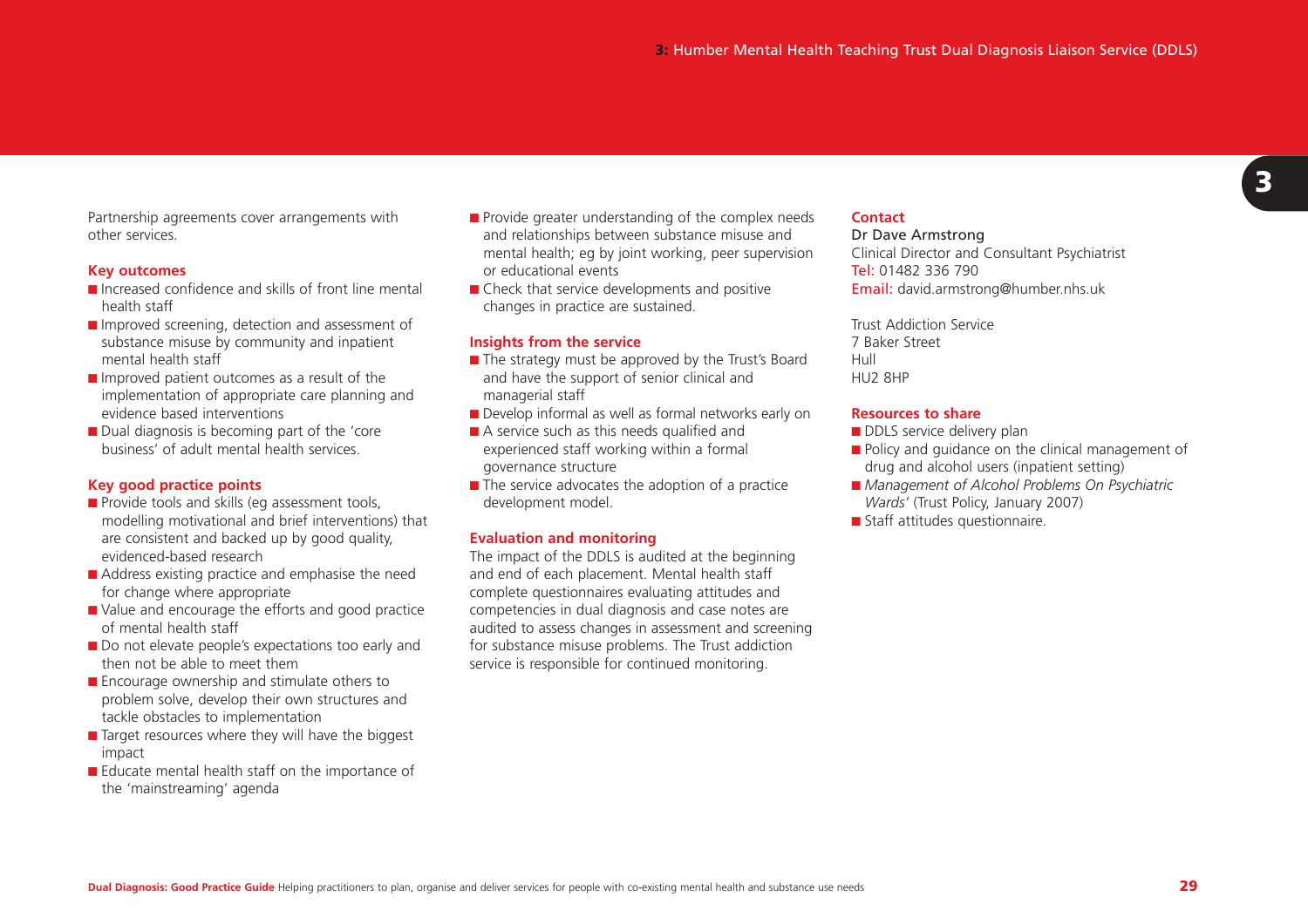# **4:** Dual diagnosis course, York University, Department of Health Sciences

**4**

**This case study shows how training courses offered by an academic institution can be tailored to meet the specific work-related needs of dual diagnosis professionals. It also describes how training can be best embedded in practice.**

#### **Overall purpose**

This training aims to look at the complex relationship between substance use and mental health, examining the implications for service users, carers, workers and services. It is open to anyone working with people who have a mental health problem, regardless of the severity.

The training draws on the emerging evidence base for working with this service user group to examine how participants can work more effectively with these individuals. The course encourages inter-professional learning and collaboration.

#### **Service summary**

Each course attracts a variety of practitioners including drugs workers, probation officers, accident and emergency staff, general practitioners, walk in centre staff, practice nurses, health visitors, midwives, prison health care staff and those working in mental health. The training provides a blend of skills training and theoretical evidence.

The training covers the following areas:

- Risks and effects of substances
- Prevalence of dual diagnosis
- Assessment and engagement
- Formulation
- Pharmacology
- Interventions; motivational techniques, cognitive behavioural techniques and cognitive behavioural integrated treatment
- The evidence base
- Advocacy
- Pan-European research.

The course length is one day a week for six weeks, or is run over 12 weeks at a half-day a week.

#### **Staffing**

There are five contributors to the training:

- A service user who facilitates a session and is a member of the course management group
- A nurse specialist who facilitates a session on the physical needs of this client group
- A professor who has expertise in this field
- Clinicians with credibility and up to date experience with the client group
- A senior researcher who has expertise in the evidence base for dual diagnosis.

#### **Funding**

The service is jointly funded by the Workforce Development Confederation and the NTA. Funding is ongoing with no defined time limit set on current levels.

#### **Service user and carer involvement**

A service user facilitates a session, giving their own experience of the services they encountered. Video

material provided by service users is also used in the training sessions.

#### **Partnership working**

Partners include the local DAAT, the voluntary sector (such as Compass), the Yorkshire and Humber Regional NTA, local authorities, PCTs and acute Trusts.

#### **Key outcomes**

By the end of the training participants should be able to:

- Discuss the concept of addiction and how this relates to mental health
- Demonstrate an understanding of the commonly used illicit drugs and misused prescription drugs
- Describe the relationship between mental illness and substance use
- Understand the skills and tools used with this client group
- Describe different models of treatment and service delivery.

This is measured in two ways: essay, and group and individual supervision provided by the course facilitators.

#### **Key good practice points**

- $\blacksquare$  It is important to make dual diagnosis training relevant to people in whatever context they are working, ie not just those working with severe mental illness.
- Try to tailor each course to the needs of the people attending.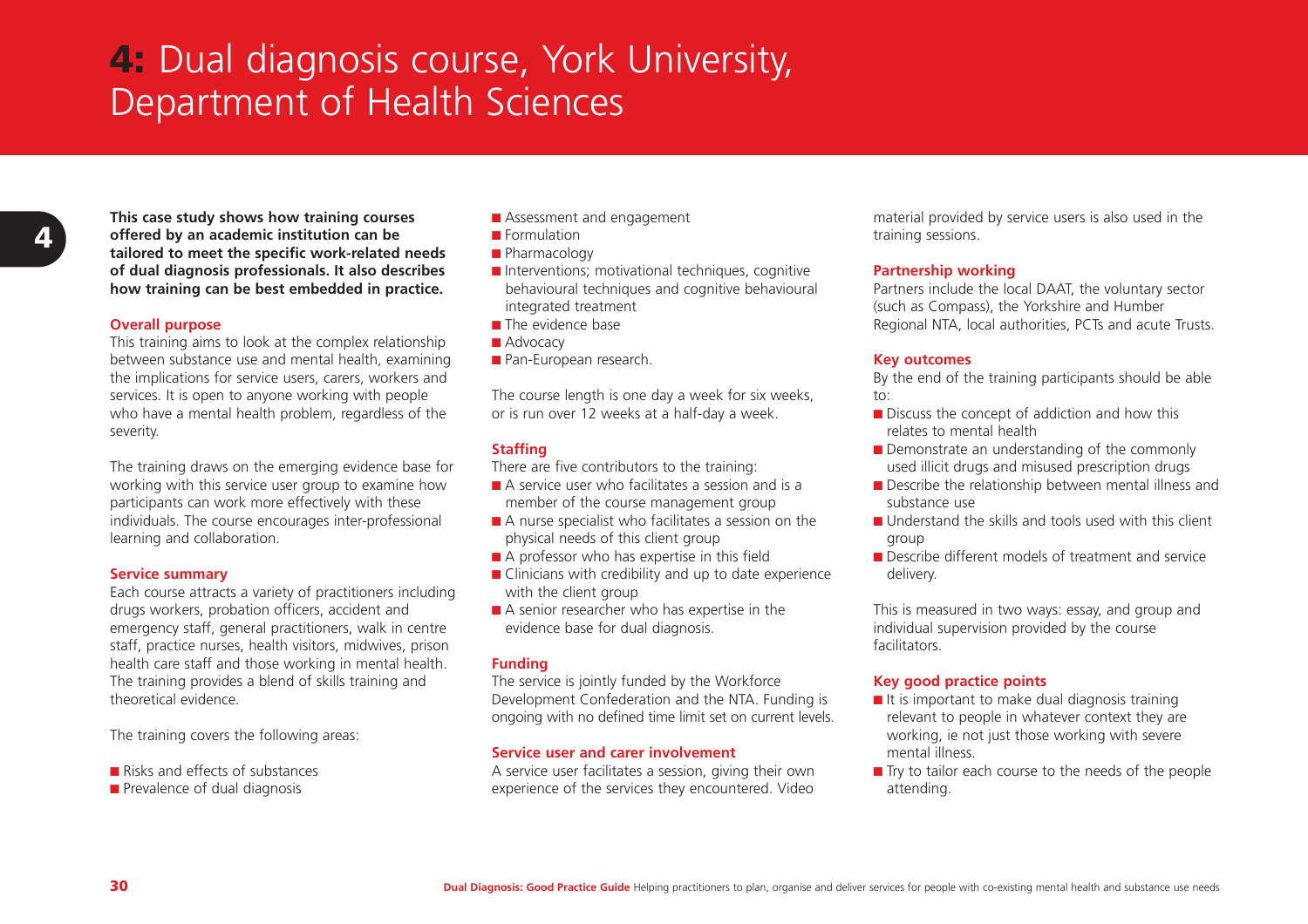- Involve service users in the planning, delivery and evaluation.
- Involve facilitators who have either clinical or research credibility; this is important if the most up to date and objective information is provided.
- Running a course over several weeks gives people opportunities to practice what has been taught between sessions.
- It is more effective to have supervision and modelling of practical issues during, or soon after, a course so that learning is not lost.
- Funding for training should include both the statutory and independent sector. This ensures a good mix of professionals attend the training.

#### **Insights from the service**

- A mixture of delivery methods is used including information giving (lectures), journal clubs and homework, which includes practising the skills taught in the work place and feeding back the following week (good and bad!)
- Shorter courses do not work as well as there is insufficient time to challenge entrenched attitudes
- Extra effort has been made to ensure open access to staff from the independent sector as they provide the majority of substance misuse services within our region.

# **Evaluation and monitoring**

- Course evaluations.
- External bodies Quality Assurance Agency.
- Peer observation; a lecturer from the university observes facilitation of part of the course to ensure the teaching methods and delivery are of a good quality.
- Summaries of evaluation are sent to the Workforce Development Confederation and the NTA.
- Students and training managers evaluate how attending the course has made a difference to their work practices. The main differences reported are improved confidence and knowledge when dealing with the client group. Staff have also suggested ways their service could be improved to meet the needs of the client group. This ranges from changing assessment methods to reorganising team structures and roles.
- $\blacksquare$  We are able to evaluate the effectiveness of training in part by offering ongoing supervision to teams who predominantly work with a dual diagnosis clients. We are not able to offer this service to allteams.
- Comments and evaluations help shape the future content and delivery of training. We do this mainly by discussing specific changes within the course management team.

#### **Contact**

Ian HamiltonLecturer in Mental Health**Tel:** 01904 321673 **Email:** ih501@york.ac.uk

Department of Health Sciences University of York YorkYO10 5DD

#### **Resources to share**

- Teaching materials, including powerpoint presentations, academic work
- Contact lists
- Literature and booklists
- Evaluation data and tools.

**Dual Diagnosis: Good Practice Guide** Helping practitioners to plan, organise and deliver services for people with co-existing mental health and substance use needs **31**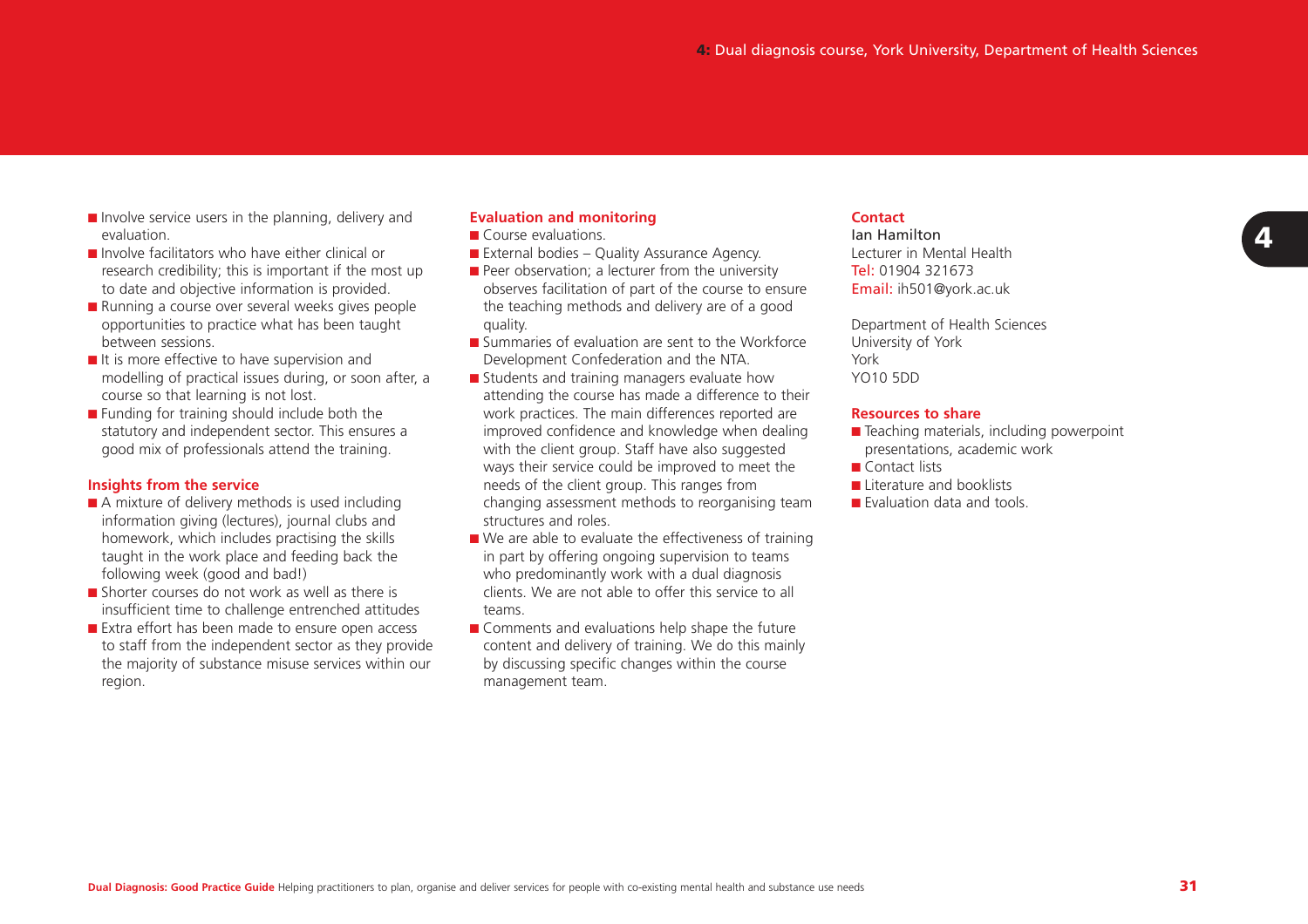# **5:** The COMPASS Programme

**This case study profiles a team that offers both clinical work and training/practice development support. It illustrates how a team based within substance misuse services is helping mental health services to provide integrated care.**

#### **Overall purpose**

The COMPASS Programme in Birmingham provides a service to people who experience severe mental health problems and use drugs and/or alcohol problematically. The team also provides training and clinical input to mental health teams to promote a model of integrated treatment.

The service aims to:

- Ensure that service users with a dual diagnosis receive support and interventions to meet their needs
- Support staff to work with service users who may be difficult to engage and who present with complex needs.

#### **Service summary**

The service works directly with service users and is part of the substance misuse directorate. The service also provides support, training and clinical input to mental health and substance use services to promote a high quality of care.

The service takes a harm reduction approach to minimise the risks of problematic substance use for individuals with a dual diagnosis. It operates in an

urban environment, with a very diverse multicultural population and high levels of social deprivation.

Key elements of the service include:

- Ensuring that Cognitive Behavioural Integrated Treatment (C-BIT) interventions**<sup>5</sup>**, based on the C-BIT manual, are delivered within mainstream mental health services
- A variety of training for staff of different disciplines, including:
- A two session group programme for inpatient units: this supports clients to discuss substance use, its impact on their mental health and strategies for change
- Training in assessment, formulation, treatment planning and engagement for ward staff, primary care, rehabilitation and recovery and home treatment teams
- Drug and alcohol awareness sessions across the Trust.

#### **Staffing**

A team manager, one clinical nurse specialist, one community psychiatric nurse, one occupational therapist, one clinical psychologist, one session per week from a psychiatrist and a team secretary.

#### **Funding**

Funding was initially from the Mental Health Challenge Fund. It is now from the three PCTs covering North Birmingham. Plans to expand the COMPASS Programme to a city-wide service are being discussed

as part of a city-wide dual diagnosis strategy. The annual budget is currently £233,000 per annum.

#### **Service user and carer involvement**

Service users were consulted during the development of the C-BIT training and accompanying manual. This was also an opportunity for service users and the teams working with them to build engagement in a different context.

Ethical approval is being sought to formally assess the views of service users, carers and staff on current treatment approaches and the ongoing development of our services.

#### **Partnership working**

In addition to users and practitioners in mental health and substance misuse services, the service works with housing, employment and training providers and local universities.

#### **Key outcomes**

- The achievement of an integrated treatment approach within assertive outreach, early intervention services and the homeless mental health team
- Ongoing improvement in confidence and skills of staff to work with service users with combinedproblems
- Enhanced assessment skills have resulted in clinicians being more able to develop formulations and individualised treatment plans with service users
- Successful engagement and retention of service users in treatment

**<sup>5</sup>** The COMPASS Programme takes a shared care integrated approach and has developed a model of Cognitive Behavioural Integrated Treatment (C-BIT),<br>which was evaluated through a treatment trial in five of the Trust's assert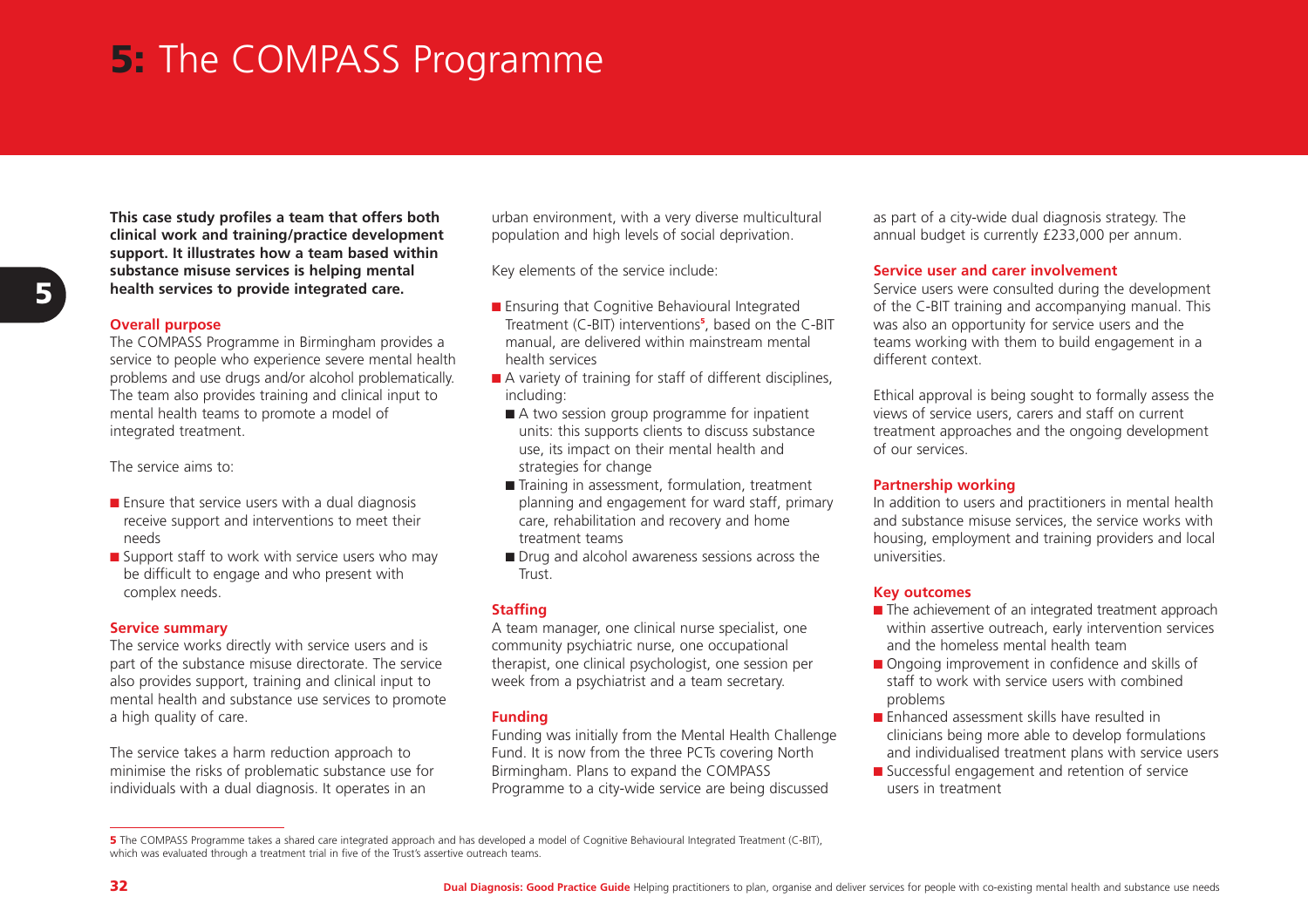- Comprehensive training package in place for staff based on a researched and evaluated model ofintervention (C-BIT)
- Ongoing development of evidence based interventions through the COMPASS Programme research committee.

#### **Key good practice points**

- Ensure that the Trust supports the development of the service and has a clear dual diagnosis strategy.
- Identify a local definition of dual diagnosis in conjunction with partner agencies.
- Identify clear and realistic goals with service users regarding what they want to achieve and take a long term optimistic approach.
- Form good relationships with the teams that the service works with, and make sure that they understand the service's philosophy and rationale.
- Identify care pathways and joint working protocols between mental health and substance misuseservices, including alcohol services.
- Develop a comprehensive training package based on local need, and ensure there is a process in place to follow up training and monitor the impact on service users and staff.
- Identify a process for the development of evidencebased interventions within the service.

#### **Insights from the service**

■ Maintain a clear focus on the development of the service and appreciate that initially you may not be able to meet the demands of all those involved butthat your service can develop over time.

- It is important to discuss with service users the possible positives about using drugs or alcohol and once rapport has been established to discuss the negative impact of drugs and alcohol.
- Partnership working is vital to developing a clear common understanding of issues and opportunities and getting services to work closely with each other.
- Undertaking direct clinical work enhances credibility when providing training as trainers can refer to case examples and demonstrate the links between theory and practice.
- Enhance team skills and build confidence not just through training but with individual support and development of individuals.
- If possible, train whole teams and also provide training for new staff joining the team so that there is consistency in approach.
- Ensure that there is a process in place to follow up and assess whether training is leading to integrated treatment.

#### **Evaluation and monitoring**

The service was founded on the results of aprevalence and training and support needs survey. This examined where there was greatest need within the region for a service for individuals with co-existing severe mental health and substance use difficulties.The survey also looked at the staffing requirements to fulfil identified needs.

The COMPASS Programme continues to be a research led service. Academic and medical professionals sit on the COMPASS Programme research board, which

meets monthly to discuss ongoing development of the service from a research perspective.

#### **Contact**

Derek Tobin**Tel:** 0121 301 1590 Email: derek.tobin@bsmht.nhs.uk

12-13 Greenfield CrescentEdgbaston Birmingham B15 3AU

#### **Resources to share**

- Prevalence survey questionnaire
- Training and support needs questionnaire
- Published papers related to COMPASS Programme work with some other useful references
- Information regarding the development of an integrated model within mental health services (C-BIT)
- Information on running groups
- Visitors sessions offered on a regular basis for clinicians, service managers, commissioners to attend regarding setting up a service and service delivery
- Information regarding the COMPASS Programmes ongoing research and development.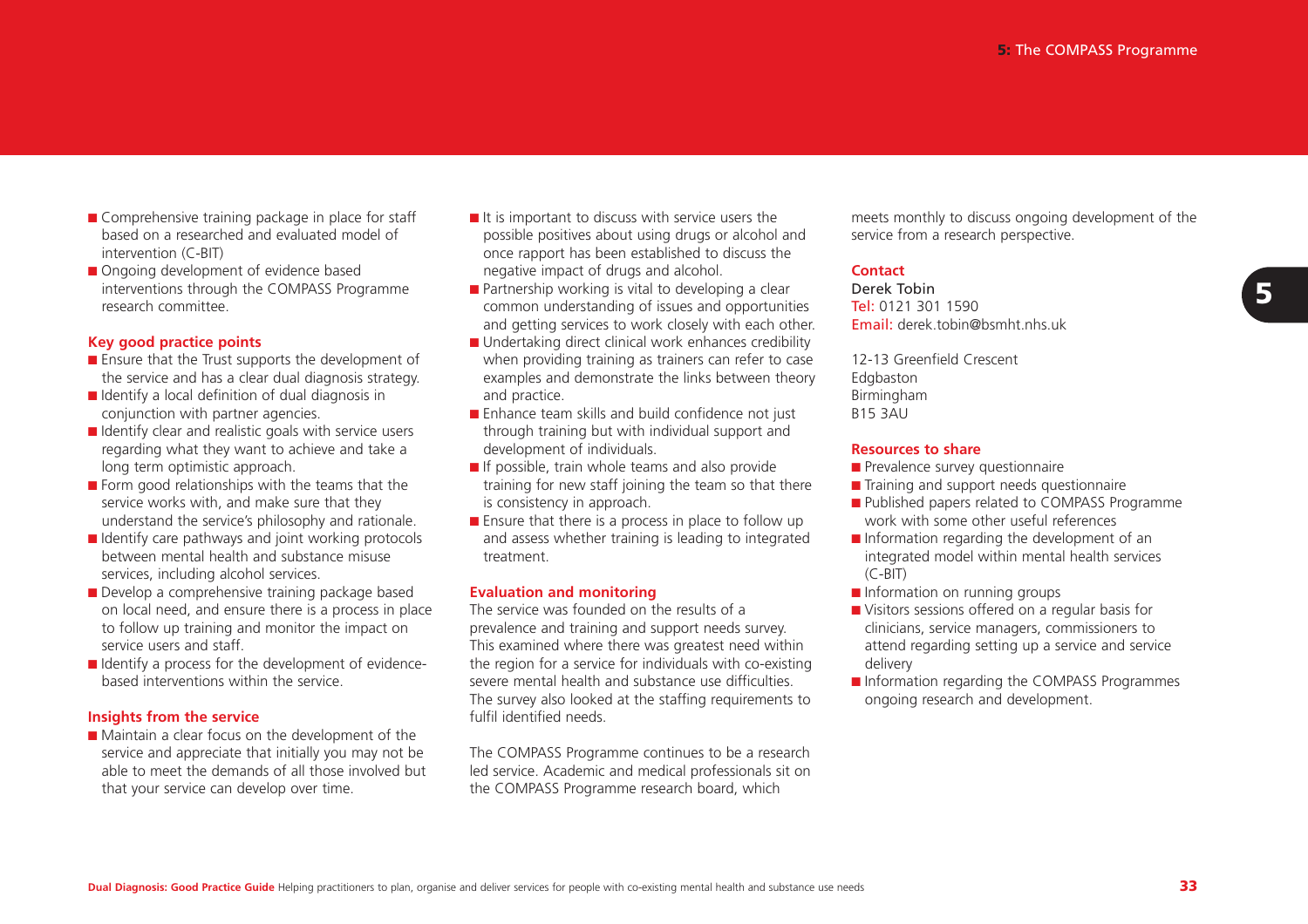# **6:** The Friday Group

**This is a facilitated self-help group offering social/ recreational activities, a shared meal and a discussion group. It illustrates how service users play an active role in delivering the service and the positive impact of providing social support.**

#### **Overall purpose**

The Friday Group was established in May 2003 to address the unmet needs of service users with a dualdiagnosis in Redbridge, part of the North East London Mental Health Trust (NELMHT). It was identified that this client group was difficult to engage and did not utilise traditional CMHT services. Hence their multiple health and social care needs were not being adequately addressed.

#### **Service summary**

The philosophy of the project team is that service users are the experts in their own care and hold the key to appropriate service responses. We therefore went out and talked to disengaged service users in their own environments to identify the kind of services they wanted.

The Friday Group was developed as a result and set out to meet the needs identified. It has three maincomponents: social/recreational activities, a shared hot meal and a discussion group. Cultural outings, guest speakers and creative workshops are also held. There is a weekly planning meeting where members decide meal choices, discussion topics, future events and changes to the group structure. All members receive a weekly letter to inform them of the next week's

activities and update them on events. Members are not required to stop using substances or work towards abstinence, however they commit to not using prior to, or during, the group.

As well as the group activities we have had a wide range of external speakers at the request of group members. These have included benefits advisors, debt counsellors and vocational projects. We have regular ear acupuncture taster sessions that have led to many group members accessing the drop-in acupuncture sessions at the drug and alcohol service.

The Friday Group operates an open access system. Group members are never discharged (unless they explicitly request it) and continue to receive weekly update letters even if they do not attend for long periods. Many members who have 'moved on' subsequently return for brief periods in times of crisis to get back on track.

Although the Friday Group is a small service only operating for two hours per week, members have shown significant improvements in terms of service engagement, mental state, level of substance misuse, housing stability and social/vocational activities. Although the service has no formal systems in place to measure outcomes, it closely follows the progress of both our current and graduate members.

### **Staffing**

The Friday Group is a joint project between CMHTs and substance misuse services. As such, group facilitators are able to provide information on a variety of services in both areas and facilitate referrals. Group members are also an information source for theirpeers. The Friday Group often acts as a gateway to other services, particularly for peer and self-referrals of people who may be unfamiliar with local services and how to access them.

#### **Funding**

The service was initially funded by a Queens Nursing Institute 'Innovations and Creative Practice' award of£6,000. Redbridge DAAT have provided the £4,000 yearly running costs for 2006/2007. Staffing costs are borne by the CMHTs and drug and alcohol service.

Funding bids currently have to be submitted to the DAAT/NELMHT on a yearly basis. Funding has been agreed by Redbridge DAAT for 2007/2008.

#### **Service user and carer involvement**

Group members' opinions continue to shape local service developments for service users with a dual diagnosis. This not only includes the ongoing evolution of the group but also local policy development. For example, group members reviewed and provided a written response to the 'Substance Misuse in Acute Inpatient Settings' Policy Consultation and NELMHT's dual diagnosis strategy. A focus group of Friday Group members contributed to the development of Redbridge DAAT's dual diagnosis strategy.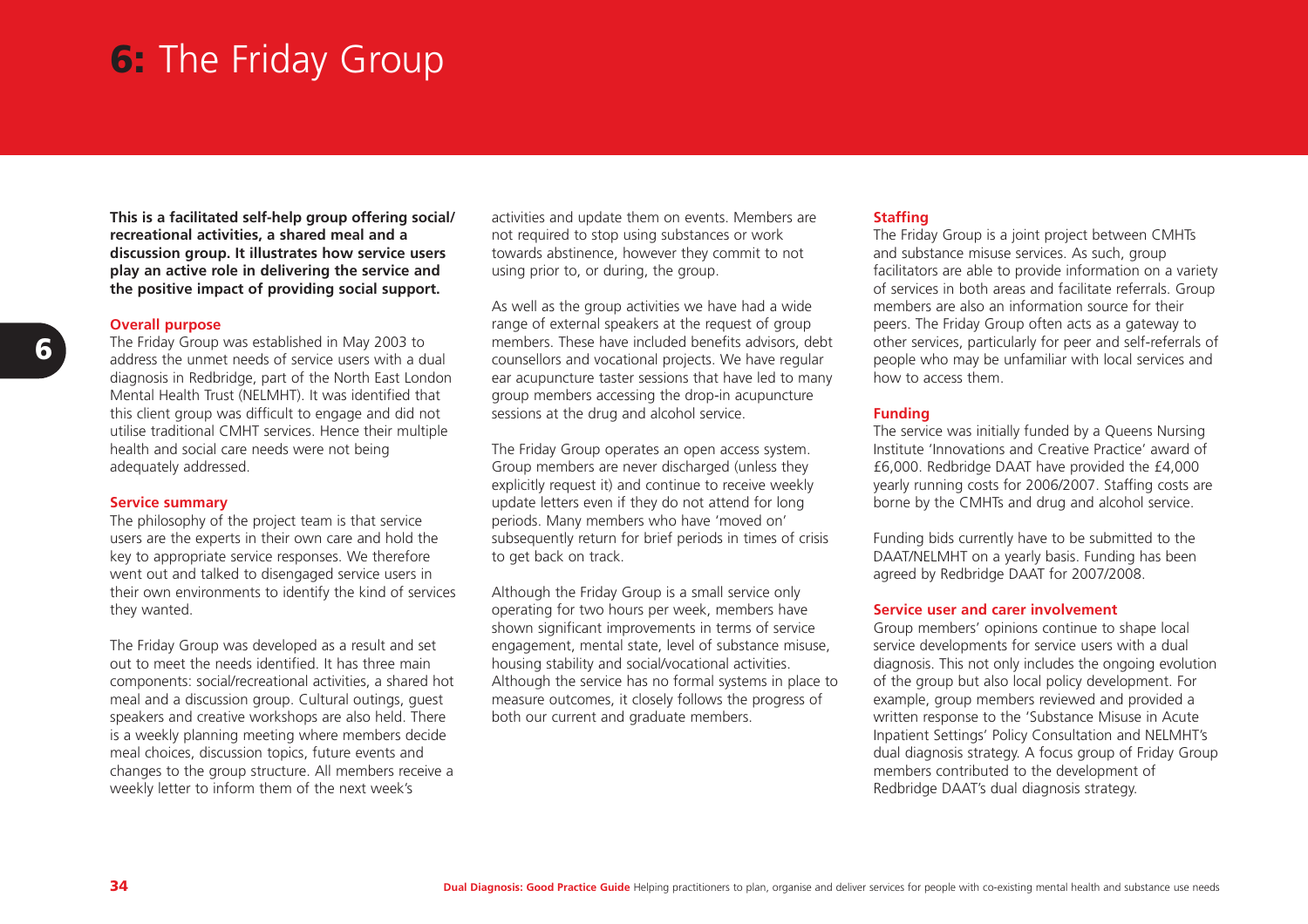Although at present the service does not actively address the needs of families/carers in all of itsactivities, members are continually involved in the development and future of the group.

There is a formal member evaluation every three months where feedback is sought via focus groups and anonymous questionnaires.

#### **Partnership working**

The Friday Group started as a small pilot in one CMHT. Following initial success, interest was shown by other local providers to develop services following the same model. Instead of replicating work, the group suggested that if all agencies worked together, cross-team collaboration would enable the expansion of the Friday Group to a borough-wide service.

The Friday Group is now facilitated by the clinical specialist in dual diagnosis, a community mental health nurse from one of the CMHTs and a nurse drug worker from Redbridge Drug and Alcohol Service. This has broadened our referral base, improved accessibility and opened up channels of communication and referral pathways between services. It has also proved to be cost and time efficient, as there is no undue pressure on any one service. Collaborative working has also meant that the group has never been cancelled in its four years of existence as facilitators are always available from at least one of the teams.

#### **Key outcomes**

Over the year April 2005/2006, 39 people attended. Twenty one were referred by mental health services, three by drugs services and 15 were self/peer referrals. As the group is drop-in style, some members attend regularly and others utilise it on an ad hoc basis, often in times of need. A further 10 members receiveregular update letters because they have been past attendees or have recently been referred.

- Group members are better engaged with other local services and consequently have made improvements in their mental health and level of substance use.Where people's chaotic lifestyles have impacted on their ability to access local services, we have brought services to them by having sessions at the project (eg housing, substance misuse services, psychological services, physical health monitoring).
- There has been a significant fall in re-admission rates for regular group members, with some sustaining a year or more out of hospital for the first time.
- Several group members who had been denied housing due to past anti-social behaviour have demonstrated such sustained change that they have been accepted for independent housing. Others have been able to move from supported housing to independent accommodation.
- Three group members are currently hoping to return to work and have accessed supported employment opportunities. Another has been employed in a voluntary capacity at the resettlement project.
- Involvement in the DAATs 'treatment planning day' has also grown, with three attending in 2004, nine

in 2005 and 10 in 2006. Users' views have helped identify treatment/service priorities for substance misuse services.

#### **Key good practice points**

- The service was developed through outreach to, and consultation with, users to ensure that it was appropriate to their needs
- $\blacksquare$  By engaging with the group, members build up a trust in the 'system' and are more likely to access help elsewhere, particularly if other services are advocated by their peers
- Group members are always given feedback on service development initiatives they are involved in so that they can see the value of their participation
- Treatment needs to be long-term and focused, and services should be able to tolerate and continue towork with poor attendance and clients who do not comply with their medication
- Providing a service around service users' explicitly stated needs gives them a reason to want to engage with services.

#### **Insights from the service**

- $\blacksquare$  It is important that time is spent on engaging with service users with a dual diagnosis before treatment plans are made
- As the service evolves around their changing needs it gives service users a reason to remain engaged
- People are far more likely to respond to a personal rather than professional recommendation
- Peer support from group members who are in the later stages of recovery and who can give real life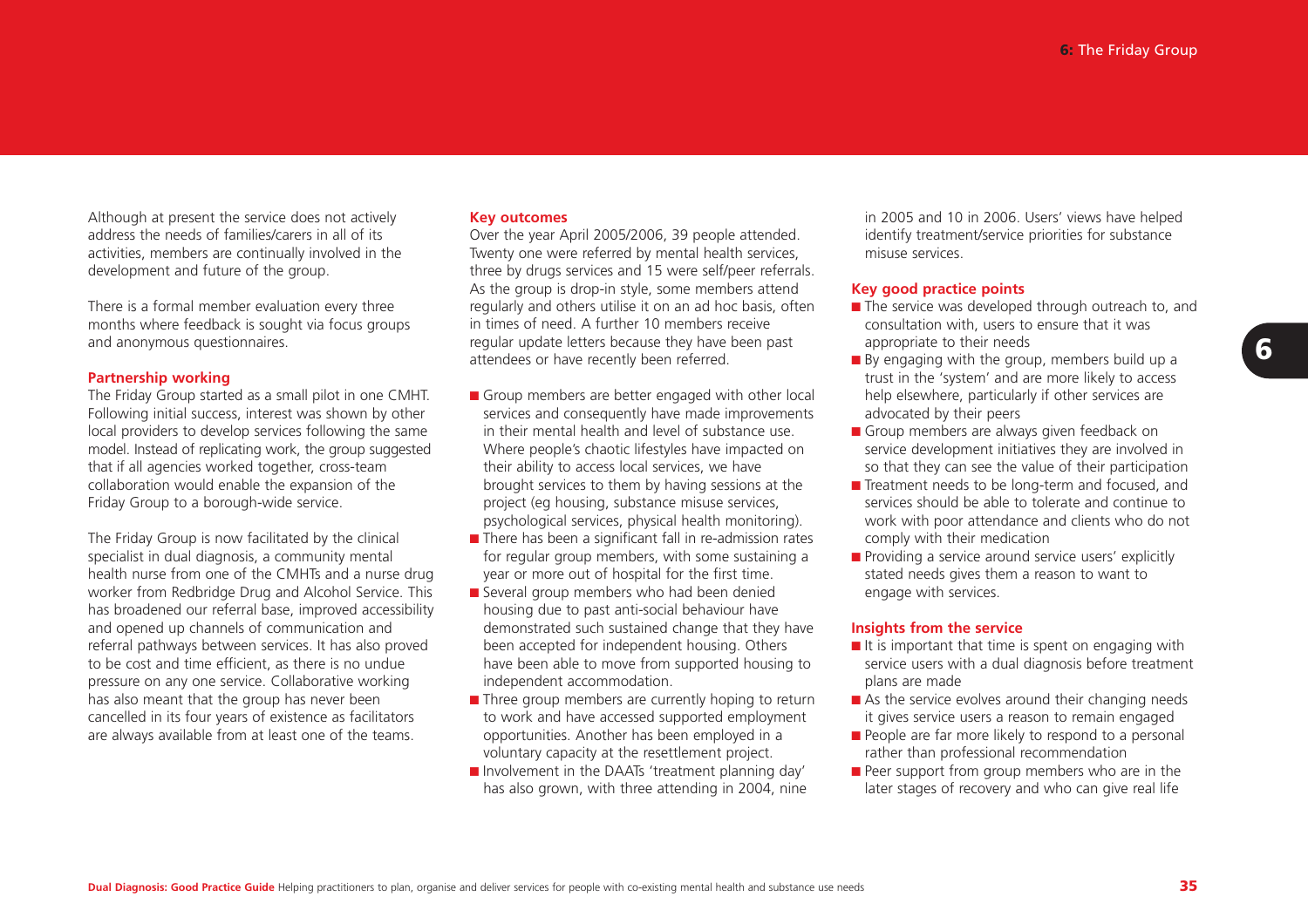examples of their own experiences is very useful ■ A high level of peer referrals suggests that the project meets the needs of the local dual diagnosis population.

### **Evaluation and monitoring**

Group members were involved in a piece of qualitative research about engagement issues for people with a dual diagnosis, with separate focus groups held for service users, inpatient staff and community staff. The results are being used to inform service development and staff training initiatives.

Their involvement in a qualitative research project has also helped shape the scope of the clinical specialist in dual diagnosis.

#### **Contact**

Mog Heraghty Clinical Specialist, Dual Diagnosis **Tel**: 0844 600 1180 **Email:** margaret.heraghty@nelmht.nhs.uk

Redbridge Drug and Alcohol Service Ilford Chambers11 Chapel Rd IlfordEssexIG1 2DR

#### **Resources to share**

■ Qualitative research report ■ Yearly service report 2004/2005.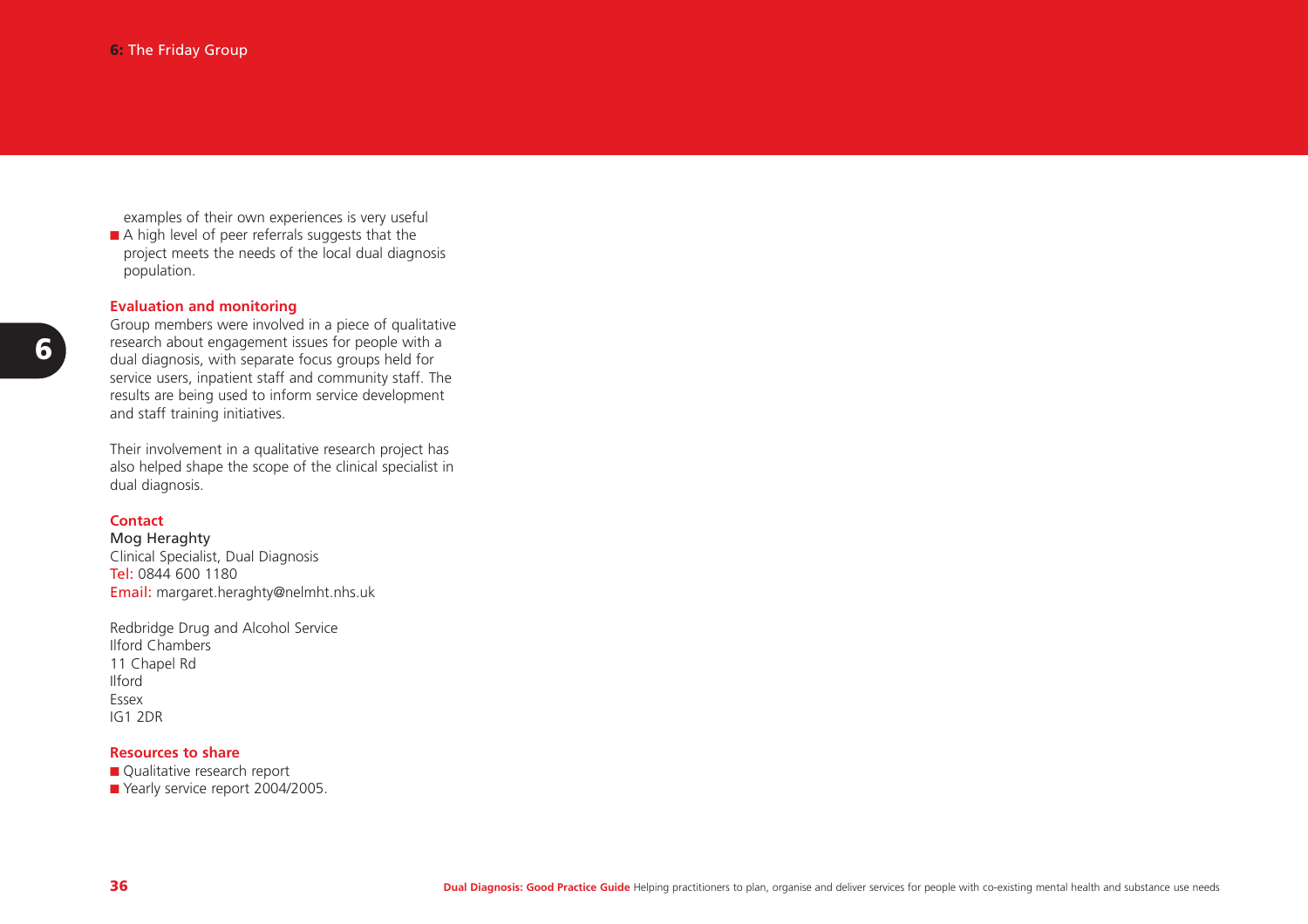# **7:** Turning Point Support Link

**This is an outreach project providing support for people with a dual diagnosis living in the community. It illustrates how close partnership working enables the service to take a holistic approach to address a wide range of needs and also the value of building trust before addressing mental health and substance use issues.**

#### **Overall purpose**

Turning Point Support Link provides intensive community support to people who are experiencing mental health and substance use difficulties and whomay also have a history of offending behaviour.

A key part of the philosophy is to build trust and respect by focusing on issues which service users feel are important to them before going on to address some of the deeper issues associated with their mental health and substance use. The aim is for service users to gain confidence, increase their independence, improve their quality of life and reduce hospital re-admissions.

#### **Service summary**

Based in West Hertfordshire, the service offers community outreach to some 55 people at any one time. In addition to mental health and substance useproblems, some service users may have additional issues such as personality disorders, eating disorders, self-harming behaviour and a forensic history. Staff work closely with service users and other agencies to develop individually tailored support plans. The work is underpinned by solution focused therapy which concentrates on a person's strengths.

## **Services offered include:**

- Practical support, such as securing and keeping tenancies, assistance with benefits and budgeting, and accessing health care.
- Long-term emotional support.
- An out of hours telephone service which provides a safety net when other services are closed.
- $\blacksquare$  Advocacy supporting service users to express their needs and views. This can cover a wide range of activities including support in CPA meetings, court hearings, contacting utility companies, acting as 'appropriate adults' if service users are arrested and help in obtaining specialist legal advice.
- Supporting service users to link into community services; eg education, volunteering, sport and leisure, and signposting to other services.
- Supporting development of social and life skills.
- Computer skills training and work experience, through an IT suite and an online shop selling cards and gifts made by service users.
- Various groups including: a women's group, men's group, art group and housing support group.

All referrals come from the local CMHTs. The caseloadvaries between 6 and 12 depending on the support needed. The service can provide one to three hours of support per service user each week for as long they continue to have identified needs.

#### **Staffing**

The service comprises a service manager, team leader and six project workers. Each service user has one main worker, but all service users meet other staff

members to ensure continuity during periods of leave or absence.

Staff may come from a variety of professional backgrounds and have experience of working with people who have a dual diagnosis. They also have a good understanding of services in the community.

There is regular supervision and training for all staff in mental health, solution-focused approaches, dual diagnosis, personality disorder, self-harm and preventing suicide.

#### **Funding**

The service is funded through Hertfordshire's Joint Commissioning Team.

#### **Service user and carer involvement**

Ongoing service user feedback is gained through reviewing and evaluating their support plans. For the service as a whole, regular service user events and feedback questionnaires are used. Service users have also been involved in fundraising for trips and activities as these are not core funded.

The service aims to work in a holistic way, involving family and friends as appropriate. Project workers have contact with family members and friends during home visits or by telephone calls. Whilst staff do not provide direct support or break confidentiality, they will give advice and signposting to other relevant services.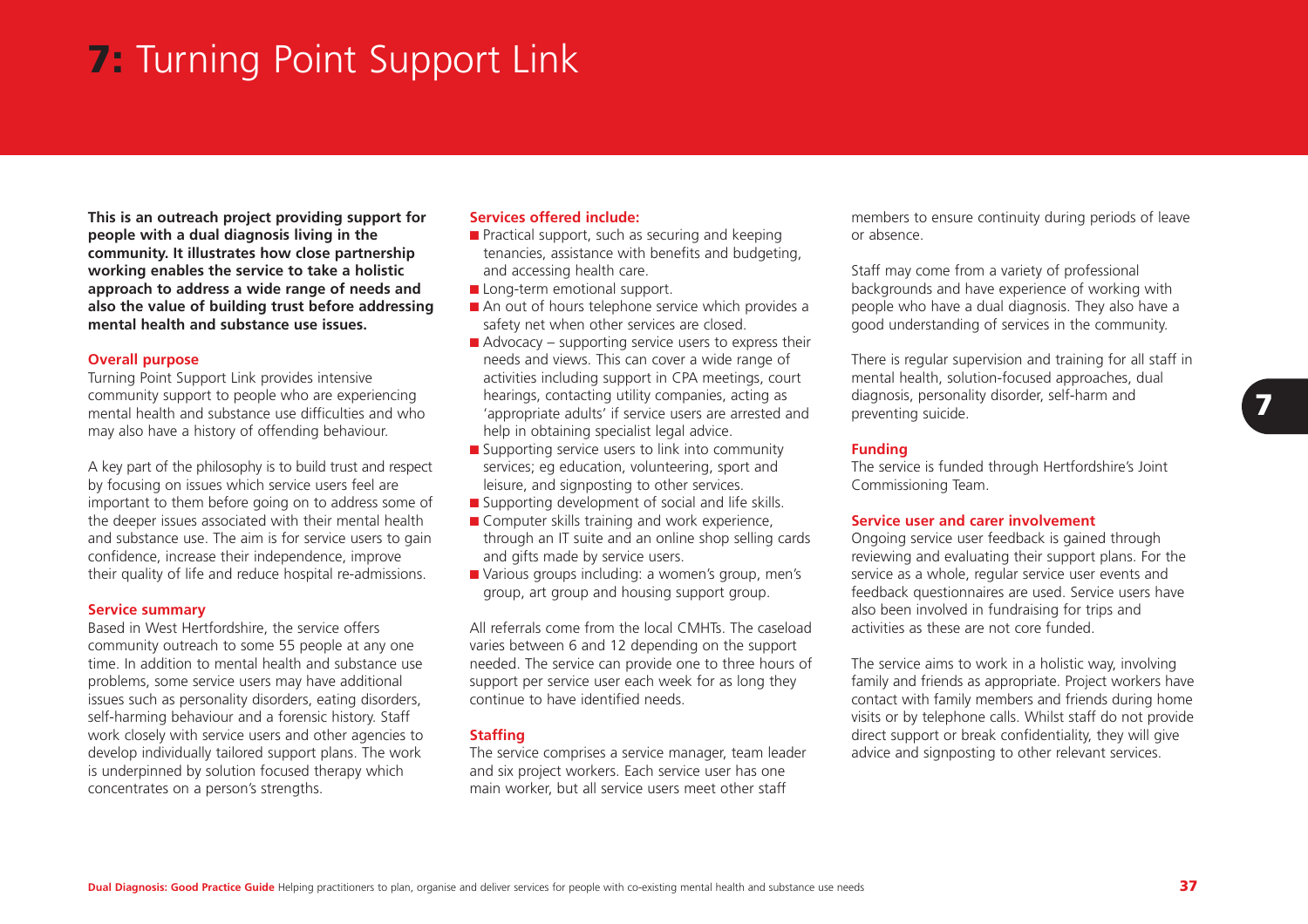#### **Partnership working**

Close inter-agency working and referral routes with a whole variety of other services and professionals is vital to the project's success.

#### **Key outcomes**

- Sustained changes in behaviour such as fewer incidences of self-harm
- Reduced hospital admissions
- Increased confidence and self-esteem amongst service users
- Greater willingness to engage with other relevant services
- Interest in self-development through interaction with mainstream community activities.

#### **Key good practice points**

- Ability to provide a holistic service that works with a wide range of complex needs.
- Engagement comes first by building a positive, trusting relationship with the service user before meaningful work can be done around their mental health or substance use.
- Adopting a long-term perspective, recognising that individuals may need to work on many areas of their life before they are stable enough to reduce/ stop their substance use.
- Maintain clear and consistent boundaries, especially when working with service users with a personality disorder.
- Staff should have a good knowledge of local services and agencies and build links with them.
- Transparent risk assessment and risk management.
- Focus on supporting service users to engage with existing services ie mainstreaming dual diagnosis.
- Recruitment and retention of good quality staff. As well as training, this involves developing interpersonal skills which promote engagement; eg being non-judgmental, flexible, calm in crises, consistent and positive.

#### **Insights from the service**

- Service users' mental health difficulties and their drug/alcohol use is just part of a much bigger picture and may not be their most pressing priority.
- People with a dual diagnosis are often very chaotic and simple things like arriving at an appointment on time can be difficult to achieve. Offering a trusted person to accompany them can make it much easier for them to engage with a new service.
- Honesty, consistency and good communication with the service user about what you can, and can't, offer is important, as is honesty about sharing information with other services.

#### **Evaluation and monitoring**

The service conducts an annual service review. Support plans are reviewed every three months by service users and staff. There is outcome monitoring of: engagement rates, hospital admissions, number of contacts, number of phone calls to professionals and number of appointments that we support service users to attend. Service user and referrerquestionnaires are completed annually.

#### **Contact**

Clare BuckmasterService Manager Tel: 01442 262573Email: clare.buckmaster@turning-point.co.uk Web: www.hertsmh-turning-point.co.uk

Turning Point Support Link Charter CourtMidland RdHemel Hempstead HertsHP2 5GF

#### **Resources to share**

- The service's annual report
- Anglia Polytechnic University (now Anglia Ruskin University) evaluation by Prof. Shulamit Ramon 2003.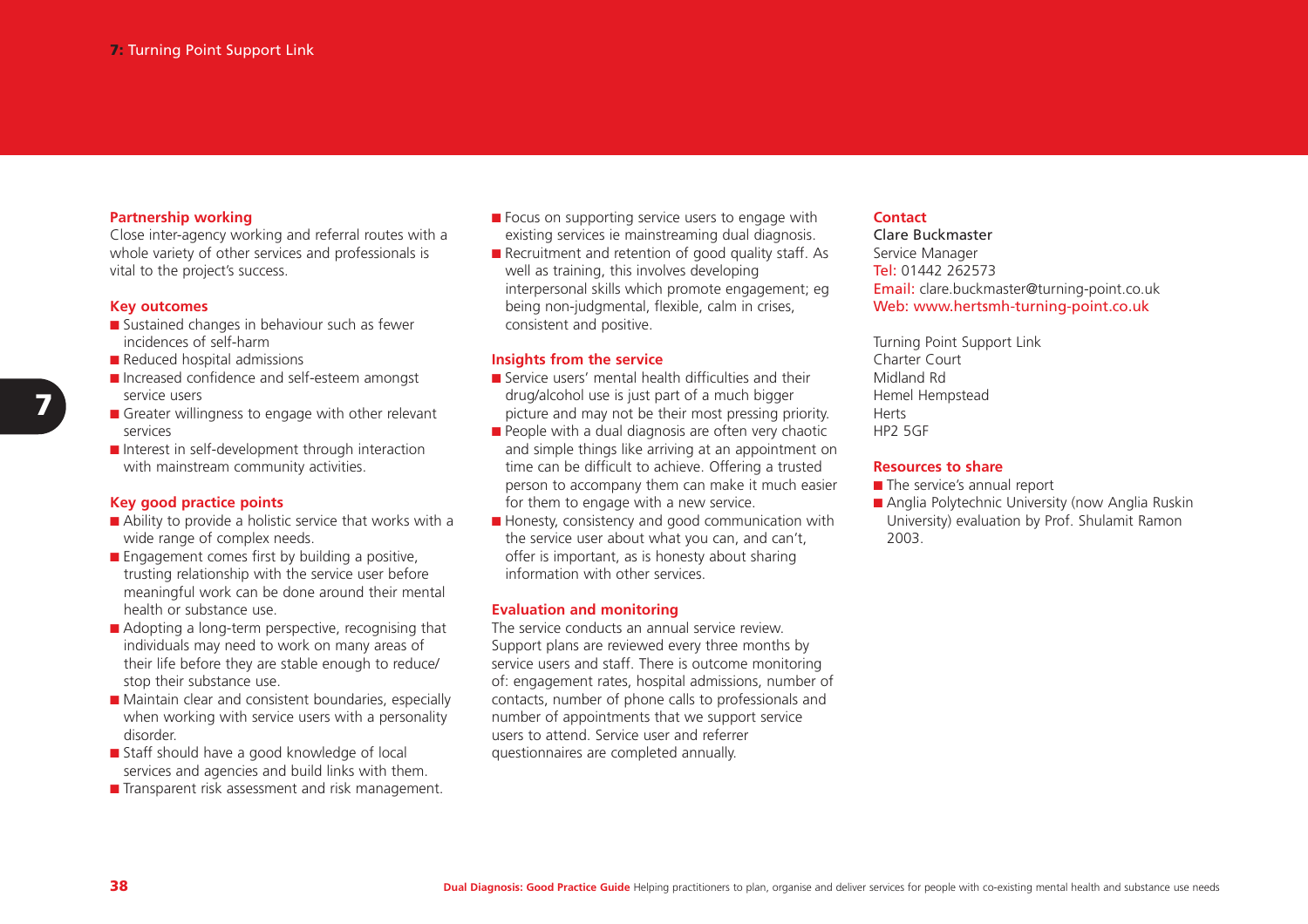# **8:** The Amber Project

**This project provides support for lesbian, gay, bisexual and transgender (LGBT) people who are concerned about their drug/alcohol use and mental health. It illustrates how a specialist LGBT service can help people to engage with mainstream services. Satellite services in CMHTshave also improved access and engagement and promoted greater awareness of the needs of LGBT service users.**

#### **Overall purpose**

The Amber Project provides information, assessment and individual and group therapy to LGBT people with multiple needs or a dual diagnosis.

#### **Service summary**

The Amber Project is a partnership project run by CASA (a charity that provides support for people with drug and alcohol problems and multiple needs) and PACE (which provides mental health and well-being services to LGBT communities).

The service is an extension of a multiple needs/dual diagnosis service run by CASA. The joint project was developed from a six month pilot of a support group for gay men with a dual diagnosis. This work uncovered high levels of demand from service users across London.

The project offers a counselling service for LGBT people who fall outside the remit of many statutory and voluntary services in the area because of their multiple needs, or who are reluctant to engage with

mainstream services because of perceived homophobia or heterosexism. The majority of service users (87% in the first year of the service) have been sexually or physically abused as children.

The aim is to support users to become more aware of their psychological, emotional and interpersonal difficulties and reduce, control or stabilise their substance use. Users are offered a choice of short, medium or long-term therapy so that there is a realistic time frame to explore complex issues.

Therapists take a holistic approach, focusing on the person and their relationships rather than their diagnosis or their substance misuse issues. Service users are encouraged to define their own needs and goals. This non-directive approach enables workers to remain open to the full range of issues in an individual's life and empowers service users to make decisions for themselves. Substance use is not seen asan obstacle to therapeutic engagement but as part of the way in which the service user relates to the world, self and others. In addition to personal therapy, group work is used to explore difficulties in interpersonal relationships and to enable users to gain support from other people with similar life experiences.

The service supports access to a range of LGBT-friendly support services and, where appropriate and with consent, workers are able to share information. Service users are also supported to access other mainstream health and social services including housing, advocacy support and relapse prevention groups.

A feature of the service is that it helps the 'significant others' of service users to access services both forthemselves and to enable them to support the care of the primary service user. Carers may also attend a 'family, partners and friends' service.

Service users self-refer or are referred by third parties. The service is promoted through liaison with mental health, drug and alcohol and LGBT services, and BME forums. Leaflets have also been distributed in lesbianand gay bars in central London to enable access to those who may have had no previous access to services.

#### **Staffing**

Two part-time staff. Both are qualified psychotherapists with experience of working with people with long term mental health difficulties. Both positively identify as lesbians.

Higher staffing levels could provide a wider range of service options eg drop-ins or relapse prevention groups.

#### **Funding**

Section 64 DH grant (£39,395 per annum for three years).

#### **Service user and carer involvement**

The service was set up in response to the identified needs of gay men with a dual diagnosis. Feedback is obtained from user evaluations of the service. Effortsare made to enable significant others, carers and family to obtain their own support and to support the needs of the primary service user.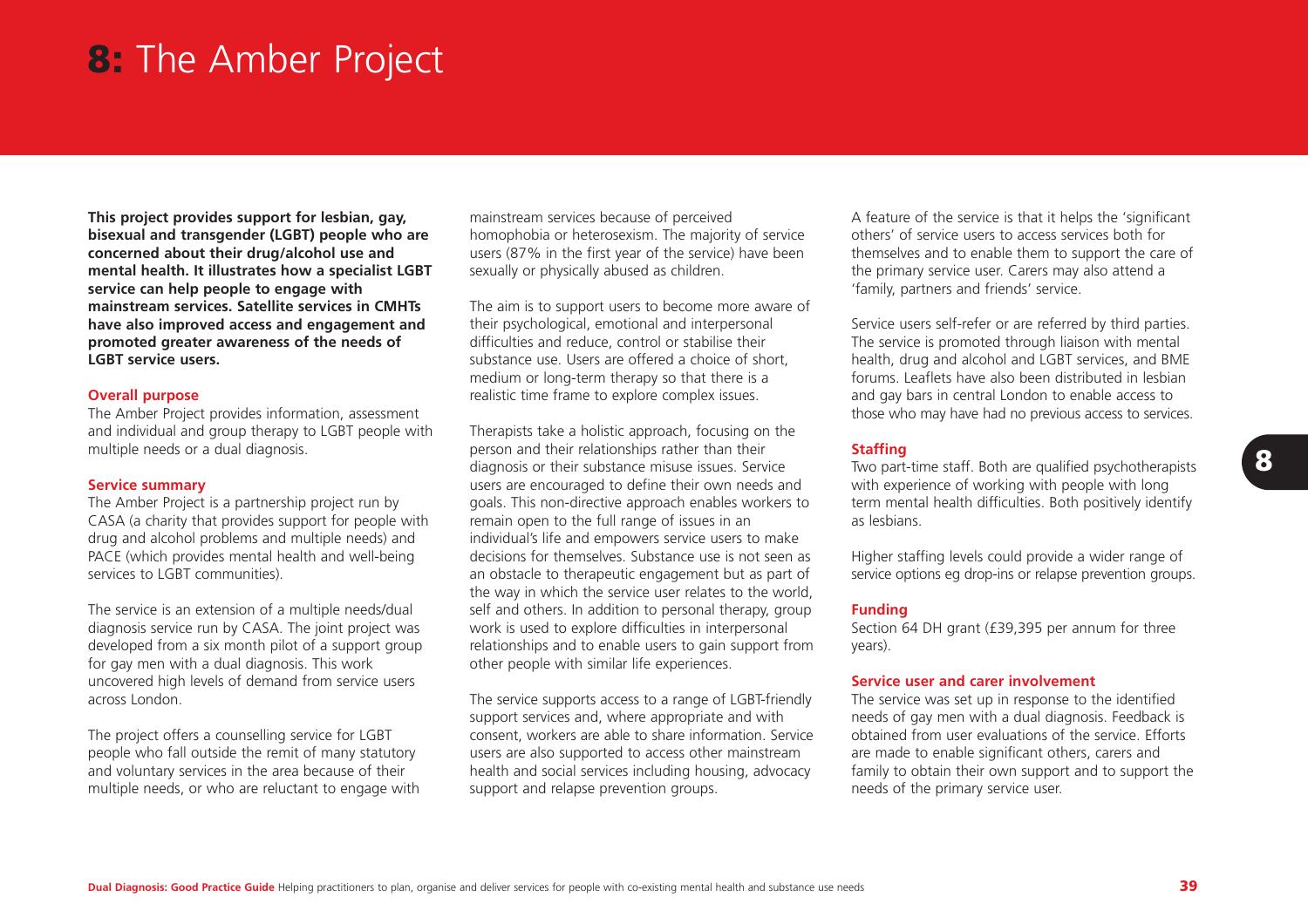#### **Partnership working**

The primary partnership is between PACE and CASA. In addition, CMHTs have set up satellite clinics which provide easier access to service users who find it difficult to travel. This has promoted more integrated working and better understanding between professionals. It has also raised the profile of the Amber Project and highlighted the needs of LGBT service users and difficulties they face in settings such as residential detoxification units and psychiatric wards.

#### **Key outcomes**

- Service user evaluations from the first year of the service indicate that two thirds of service users hadreduced their substance use. Two thirds strongly agreed that the service had helped with their mental health issues.
- Useful working relationships have been established with a range of services. Service users from across London are being referred, or are referring themselves, and engaging with the service.
- Service demand has been high with waiting times of up to two months. However this has not resulted in drop-outs, service users seem prepared to wait.
- This supposedly difficult-to-engage group have attended sessions regularly and the majority continue to attend for the full length of their contract.
- Service users move on to use other services from which they continue accessing support; eg rehabilitation, self-help, life-coaching or private therapy.
- Awareness of LGBT issues in mental health and drug and alcohol services has been raised.

#### **Key good practice points**

- A LGBT-specific service enables service users to be open about their sexuality and life experiences.
- Substance use and mental health symptoms are viewed as matters to be understood not simply managed.
- Allowing service users to define their own goals for therapy enables them to access services without first having to commit to cutting down or giving up their drug use.
- Giving service users the chance to work with lesbian or gay therapists removes a barrier to working, especially when sexual identity or lifestyle is an issue. However, it is important not to assume that the service users' sexuality is an issue or that they will be more comfortable with a therapist who identifies as LGBT.
- Offering the service at different locations facilitates access and promotes continuing engagement.
- Where service users are already engaged with other agencies but additionally choose to engage with a specialised LGBT or multiple needs service, we negotiate confidentiality limits, clinical responsibility and key working so that complementary and safe integrated working can take place.
- Outreach and educational visits to other service providers enhances understanding of the service and the advantages of targeted services. It may also raise awareness of the difficulties faced by LGBT people with complex needs when seeking support.

#### **Insights from the service**

- Service users have highlighted their reluctance to approach generic services or to talk openly in those services. In order to deal with a drug problem, clients need to speak openly about life experiences and personal issues. This might be difficult for an LGBT person in a generic setting.
- Service users emphasised the perceived safety of working within a project that specifically targets LGBT people. They reported that they were able to talk to counsellors at The Amber Project about things they had not been able to talk about elsewhere.
- Service users are not just helped to manage their substance use or mental health difficulties but areinvited to explore the context and meaning of the substance use in their lives and the relationship between substance misuse and emotional/mentalhealth.
- Service users have been relieved to access a servicewhere they are not required to 'sort out' their substance use issues before receiving psychotherapy that addresses their mental health issues andemotional distress.
- Work with family, partners and friends.

#### **Evaluation and monitoring**

Alcohol Concern's 'alcohol outcomes spider', already in use by the CASA team, was adopted as the evaluation tool. It is completed near the start of work, after every 12 sessions and at the end of a piece of work. Because the spider is designed for use by alcohol agencies, there are several areas of dissatisfaction with it as measure of change for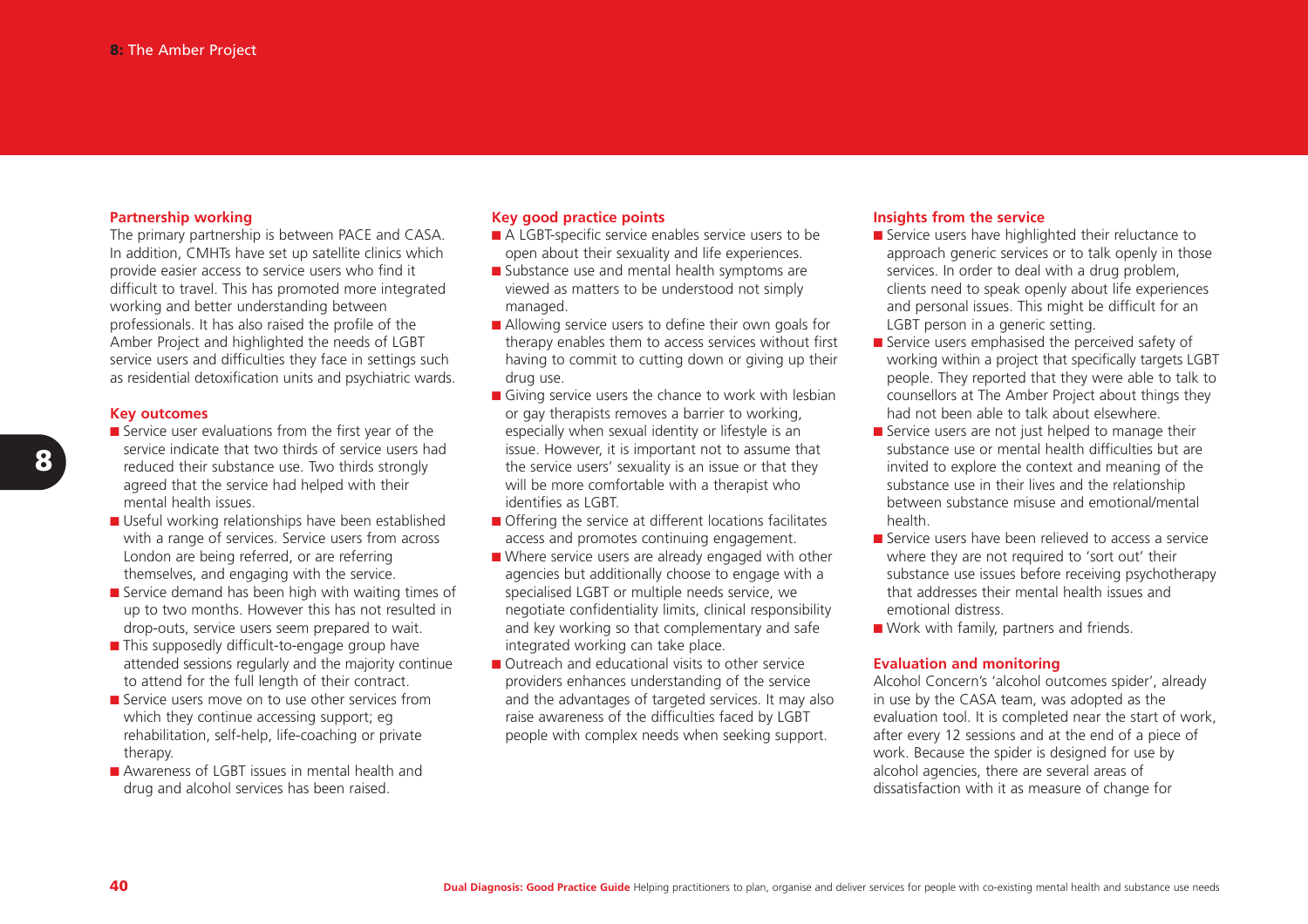complex cases. It does not satisfactorily describe severe mental health issues or allow for sexuality issues to be considered. It does however provide some way of measuring change over time. It is most suitable to measuring changes in substance use.

User evaluation questionnaires are used to gather qualitative feedback and service users are asked to complete an evaluation at the end of their engagement. The combination of the spider and user survey creates a quantitative and qualitative assessment of how effectively the service is addressing service users' needs and gives users an anonymous voice for feedback.

The only negative feedback received by the service has concerned waiting times and quality of premises.

#### **Contact**

Belinda Hollows / Deborah KilleenTel: 020 7428 5954Email: belinda.hollows@casa.org.uk Email: dkilleen@pace.dircon.co.uk

CASA75 Fortess RoadLondonNW5 1AG

#### **Resources to share**

■ Alcohol Concern's outcomes spider: www.alcoholconcern.org.uk www.pacehealth.org.uk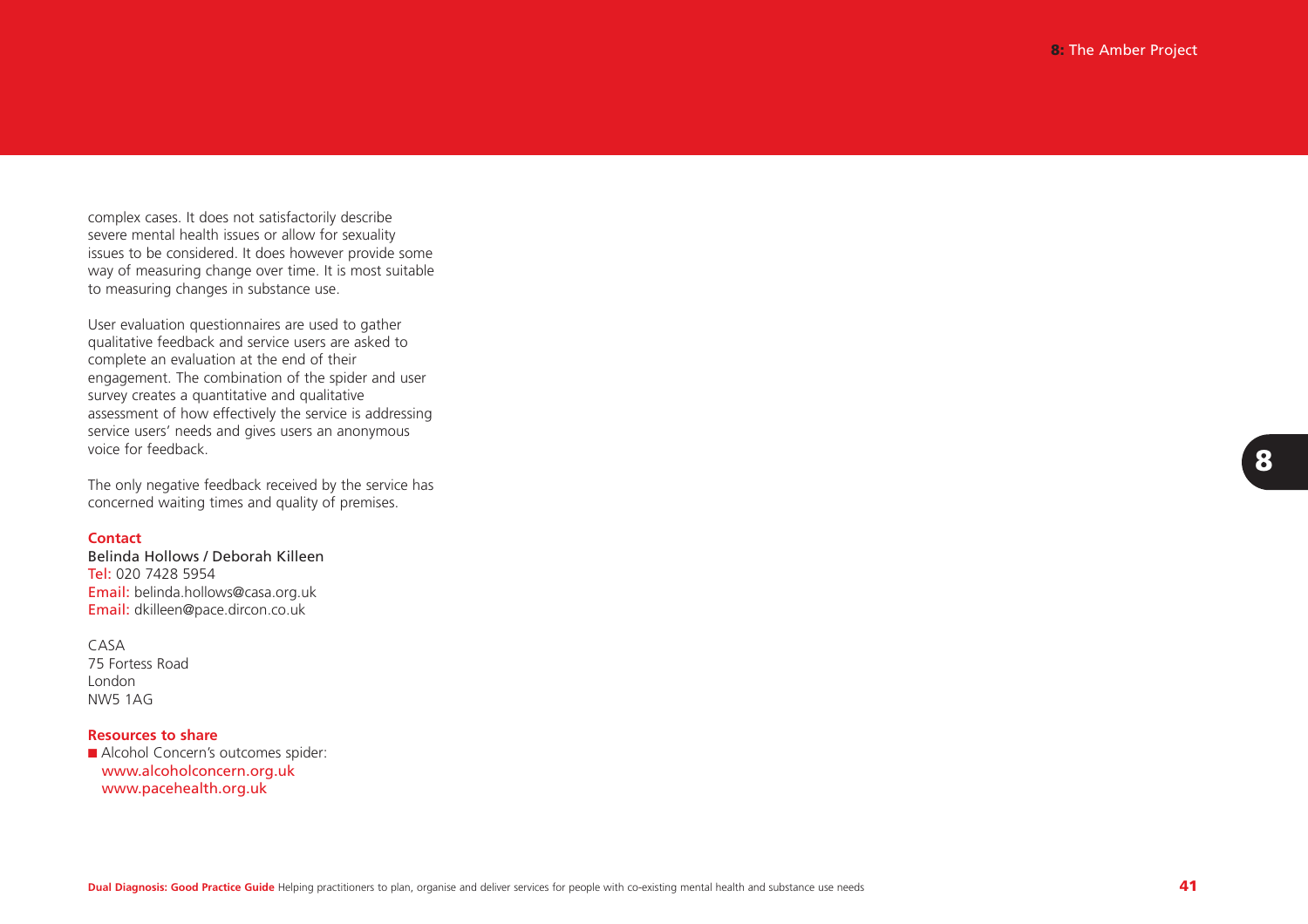# **9:** St Jude's Hostel, part of The African Caribbean Community Initiative (ACCI) and Omari Housing Consortium

**This case study focuses on the development and implementation of a residential dual diagnosis service for African Caribbean men who have aforensic history, mental health problems and substance use issues.** 

#### **Overall purpose**

The African Caribbean Community Initiative (ACCI) is a community-based mental health charity providing a range of services for African Caribbean men and women in Wolverhampton who have severe and enduring mental health problems.

The Omari Housing Consortium provides housing services for African-Caribbean men who have severeand enduring mental health problems and who have been detained under the Mental Health Act in prison or in a long-stay secure or special hospital.

#### **Service summary**

The consortium has a hostel, St Jude's, for African-Caribbean men between the ages of 25 and 55 who have complex needs, a forensic history, substance use issues and mental health problems. It is a six-bed unit including a shared kitchen, lounge and an activity room. The staffing, structured and unstructured activities and the day-to-day running of the hostel are all provided by ACCI.

In addition to substance use and mental health needs, 'complex needs' are defined as:

- Erratic or irrational behaviour which can draw attention, cause a nuisance or be deemed antisocial
- A range of low level, persistent offending typically associated with trying to obtain money for illicit substances
- An inability to effectively manage money and continuous problems of serious debt
- A poor basic level of education with associated lack of motivation or unrealistic expectations about work
- A propensity to form unhelpful or inappropriate relationships which can lead to additional problems and readmissions
- Poor self-esteem and confidence and lack of social contact and peer support.

The primary aims of Omari are to provide:

- Secure, safe and independent accommodation
- A service that supports the needs of the individual and that responds flexibly to changing needs
- An environment that meets the cultural, spiritual and emotional needs of tenants.

All tenants at St Jude's have a structured rehabilitationprogramme to assist with harm reduction or abstinence from illicit substances. This consists of:

■ Day-to-day living skills, such as personal hygiene, basic room cleaning, communal cleaning rota, preparation and cooking of a meal

- Advice on harm reduction
- Safe sex advice, including literature and free condoms
- Daily observation of medication
- Alternative therapies, such as a auricular acupuncture
- Talking therapy and group work
- Recreation activities that are available 24 hours a day, seven days a week such as: a film night, use of activity room with pool table, table tennis, books, computer games and board games
- An 'appointeeship scheme' where, as part of the rehabilitation process and accommodation package, service users are helped to manage their finances
- Life skills, such as debt management, shopping, and support with saving schemes
- Input from a range of services (see below).

#### **Staffing**

St Jude's is staffed 24 hours a day, seven days a week by a mixture of male and female staff (14 in total). The team are specifically trained in black mental health issues and generic drug use and are aware of the importance of providing a service that is culturally appropriate.

#### **Funding**

St Jude's is funded through the PCT and Wolverhampton City Council under its Supporting People initiative.

#### **Service user and carer involvement**

Service users are elected as members of management committee.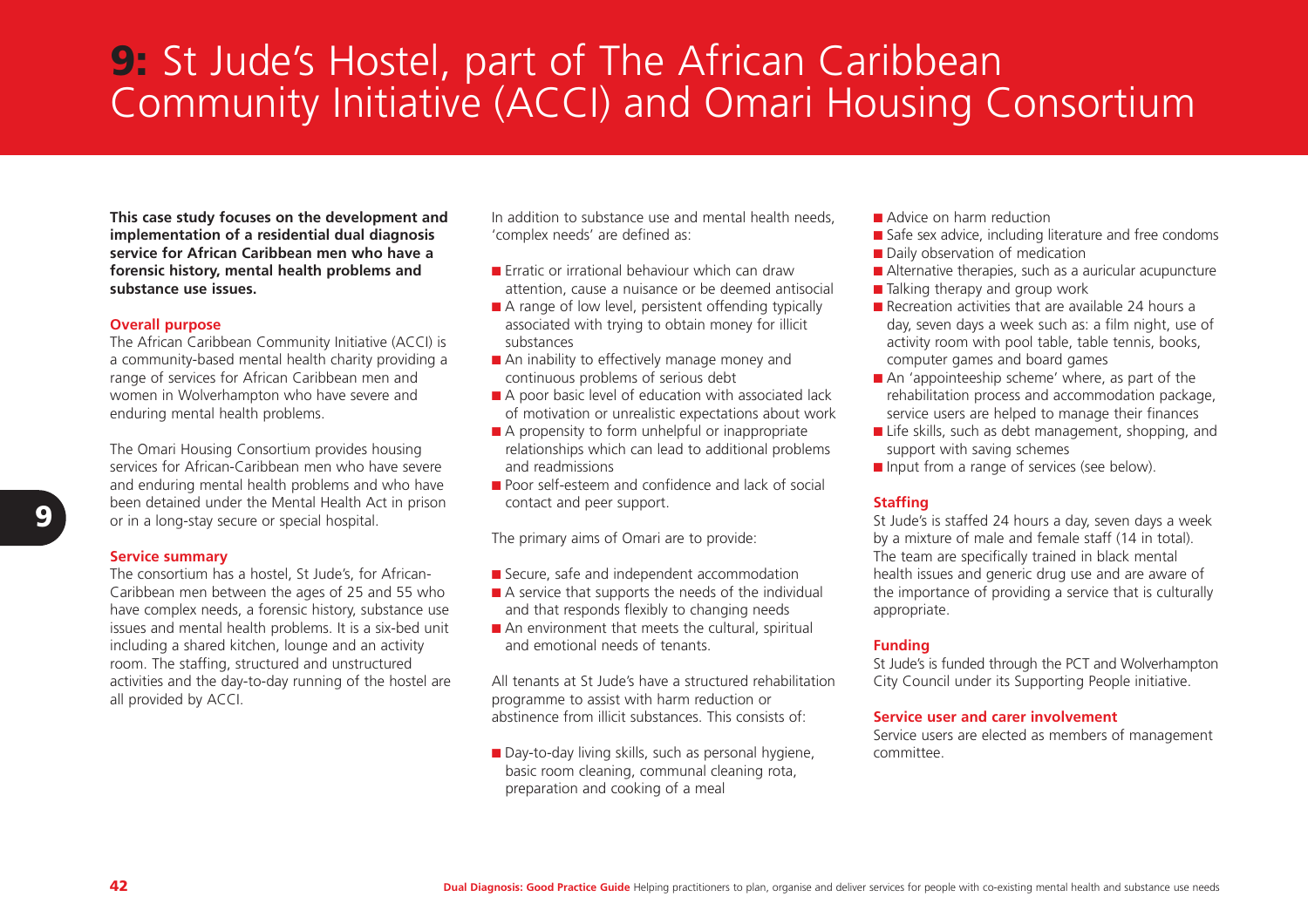#### **Partnership working**

Services were developed in partnership with Wolverhampton City Council, local housing associations and Wolverhampton PCT. Work with other professionals includes the local psychiatric hospital, addictions services, community and forensic psychiatric nurses, probation, the police and vulnerable adults team.

#### **Key outcomes**

- Individuals are kept out of the criminal justice system
- Greater rehabilitation into the community
- Greater engagement with statutory services and agencies
- Individuals are enabled to move to supported independent living
- Increased skill levels
- Enhanced employment opportunities
- Improved engagement with family/carer(s).

#### **Key good practice points**

- The model works towards a phased progression to shared, semi-independent and then independent living
- There is an 'open office' ethos in which service users can easily talk to staff (each tenant is allocated a member of staff throughout their time as a tenant)
- The staff team speak a number of languages and dialects which enables service users to communicateusing their mother tongue.

#### **Insights from the service**

- Statutory services often do not recognise the importance of having a service that is specifically tailored for African-Caribbean people with a dual diagnosis
- Service users can be seen as 'trouble makers' and their real issues are not recognised
- There is a tendency to medicalise the problems of this client group and to fail to offer talking therapies.

#### **Evaluation and monitoring**

- Support plans are reviewed every two months in conjunction with service users
- Annual service user survey
- Monthly tenants meeting

#### **Contact**

Alicia Spence Service Manager

**Tel:** 01902 571231

African Caribbean Community Initiative 217 Waterloo TerraceNewhampton Road East Whitmore ReansWolverhampton WV1 4BA

#### **Resources to share**

■ Annual report.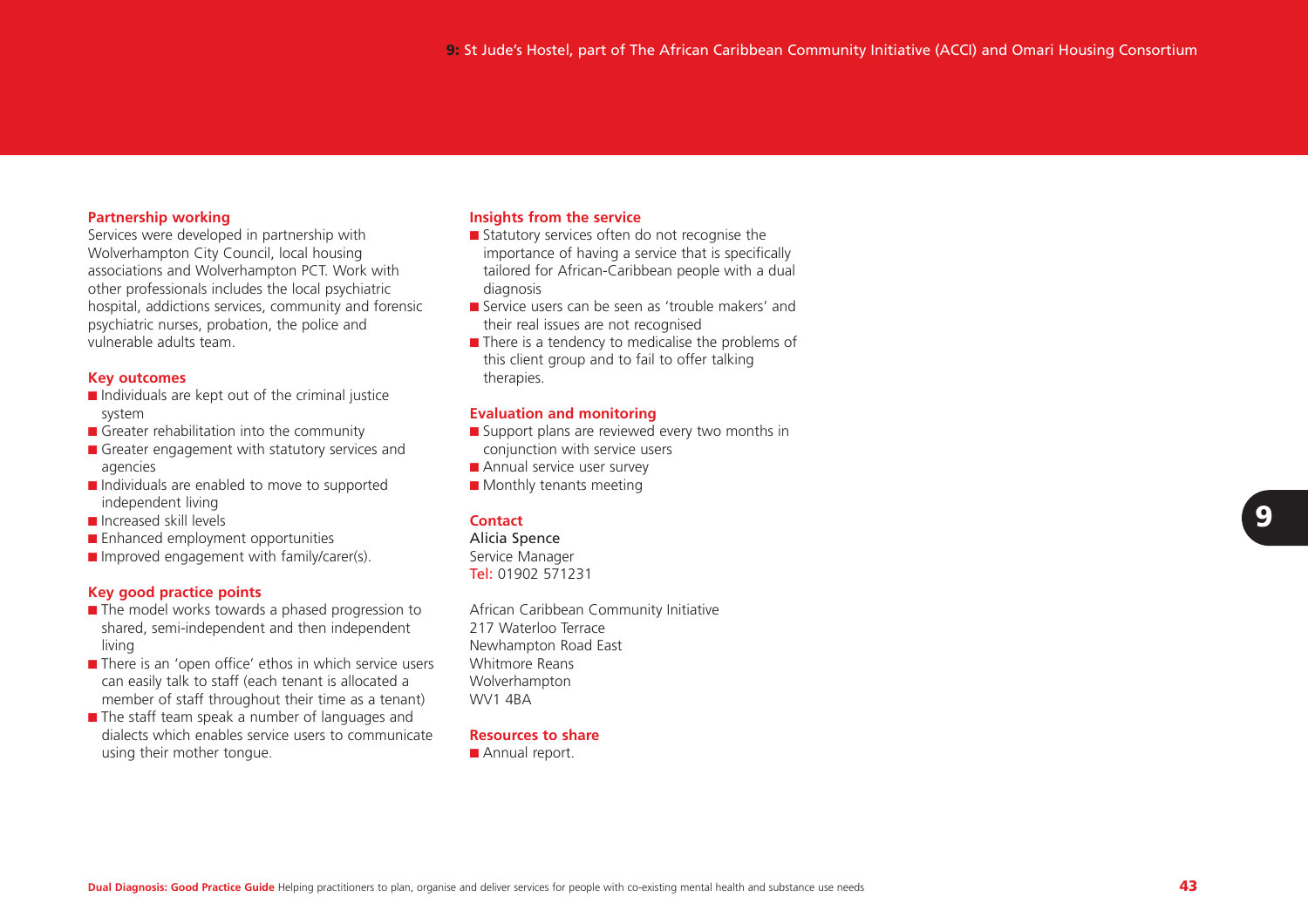# **10:** Grafton Ward, Manchester Mental Health and Social Care Trust

**This case study illustrates how an inner-city acute mental health ward addressed the problem of illicit substance use. It shows how it is possible to combine controlling measures with collaborative engagement and to bring about significant culture change for both staff and service users.**

#### **Overall purpose**

A policy was developed to promote safer management of substance use (drugs and alcohol) within inpatient mental health settings.

#### **Service summary**

Grafton Ward is an acute mental health ward serving Central Manchester. Substance use on the ward wasidentified as a major factor contributing to high levels of tension, mental distress and an increased number of incidents. A robust solution to tackle the problem was required.

Initially, staff had concerns that the proposed strategy of zero tolerance for illicit drugs could not be combined with the prevailing culture of empathy, collaboration and 'rolling with resistance'. However, in practice, staff found that it was possible to deliver a two-pronged message. On the one hand zero tolerance was a legal matter to which they could not turn a blind eye. On the other hand, staff could continue to engage patients in therapeutic discussions about cutting down or stopping substance use.

The project was delivered in two stages.

- The development and implementation of a substance misuse policy to facilitate best practice within acute care settings. This was designed to help staff prevent substance use on wards and implement approaches to promote the wellbeing of patients, staff and carers when substance use does occur.
- A detailed action plan was devised.

#### **Staffing**

Multi-disciplinary team of nursing, medical and occupational therapy staff. Use of agency or bank staff was kept to a minimum.

#### **Funding**

NHS statutory service.

### **Service user and carer involvement**

The patient liaison service was involved in developing the substance misuse policy.

#### **Partnership working**

Ward staff worked with the Greater Manchester Police and Central Manchester Acute Trust security team.

#### **Key outcomes**

Success was achieved in:

- Reducing use of non-prescribed substances
- Reducing incidents related to drug use
- Reducing bullying and harassment between service users
- Reducing acuity and promoting a calmer ward

#### atmosphere

- Preventing self-harm in vulnerable service users
- Improved safety for patients and staff
- Increased patient involvement in ward activities
- Increased referrals to, and liaison with, alcohol and drugs services
- Changing the culture to become more open and encouraging sharing of opinions about nonprescribed drugs between staff and patients.

#### **Key good practice points**

- Be honest about reasons for searches and restrictions. This results in criticisms of staff by patients being less personal.
- Offer drug treatment options; eg detoxification, craving management or replacement activities.
- Explain your drugs policy to service users and talk to them about their use of non-prescribed substances. Be consistent in giving your messages.
- Develop a multi-agency approach to tackle the issues of non-prescribed substance use. This should involve nurses, management, specialist practitioners, medical staff, drugs services, hospital security and police.
- Assertively engage patients in ward-based activities.
- Arrange group support and supervision for frontline staff to review progress, to troubleshoot and to coach staff in new approaches and joint working with drug and alcohol services.
- Identify all service users involved in using nonprescribed substance use on the ward.
- Provide every service user with a copy of the drugs policy information leaflet.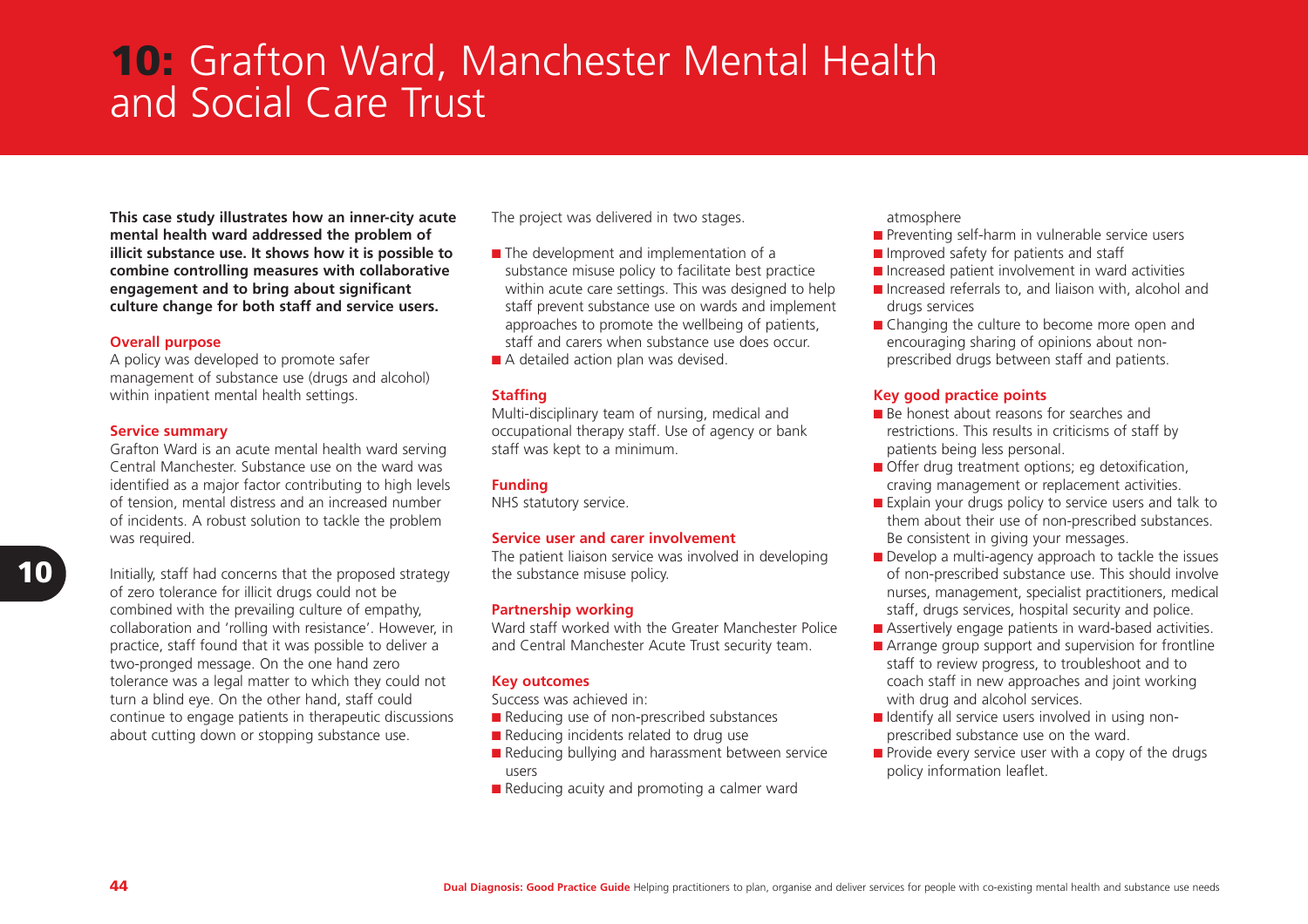#### **Insights from the service**

- Clear boundaries were established and service usersnot detained under the Mental Health Act wererefused entry onto the ward if not agreeable to searches. Detained service users were refused time outif they would not agree to being searched on return.
- Bedrooms were searched in line with the substance misuse policy if the presence of non-prescribed substances was suspected.
- Police and sniffer dogs searched the main ward areas for non-prescribed substances.
- Having substance misuse staff to consult with, or gain advice from, was useful. It boosted staff confidence and sense of control.
- Develop the ward dual diagnosis link worker role to support staff in using psychological approaches regarding non-prescribed substance use**<sup>6</sup>**.

#### **Evaluation and monitoring**

Staff and service user questionnaires indicated that staff morale had improved and service users became more involved in social activities and conversations.Overall there was a more positive atmosphere on the ward with reduced tension.

#### **Contact**

Ann McKevittWard Manager **Tel:** 0161 276 5447

Grafton WardEdale HouseManchester Royal Infirmary Oxford RoadManchester M13 9WI

#### Mark Holland

Consultant Nurse, Manchester Mental Health and Social Care Trust**Tel:** 0161 720 2005

#### **Resources to share**

- Dual diagnosis toolbox (A draft manual of assessments and treatment approaches validated in substance misuse/mental health/dual diagnosis)
- The Trust's substance misuse in inpatient psychiatric settings policy.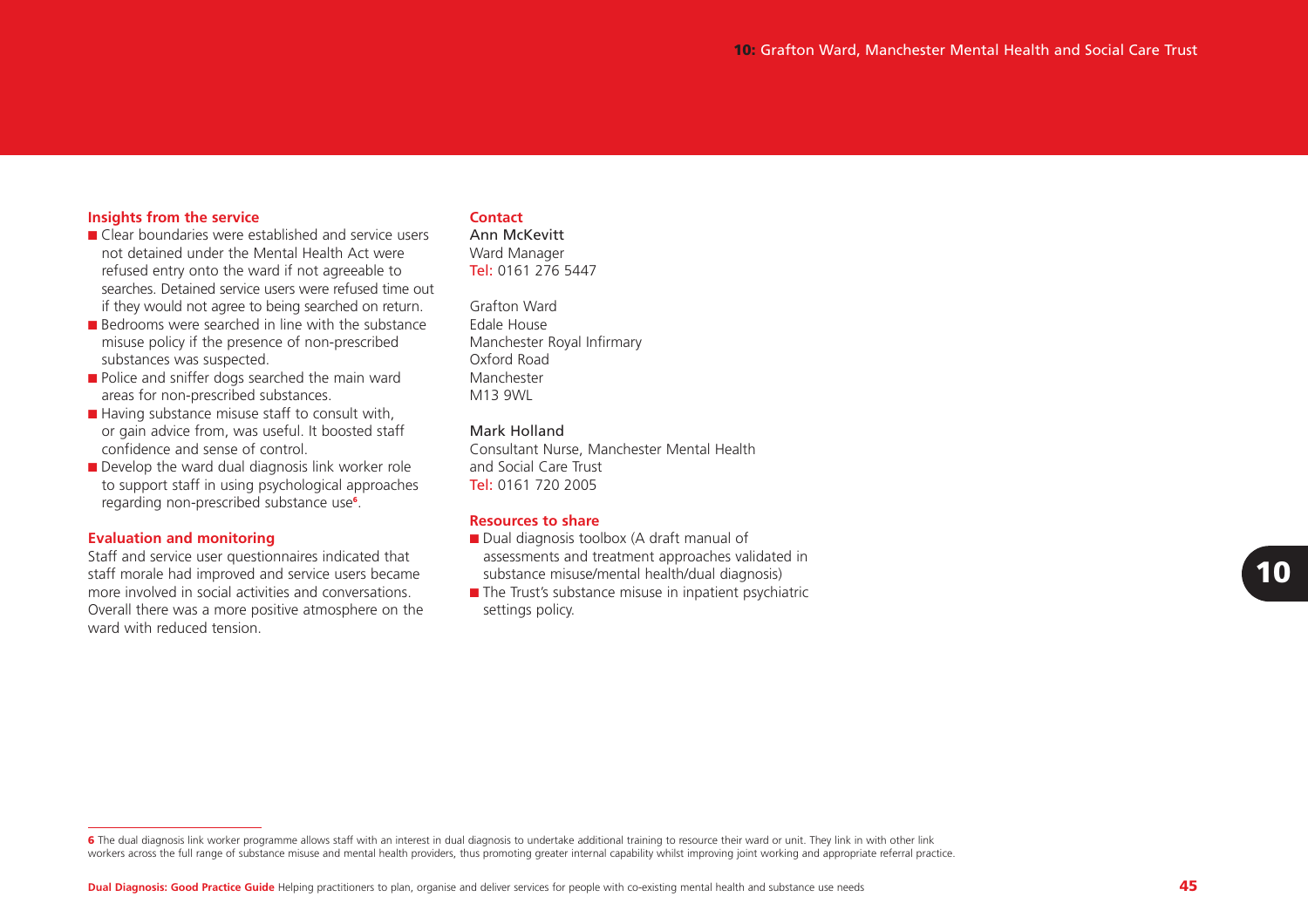# **11:** Rampton Hospital Substance Misuse Treatment Programme

**This case study looks at how dual diagnosis is being tackled in a high security setting, focusing particularly on the substance misuse treatment programme. It highlights the importance of looking at the relationships between people's substance use, mental health issues and offending behaviour in an integrated way.** 

#### **Overall purpose**

The team provides a variety of substance misuse interventions to several different forensic populations based within the high secure services of Nottinghamshire Healthcare NHS Trust. While some of these directorateshave catchment areas covering a large part of the east of England, two are national services and take patients from all over England. The aims of the programme are:

- To encourage patients to explore and understand the relationships between their mental disorder, substance use and offending behaviours
- $\blacksquare$  To enable patients to develop the knowledge, motivation and personal skills to manage their mental disorder and substance use problems in a more positive and appropriate manner
- To reduce the overall level of risk patients may present to themselves or others by managing their mental health and substance misuse problems more effectively when in the community.

#### **Service summary**

The Rampton Hospital Substance Misuse Treatment programme is a six-module treatment intervention comprising 63 individual sessions which has been

running for seven years.

In contrast to many other substance use interventions (which specifically focus on substance use as a standalone problem), this programme aims to relate substance use, mental health issues and offending behaviour as a set of integrated difficulties. The material has been developed with mentally disordered offenders as the prime treatment population, although the components could be used with non-offender populations. The programme has also been used within the personality disorder directorates at the hospital and a shortened version is used within two medium secureservices in the Trust. A separate programme for women and patients with a learning disability is in development.

#### **Staffing**

At Rampton the programme is delivered on a weekly basis over a 15-month period. Each session lasts about two hours and is delivered to a group of approximately eight patients. Three staff usually facilitate each group. This minimises disruption to the programme due to annual leave or staff sickness.

#### **Funding**

The Home Office and Nottingham PCT commission the service for other PCTs nationally. All treatment is provided from the existing budgets for each directorate.

#### **Service user and carer involvement**

Because of the nature of the service and the type of programme, the opportunity for service users and carer involvement is limited. However, patients participate in

end-of-programme evaluations and the local patient advocacy group has facilitated an anonymised evaluation of the therapists' facilitation skills and abilities.

#### **Partnership working**

There are close working links in substance misuse treatment between the high secure and the medium secure services within the Trust. The nurse consultantand nurse practitioners within the team act as a point of contact for other regional medium secure services. This is useful in ensuring continuity of care for individuals moving from the high secure services to these units.

#### **Key outcomes**

- About 170 patients have completed the programme since it started in 1999.
- Patients develop a more comprehensive understanding of the complex relationships that exist between their mental health, substance use and offending behaviour. Psychometric tools and a case formulation approach are used to evaluate this process.
- Patients feel empowered to work on their problems in a positive way.
- Individuals feel they can make an informed choice regarding any future use of substances.
- Each individual develops a comprehensive relapse strategy to help them maintain their chosen treatment goals.

## **Key good practice points**

■ The substance misuse treatment programme was developed following an extensive literature review and integrates the epidemiological evidence with evidence-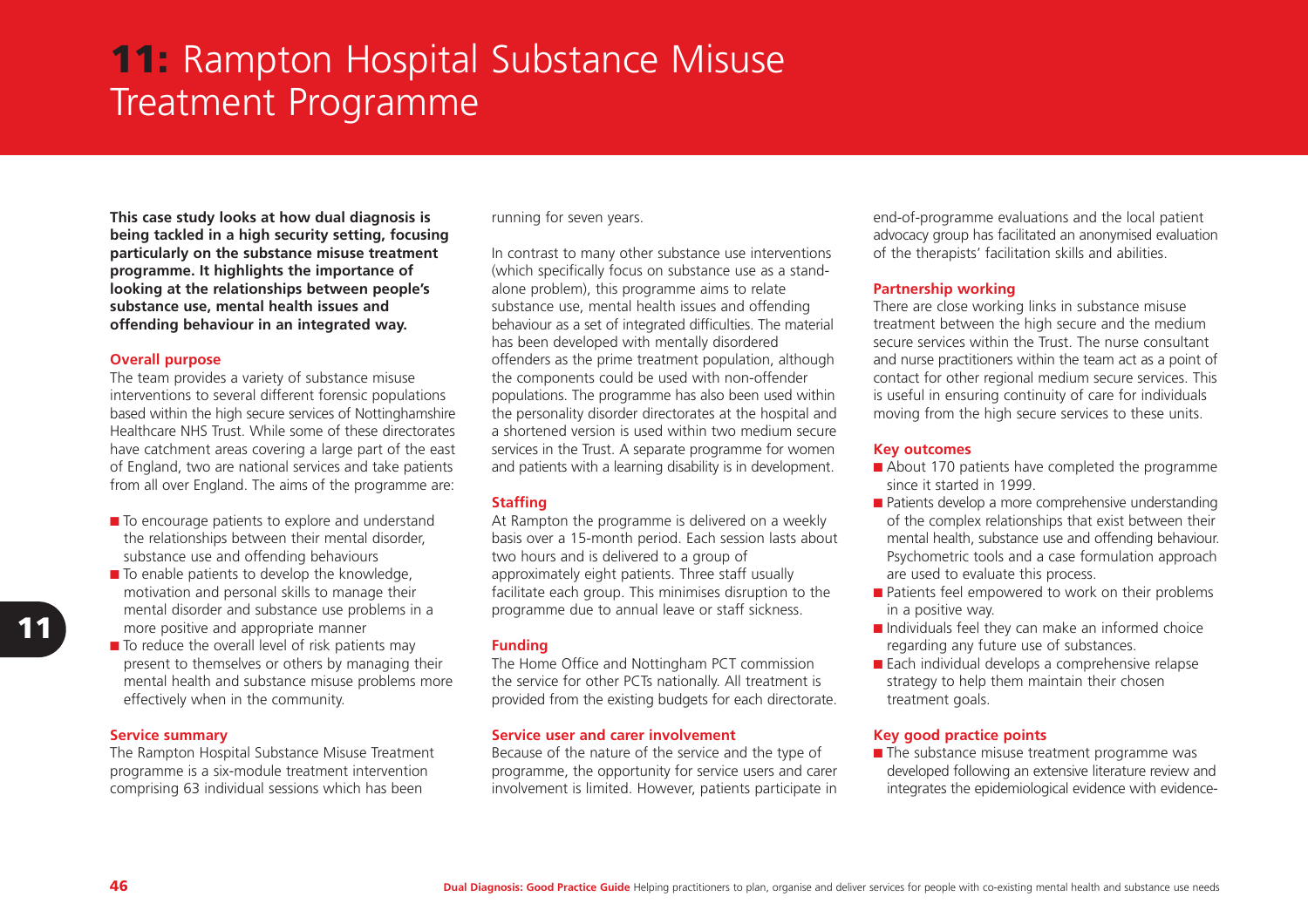based treatment approaches relating to substance use, offending behaviour, and mental disorders.

- Facilitators focus on the three areas of mental health, substance use and offending as an interrelated and complex set of problems.
- Facilitators are aware that the treatment needs of each group and the individuals working within it differ. They are also conscious of the underlying pathology that differing mentally disordered individuals bring to the group and how this is managed.
- Facilitators have a good understanding of mental disorder and substance misuse, which gives them credibility with their audience. This is especially important when working with individuals with a personality disorder.
- Facilitators are given protected time to enable them to take on a defined therapist role when delivering treatment. This is essential, especially for wardbased nurses who frequently encounter role-conflict issues between security and treatment.
- Facilitators come from a range of professional backgrounds.
- The appointment of a dedicated lead practitioner meant that there was sufficient time, resources, and funding to establish the service. Maintaining the service requires long term commitment and investment.

#### **Insights from the service**

- While links with community drug and alcohol services are useful, they often fail to understand the complex treatment requirements of forensic patients.
- Staff should receive specific training to deliver the

programme. This includes being sensitive to the needs of patients, issues related to the patient's gender, the various patterns and choice of substance used, and their life experiences, such as violence, trauma and abuse issues.

- Many senior nurses need to be convinced of the necessity for treatment. They have cost concerns and are often overloaded with more day-to-day issues. It is imperative to get them signed up to the value of delivering substance misuse treatment at an early stage.
- Substance misuse can be seen as a peripheral area and is vulnerable to cost cutting.
- Clinical services need to own the problem (ie view substance use as a treatment priority).
- Motivational approaches within a group context are very powerful.
- Keep any presentation simple but not patronising.
- Substance use is a major indicator of risk in forensic populations. It is also the best predictor of relapse. Being abstinent while in care does not mean that the problem has been addressed.
- Short term interventions do not work with forensic populations.
- Be aware of your own individual limitations.

#### **Evaluation and monitoring**

Completion rates are high at over 90%. Patients evaluate the programme very positively. They report that it empowers them to make informed choices about their future drug and alcohol use.

Since 2002, a project group of clinicians and

academics from sites across England has been trying to develop a multi-site evaluation of the programme. The aim is to evaluate the programme across several forensic services from high security to community outreach teams. To date, funding bids have been unsuccessful. However, we remain optimistic for the future and hope to make further bids.

#### **Contact**

#### Glen Thomas

Nurse Consultant, Mental Disorder and Substance Use **Tel:** 01777 247365 Email: glen.thomas@nottshc.nhs.uk

Rampton Hospital Nottinghamshire Healthcare NHS Trust Retford**Notts** DN22 OPD

#### **Resources to share**

The programme is presently being revised but it will be available for other forensic services to purchase in the near future. The programme will only be available as part of a wider package which includes a training and supervision element. We feel this is essential as it is important that the integrity of the programme is maintained.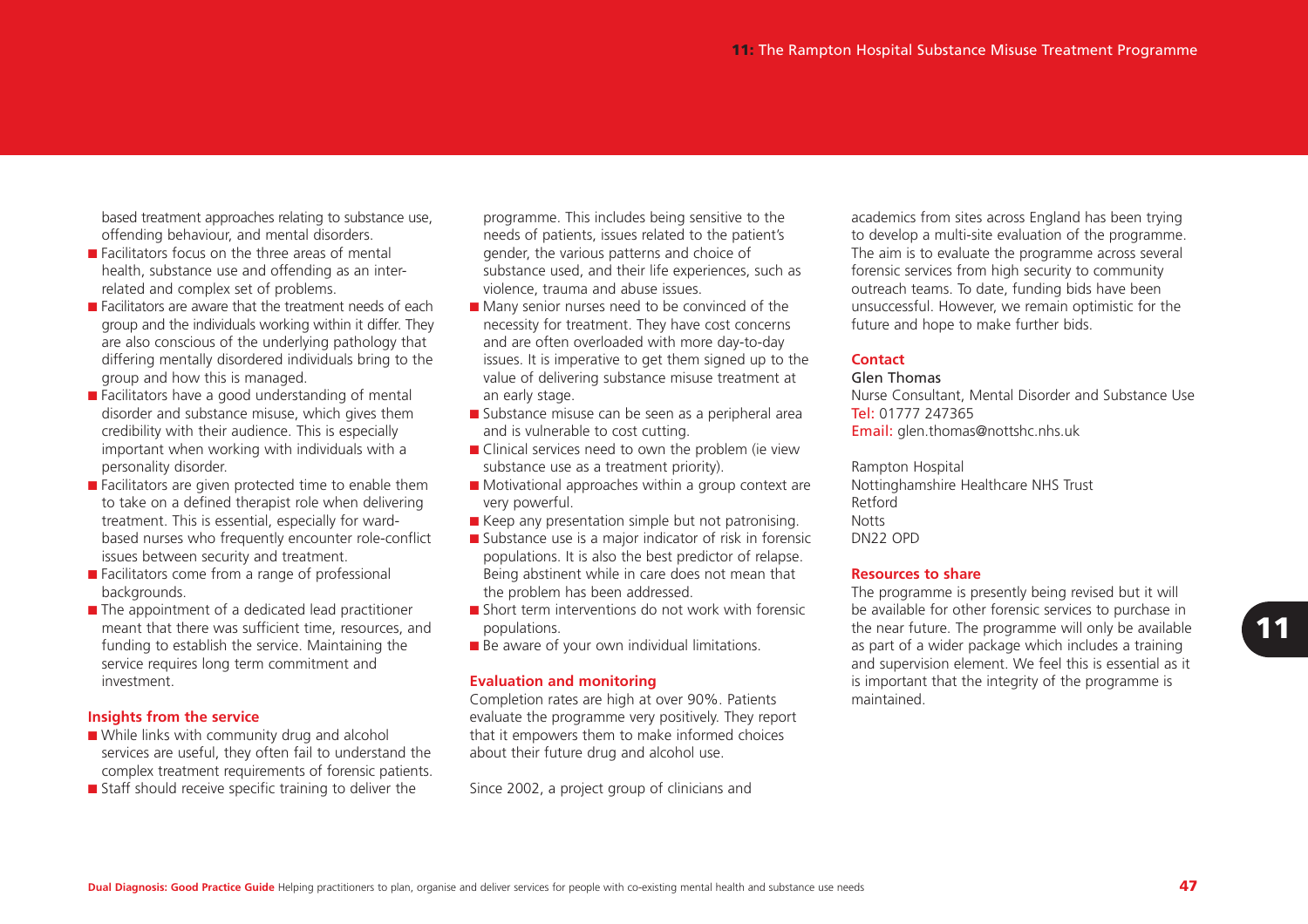# **12:** Lewisham Dual Diagnosis Service

**The Lewisham Dual Diagnosis Service provides a 'virtual team' of trained specialist dual diagnosis practitioners. These are based in mental health and substance misuse teams in a variety of settings including community, inpatient and assertive outreach services. The aim is to provide an integrated service to clients and to develop skills within the services.** 

**The case study also illustrates some of the challenges of working with service users. Where there are separate user forums in substance misuse and mental health, it may be necessary to build links to enable engagement with people with a dual diagnosis.** 

#### **Overall purpose**

To promote an integrated model of care in which people with mental health and substance use problems have both issues addressed concurrently, in one setting, by one team.

#### **Service summary**

Dual diagnosis practitioners are based within the South London and Maudsley NHS Foundation Trust's services (community drug and alcohol, psychiatric inpatient, community mental health and assertive outreach) and form a 'virtual team'.

The team's main focus is training, practice development and supervision. Practitioners also undertake some direct clinical work, support dual diagnosis work in partner agencies and facilitate care pathways between services.

Core training is the five day pan-London dual diagnosis course. Follow-up learning events are provided every three months. Learners are also encouraged to spend time in other services to enhance their skills andunderstanding of wider care provision.

Other training includes:

- Mental health for substance misuse services
- Substance use and risk
- Input to local GP learning sets
- Additional one-off training as required and as resources permit.

Clinical inputs include:

- Supporting staff to put training into practice; eg joint assessments and follow up work
- Short term management of service users who have traditionally fallen between services and 'hand holding' their referral to other services
- Providing formal and informal supervision to staff members and groups
- Helping service users to access a range of services in the borough.

#### **Staffing**

There are eight posts: a team leader and six dual diagnosis practitioners. All have capabilities at level three in the 'dual diagnosis capability framework' identified in *Closing the Gap* (DH, 2006). The addictions consultant psychiatrist provides one session of consultation per month to the team. The consultant nurse for dual diagnosis provides a weekly consultation session and monthly supervision for the team manager.

### **Funding**

Funding is primarily from the Drug and Alcohol Strategy Team (DAAST) and PCT pooled treatment budget (five posts). The assertive outreach posts (three) are funded 50:50 by the DAAST/PCT and the assertive outreach mental health budget. The mental health budget funds 20% of the consultant nurse post.

#### **Service user and carer involvement**

Dual diagnosis service user initiatives have existed for over two years. Initially a dual diagnosis specific service user group was set up. Members were involved in: development of the dual diagnosis strategy; providing a consultation forum for proposed service developments and policy initiatives, staff interviews and induction; running stalls at local stakeholder events and delivering presentations.

For a variety of reasons, this group then broke down. A key factor was that there are separate user forums within substance use and mental health. Efforts arenow being made to co-ordinate user input into dual diagnosis.

A local carers group is consulted about the dual diagnosis strategy and policy development. A workshop for the mental health carers' forum is planned for 2007. This will provide information about the service, explore agencies that can support carers and discuss what future input the service can provide.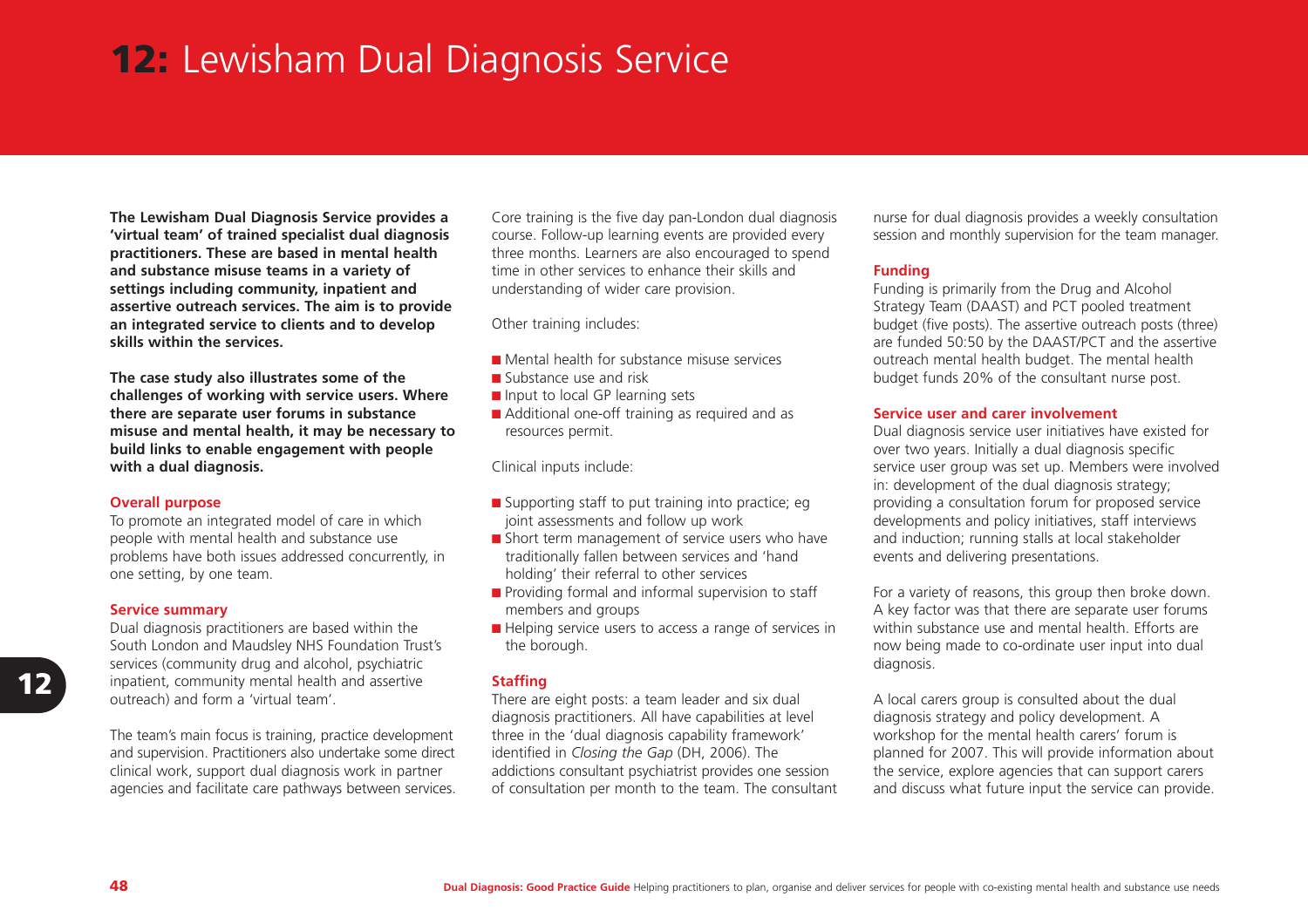#### **Partnership working**

The team have developed good working relationships with a wide range of local services and groups. Collaborative projects include:

- Running sessions in two of the voluntary sector substance use services to support their staff in working with people who have mental health problems
- Regular input to the drug intervention programme (DIP) team, such as delivering training on mental health issues and developing the team's risk assessment tool
- Regular meetings with primary care mental health and substance misuse leads to promote awareness of dual diagnosis issues
- Plans to run a group for cannabis users: participants include representatives from the dual diagnosis team, early intervention service and the community drug project (voluntary sector substance misuse service).

#### **Key outcomes**

- Since April 2004, 124 people have received the five day pan-London training.
- 36 substance misuse staff have received mental health training.
- $\blacksquare$  In the period between April 2006 April 2007, the total number of referrals was 264.
- All clients taken on by the team are assessed on the clinician's drug use scale and/or the clinicians' alcohol use scale at the initial point of contact and when referred on. Data suggests that improvements are made over this period. The service is currently reviewing the use of assessment tools.

#### **Key good practice points**

- A model for developing local dual diagnosis practice is in place and is reviewed regularly by the team
- Dual diagnosis practitioners are supported to maintain their substance misuse capabilities as they are only of value to mental health services if these are up to date
- In order to enhance skills and promote retention, practitioners have the opportunity to exchange roles within the team; eg from assertive outreach to inpatient
- The team attended a bespoke consultancy skills course to enhance their consultancy and change management skills
- It is important to have dual diagnosis practitioners in both inpatient and community services to promote continuity of care across sectors.

#### **Insights from the service**

- Consult widely to promote engagement and ownership among a range of stakeholders.
- While joint work with colleagues is an ideal it can be difficult to achieve. It is important to negotiate at the outset about what is realistic and sufficient toachieve learning and good care.
- It is a challenge to balance responding to need with being realistic about what you can achieve with the available resources. Spreading resources too thinly can result in limited gains and in staff becoming burnt out.
- It is important that dual diagnosis practitioners' direct clinical work is time limited so that case loadsdon't become 'clogged up'. Service users can be referred back to dual diagnosis practitioners for

further input at a later time.

- Although having practitioners embedded within local services is essential to promote integrated care, these people can feel isolated. Good support and supervision is essential.
- It is important to have practice development and supervision as well as training.
- Nurse consultants played an important leadership and consultancy role in developing strategy and practice.
- Measuring outcomes in a robust manner is a significant challenge.
- Engaging team managers/leaders and consultant psychiatrists is crucial. Devoting time and energy to this is important.
- $\blacksquare$  Keep positive, be resilient changes do happen!
- Regularly review what you are doing and change it when necessary.

#### **Evaluation and monitoring**

- Data from a survey of staff perceptions of the service suggested that staff have a good understanding of the role of the dual diagnosis practitioners, found them accessible and approachable, found the five day training helpful and rated joint work as very helpful.
- Evaluations of the five day training consistently rate it as well delivered, the content is perceived as extremely relevant and staff feel able to incorporate the dual diagnosis interventions into their practice.
- Monthly reports on service user work are submitted through the National Drug Treatment Monitoring System data entry tool (NDTMS).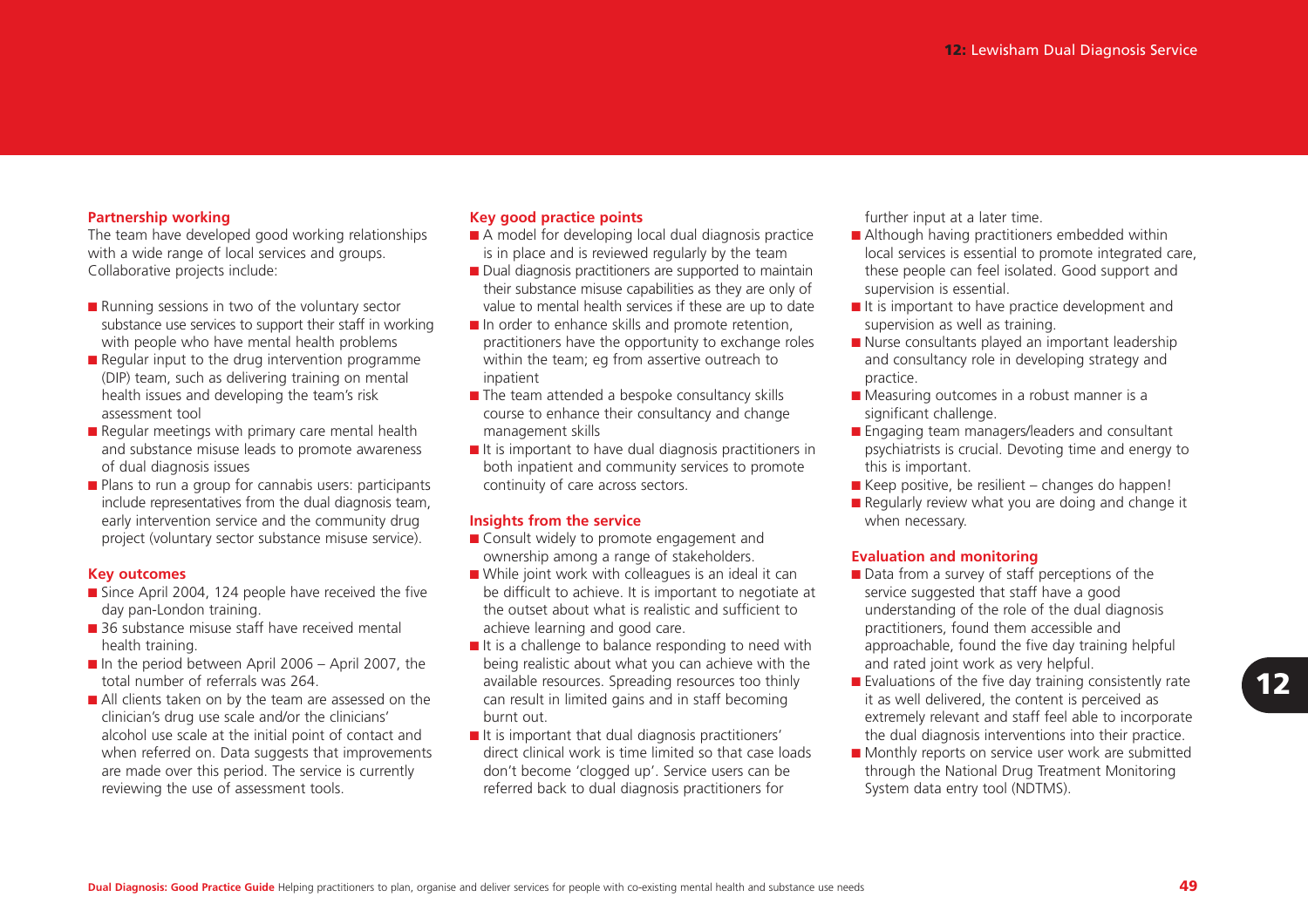- Activity other than client contact is also monitored. This includes: number of training days/sessions delivered, individual and group supervision sessions provided, joint sessions conducted and input provided to clinical meetings.
- Data summaries are fed back to commissioners in a quarterly monitoring meeting.
- Audit and evaluation of dual diagnosis developments on one inpatient ward took place in 2006 as part of the London Development Centre Acute Care Collaborative.
- A retrospective audit of alcohol detoxification is being carried out on the acute psychiatric admissions ward.

#### **Contact**

Neil Robertson Team Manager **Tel:** 0203 228 1050 Email: neil.robertson@slam.nhs.uk

Central Clinic410 Lewisham High Street London SE13 6LL

#### **Resources to share**

■ Lewisham dual diagnosis strategy.

- Data collection tool.
- Staff questionnaire.
- Requests for consultancy skills training can be made
- to SLAM partners www.unlockingideas.co.uk.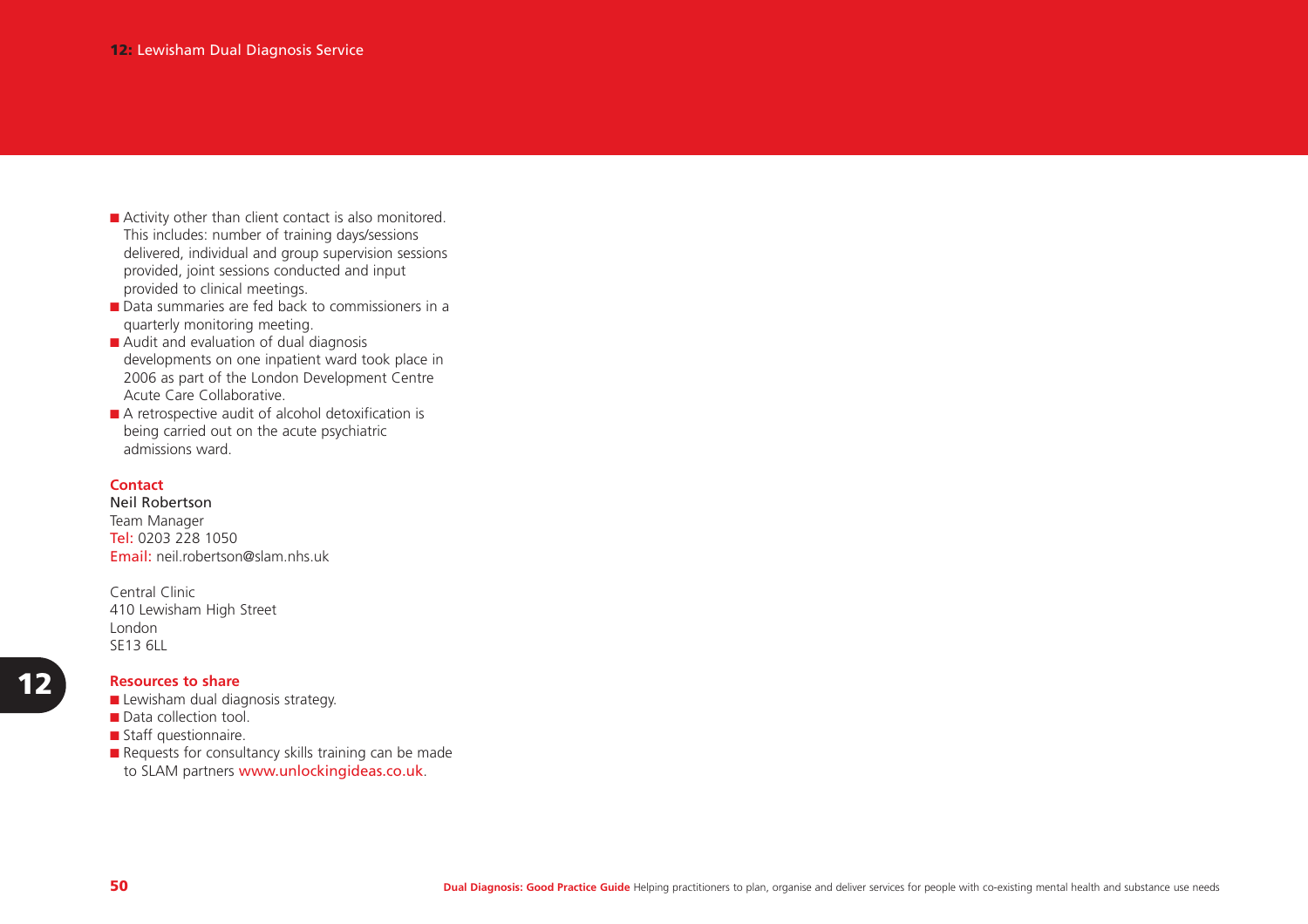# **13:** The Westminster Dual Diagnosis Project

**As in case study 12, the Westminster Dual Diagnosis Project showcases a 'virtual team' in which dual diagnosis workers are placed within mental health teams. The project is specifically designed to facilitate 'mainstreaming'.** 

**The project highlights the contribution that dedicated dual diagnosis workers can make to improving understanding and shared processes between mental health and substance misuseservices. It also looks at some of the difficultiesaround achieving cultural change and engaging service users.** 

#### **Overall purpose**

This service aims to promote the management of people with a dual diagnosis within adult mental health services in Westminster, in line with the mainstreaming message of the *Dual Diagnosis Good Practice Guide* (DH, 2002).

The dual diagnosis service operates as a 'virtual team', in which dual diagnosis workers are placed in different CMHTs but meet together, and are managed, as a team. This is to ensure consistency in care delivery, strategic planning and borough wide training, audit and research.

#### **Service summary**

The role of team members is to: deliver direct clinicalinput, work towards implementation of the Trust and Westminster dual diagnosis strategy, audit the service, teach and conduct research.

Direct clinical work with service users includesundertaking joint assessments (using a modelling approach) and time-limited treatment with individuals whose care is co-ordinated by other members of the CMHT. This work may address:

- Drug/alcohol use
- Harm minimisation/health promotion
- Motivational interviewing/assessment of readiness to change
- Detoxification and rehabilitation
- Relapse prevention.

In line with the mainstreaming approach, all direct clinical work is undertaken jointly with the care coordinator. Input is available to any service user whose care is managed by the CMHT and who wants to address any aspect of their drug and/or alcohol use. Advice is provided on onward referral for patients with a substance use problem who are not appropriate for CMHTs.

Consultation and one-off assessments are offered toother parts of the adult mental health services (inpatient units, crisis resolution teams, early intervention service and the joint homelessness team).

The City of Westminster is a central London borough. Of the adult population, 73% is of white ethnic origin, 9% Asian and 7% black. The under-19 population is particularly diverse with white British residents comprising only 37% of this group.

#### **Staffing**

The team consists of three specialist worker/nurse posts and one clinical lead. All have mental health and substance misuse experience. Each team member covers two CMHTs ensuring equity of service provision to both.

Strategic service development and consistency of approach is managed by the clinical lead.

#### **Funding**

Two posts are funded from the DAAT and two from the LIT. The LIT posts are permanent. The DAAT posts are secured for the next two years when they will be reviewed in line with all DAAT expenditure.

#### **Service user and carer involvement**

In early 2006 a user forum involving service users, advocacy groups, carers, members of the public and professionals was set up. This had a far-reaching remit including: developing links with other user forums; developing partnerships with the Patient Liaison service; auditing, evaluating and disseminating good practice; providing training; and supporting user involvement.

However, due to poor uptake, this model is being revisited and a two-tier approach to user involvement is being piloted with the following components:

A dual diagnosis service user community group is being set up with the aim of engaging people through acupuncture, drug and alcohol awareness activities, and drop in facilities.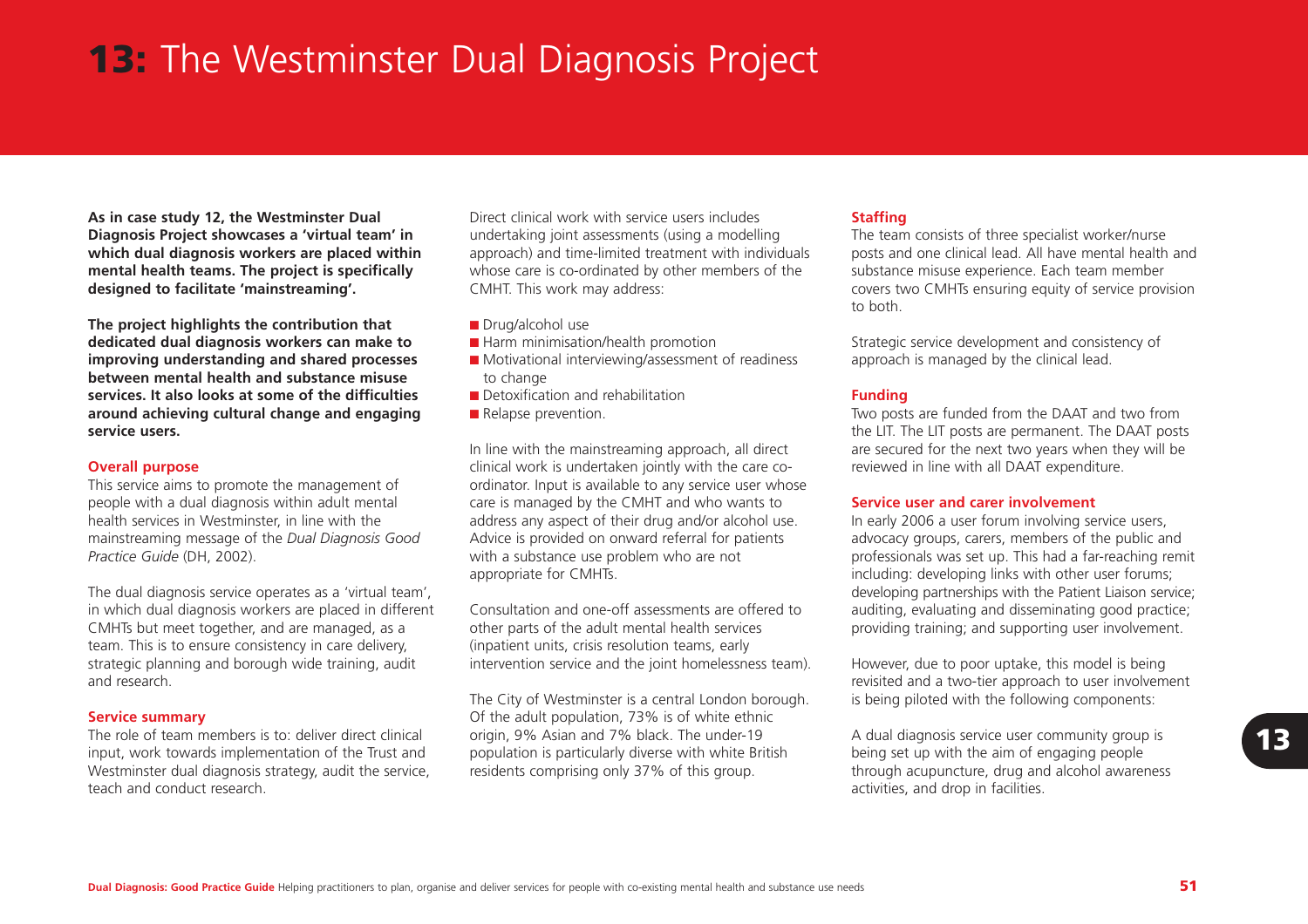Representation from the established mental health service user groups is being sought on the dual diagnosis operational group.

We are also approaching the carers of service users for a representative at the operational group. In the future we plan to run a relapse prevention programme in the inpatient units which will be available to staff, service users and carers alike.

#### **Partnership working**

The service works with a number of agencies including:

- Substance misuse services. Drug and alcohol, both statutory and voluntary
- Substance misuse social services care management team
- Inpatient mental health units
- CMHTs
- Police. We have established formal links to local police services through police liaison meetings.
- The DAAT and LIT who jointly chair the local steering group. A constructive partnership with the DAAT and LIT has also resulted in the joint funding of the dual diagnosis posts.

#### **Key outcomes**

■ Dual diagnosis leads have been identified in all inpatient wards and community teams and have all attended the five day pan-London training. They assist in ensuring consistent screening of drug and alcohol use.

- A screening tool has been adopted and care pathway agreed so that all service users assessed by adult mental health services (inpatient or community) are asked about their drug and alcohol use and directed to appropriate treatment.
- 52% of drug and alcohol use screens were completed on inpatient units between September 2005 and February 2006 (where service users were asked about their drug and/or alcohol use and whether they wanted help).

#### **Key good practice points**

- Allow plenty of time as adopting a mainstreaming approach can take longer than anticipated. Attempting to change culture within both mental health and substance misuse services is acomplicated task.
- Devise multi-agency care pathways detailing the dual diagnosis service user's possible treatment journey.
- Strengthen CPA care planning to ensure drug and/or alcohol issues are included.
- Use a modular approach for training where staff can chose the days they want to attend which is relevant to their area of work and for which theirservice can release them.

#### **Project insights**

■ It has been helpful that substance misuse team leaders have attended the dual diagnosis operational group. Similarly, members of the dual diagnosis team have attended substance misuse clinical governance and clinical meetings. This has helped to bridge the gap between mental health

and substance misuse services.

- It can be difficult to ensure that skills learnt by staff as a result of training are maintained.
- There has been a lack of understanding within adult mental health teams about the nature of'mainstreaming', its purpose and the policy behind it.
- Service user involvement has been difficult to establish. A start is being made to provide a forum that reflects the unique challenges of dual diagnosis service users.
- Modelling has limited effect, possibly due to mental health staff time constraints. This appears to be borne out by the lack of staff attending for supervision and limited number of clients attending clinics even though they are seen as useful and important.

#### **Evaluation and monitoring**

Students on the five-day dual diagnosis training complete an evaluation form at the end of the course. Attitudes are assessed at the start of the course, at the end, and six months after completion.

A comprehensive service user questionnaire to evaluate the effectiveness of interventions has beendeveloped with service user input. This is sent to all service users annually. The questionnaire focuses on access to the service, understanding of the dual diagnosis worker's role, plans and goals set with the dual diagnosis worker, and the extent to which interventions have been successful. Yearly audits of screening for drug and alcohol use and compliance with following the dual diagnosis care pathways are also conducted.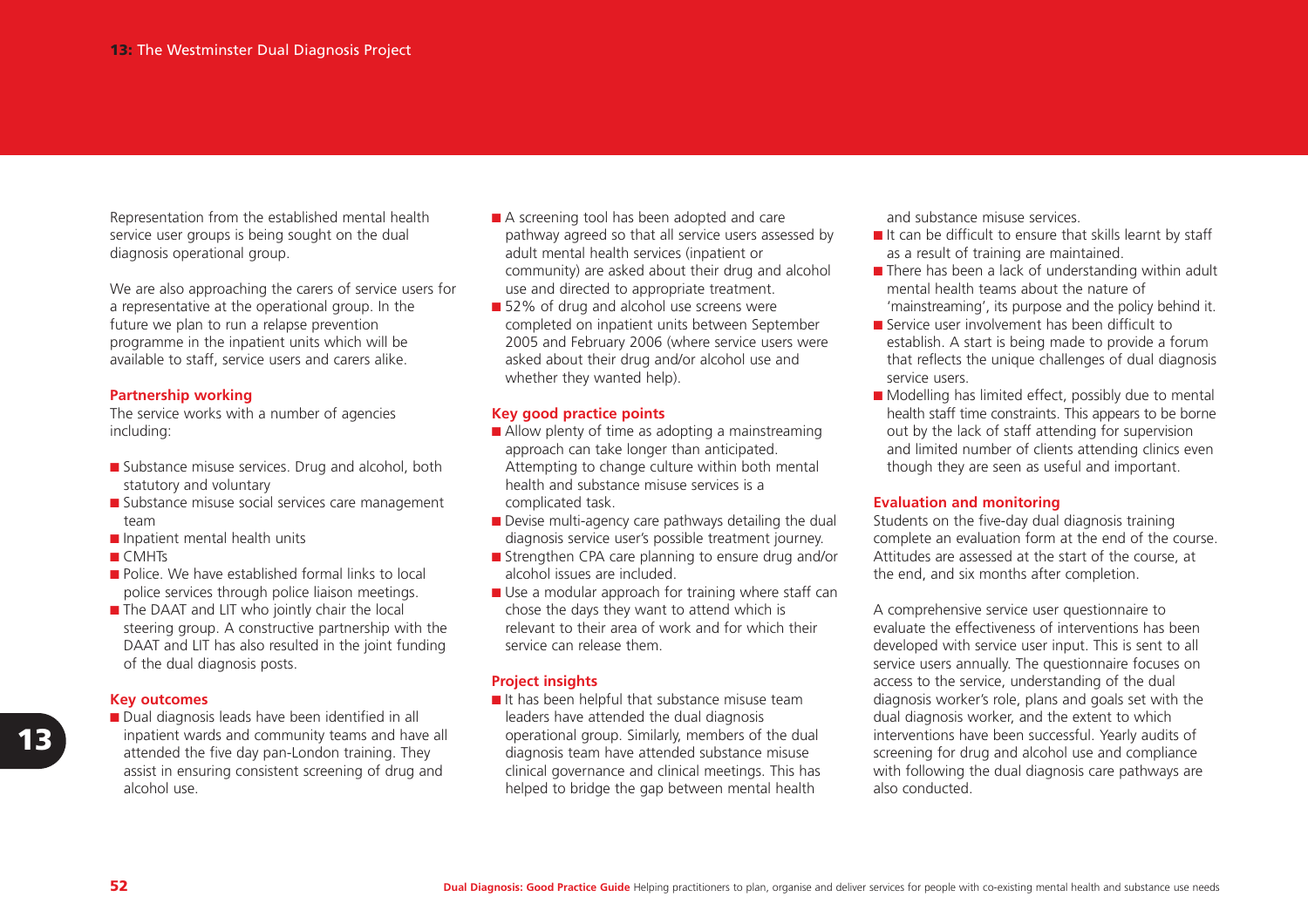Other monitoring and evaluation indicators used include:

- The extent of links with other services
- Inpatient bed occupancy and contacts with crisis services.

#### **Contact**

Clinical Lead, Dual Diagnosis, Westminster PCT **Tel:** 020 8237 2657 **Mobile:** 07969 918233 **Fax:** 020 8746 8704

| Victoria 2 CMHT            |
|----------------------------|
| Hopkinson House (basement) |
| 6 Osbert Street            |
| London                     |
| SW1P 2QU                   |

#### **Resources to share**

- Rough guide to adult mental health services for substance misuse staff, and rough guide to substance misuse for adult mental health staff(these are a guide to services, giving brief information on services offered and for whom, as well as contact information and referral details)
- Information on care pathways
- *Strategy for Dual Diagnosis Service Provision: Joint CNWL Adult Mental Health Services and CNWLSubstance Misuse Services 2003-2006* (Central and North West London Mental Health NHS Trust, 2003) Westminster dual diagnosis service annual report 2005-2006
- Westminster dual diagnosis service operational policy
- Service user questionnaire
- Drug and alcohol screening audit tools.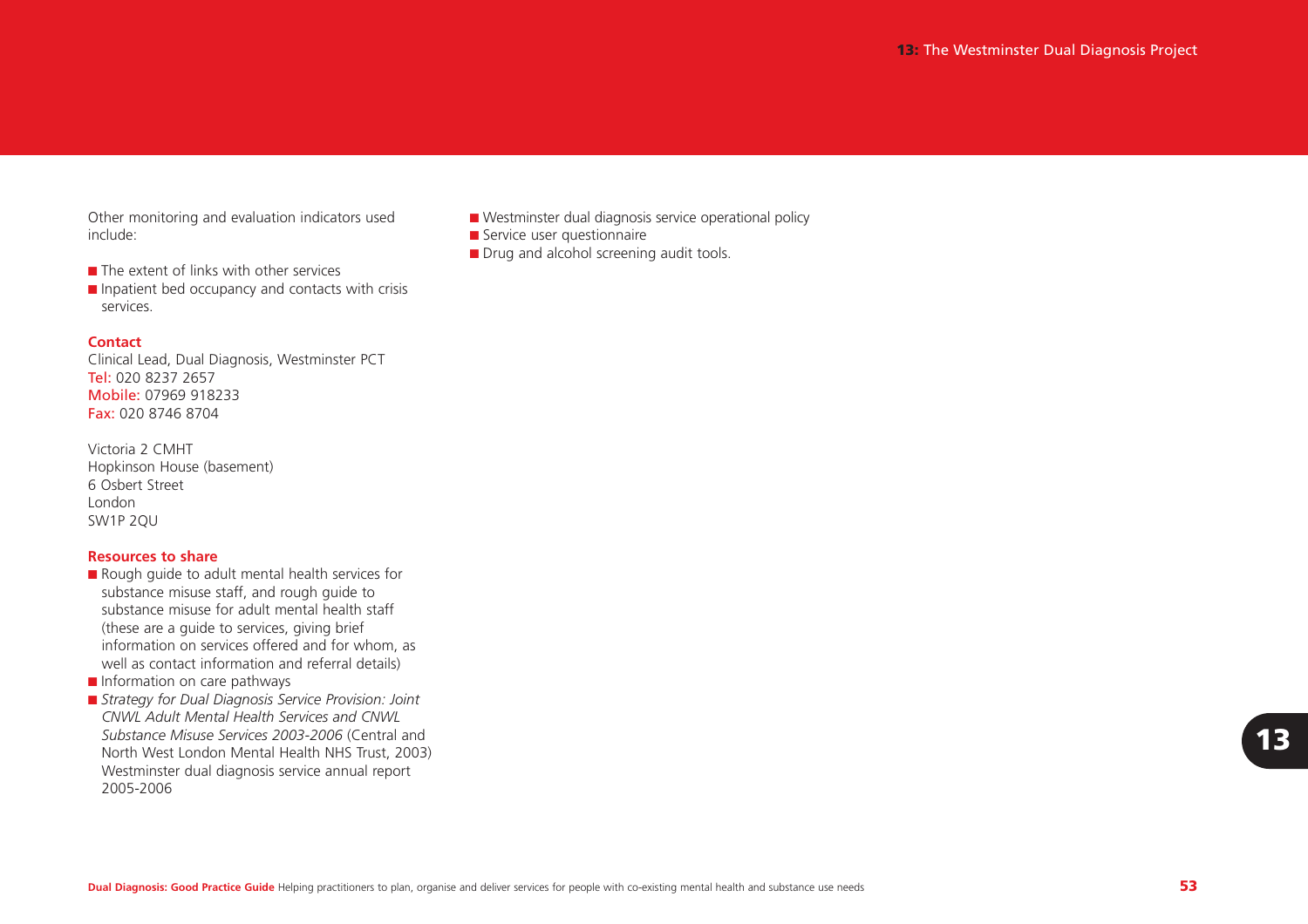# **14:** Intensive Management of Personality Disorder: Assessment and Recovery Team (IMPART)

**IMPART (formerly DDART and IMPACT) provides a highly targeted service for people with personality disorders and substance misuse problems. There is strong emphasis on bringing users together to share ideas about recovery and to receive ongoing support after leaving the service. Carers also receive support and advice.** 

**The case study looks at how the service has been able to create a better understanding of personality disorder in other services and to encourage more appropriate referrals. It also provides useful lessons about working in teams and the qualities that are important for staff.** 

#### **Overall purpose**

The IMPART service offers a range of evidence-based psychological therapies to people who have a nonforensic personality disorder and co-morbid substance misuse. The service provides assessment, treatment and advocacy for service users and their carers, and consultation to referrers. The overarching aim of the service is to assist service users in their recovery and to help rebuild their lives.

#### **Service summary**

IMPART is a dialectical behavioural therapy (DBT) service, with its policies and procedures developed from DBT principles**<sup>7</sup>**.

Referrals are accepted from mental health services, probation, housing, social services, physical health services, drug and alcohol services and GPs. IMPART does not accept self-referrals.

Individuals are initially screened for the presence or absence of a personality disorder before full assessment is undertaken. There are strict criteria foradmission to the service and this includes types of personality disorder where DBT therapy has not been proved to be effective. People who do not meet the criteria are returned to their referrer or referred to amore appropriate service.

Assessment: after a comprehensive assessment, a complex formulation (essentially a narrative of the individual's life tracing the origins of current difficulties, highlighting the range of current difficulties and possible diagnoses) is used to identify a treatment plan. The assessment takes 12 to 16 hours and includes tools to assess diagnosis, substance use, risk and social functioning.

Treatment options: service users receive treatment from several members of the team. This increases theirattachment to the team as a whole and reducesdifficulties when staff are on leave or leave the service. This is important when working with people with personality disorder who have fundamental difficulties with forming and maintaining healthy attachments to others.

All service users receive three to six weeks ofmotivational enhancement to help them explore the change process.

IMPART offers three main psychological therapies (DBT, CBT and schema focused therapy), according to the service user's needs. The DBT programme involves individual sessions, group skills training sessions and telephone coaching. Its main aim is risk reduction (reducing deliberate self-harm, suicide attempts, violence, substance abuse and self-neglect). The CBT programme focuses more on Axis I disorders, which include depression, anxiety disorders, eating disorders and psychotic disorders. The schema focused programme is for individuals assessed as being low risk, who wish to address the psychological factors which contribute to their difficulties.

Therapy groups such as communication skills, anger management, anxiety management, pain management and skills strengthening are also run.

IMPART offers an evening group to supporters of service users (carers or friends) providing information on personality disorder, ways to assist service users with use of skills and improving relationships in the social and family network.

A recovery forum is held each month. This forum helps individuals to understand the concept of recovery, in general and for themselves. It also allows individuals to raise issues about how to achieverecovery and, to consider with the group as a whole, what the obstacles to recovery might be. Finally, the forum asks individuals for ideas and feedback ondevelopments in the service which would aid their recovery or the recovery of others.

**14**

**<sup>7</sup>** Dialectical behavioural therapy is a form of CBT, adapted specifically for people with borderline personality disorder.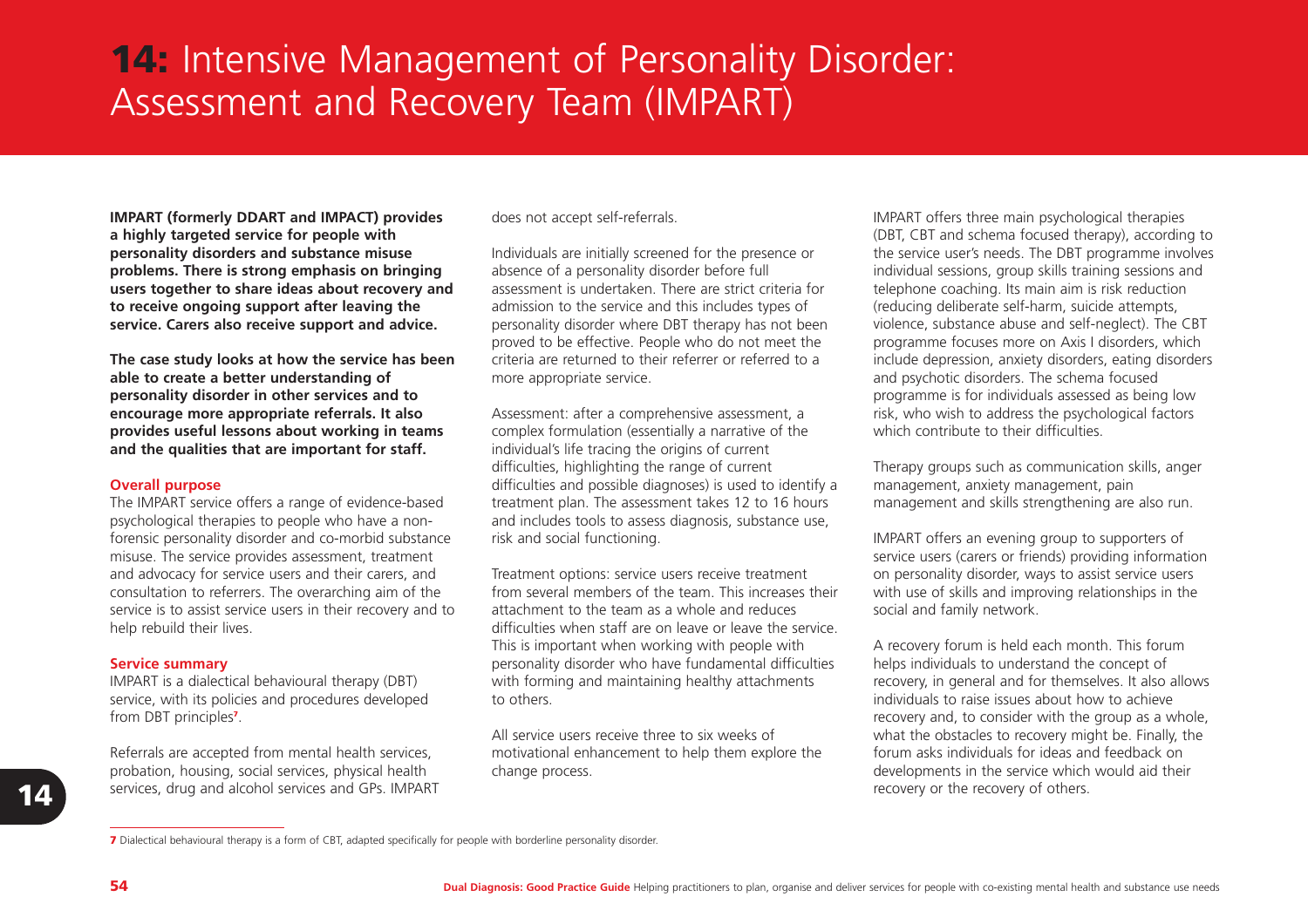Other services are also provided by IMPART:

- An 'alumni' group is for people who have completed treatment and moved on (eg returned to education or employment) but want to receive continuing support or share their successes and frustrations.
- A five module training package on working with personality disorder and substance misuse for any services in the local authority area (statutory and voluntary, health, mental health and social services). Supervision can also be provided to teams who have received training.
- External consultation, eg to practitioners enhance their capacity and skills to work with people with personality disorder and substance misuse, and with other service providers to increase their understanding about the needs of service users and to consider with them possible referral pathways.

#### **Staffing**

The team is multi-disciplinary but all clinical staff provide psychological treatment. The team currently employs two nurses, one clinical psychologist, one CBT psychotherapist, two assistant psychologists, one occupational therapist (team leader), one consultant clinical psychologist (head of service) and two administrative staff. In addition the team has onespecialist registrar undertaking special interest sessions to learn DBT and one clinical psychology trainee.

#### **Funding**

The IMPART service was originally funded by the DH as a pilot project. On April 1 2007, IMPART was devolved to the PCT and funding is through existing commissioning

structures, with some additional funding from the DAAT.

#### **Service user and carer involvement**

Service users have been involved in development of the service, participating on the steering committee, reviewing policies and providing feedback during the evaluation phase. In addition to the recovery forum (see above), service users participate in all appointments panels and reviews of documentation and procedures. They also deliver conference presentations and training. Service users are sent questionnaires and invited for face-to-face meetings at regular intervals (at least twice yearly) to identify concerns and achievements of the service. A robust complaints procedure is in place.

The service is developing a website in consultation with service users and carers (www.nelpd.org). Future plans include a bulletin board for questions and answers, including responses to issues of concern raised.

#### **Partnership working**

IMPART works in partnership with local mental health services, the local DAAT, social services, housing, probation and voluntary sector.

For people not offered psychological treatment with IMPART, staff provide advocacy support and referrals to other services (eg housing or social services). IMPART also provides consultation to referring or other services.

#### **Key outcomes**

Outcomes are measured with the repeated use of the assessment measures and with a range other scales. These vary according to the needs of the service user, referrer and carers. For most service users the mainoutcomes are:

- A reduction in suicide attempts
- A reduction in deliberate self-harm
- A reduction in substance abuse
- A reduction in violence
- An increase in social functioning (eg friendships, relationships or neighbours)
- An increase in positive mood
- An increase in ability to cope with distress
- An increase in meaningful occupied time.

#### **Key good practice points**

- Good and regular communication with all staff (both within the team and with other teams) is essential when working with personality disorder and substance use both for effective risk assessment andmanagement and to encourage staff co-operation.
- It is important to recognise that if a person has a number of unmet social and personal needs, they will have less capacity to engage in intensive psychological therapy and change.
- Service users need to feel heard when voicing concerns/complaints and visible change should occur in response.
- $\blacksquare$  It is helpful to separate the role of a psychological therapist from the role of care co-ordinator, though this is politically and practically difficult at times. **14**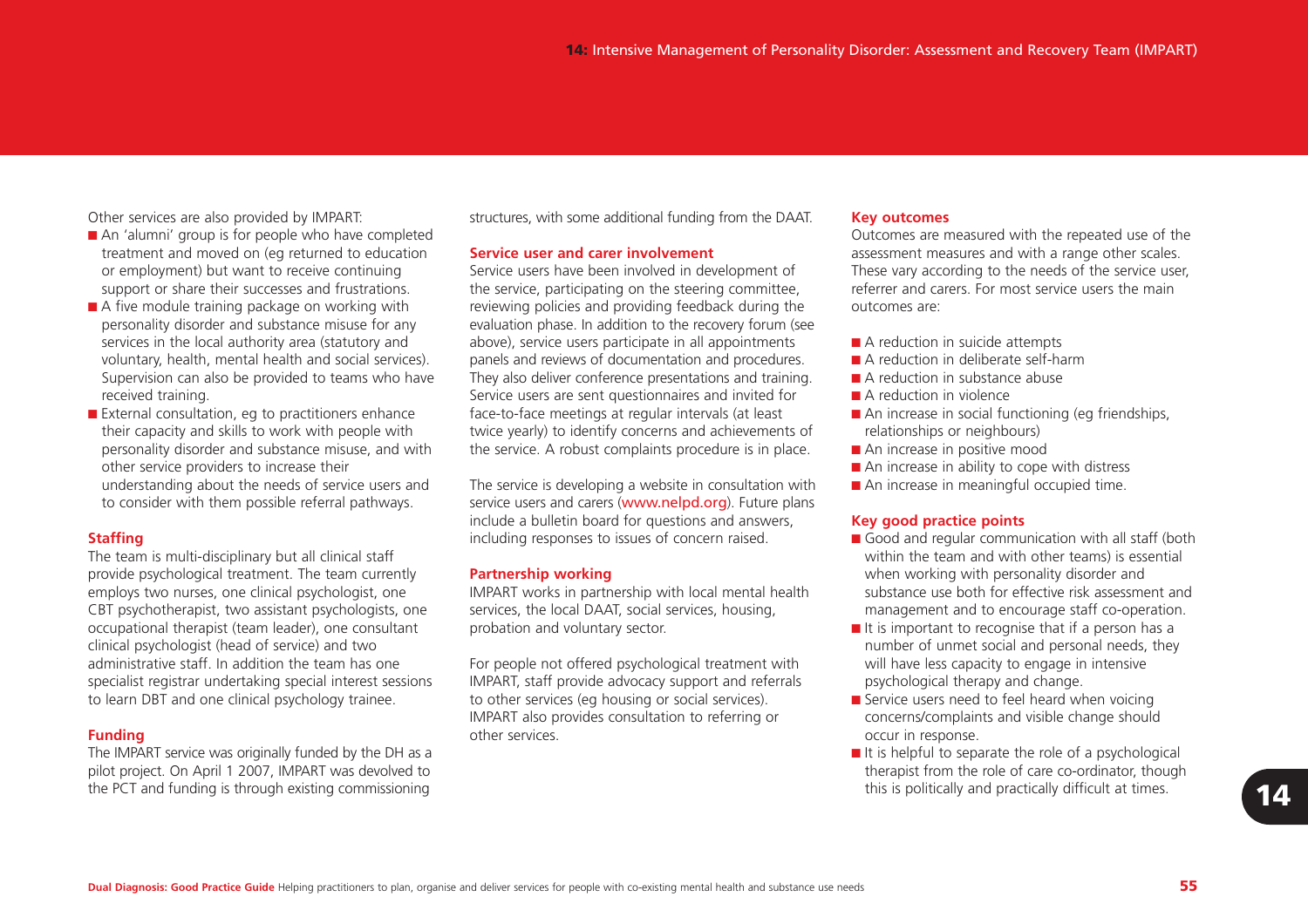■ Training needs to be supported through ongoing supervision or the learning is lost.

#### **Insights from the service**

- Staff retention is difficult when working with personality disorder and substance use service users
- Key attributes in staff are creativity, flexibility and a non-judgmental attitude
- Staff must be robust in the face of slow progress in therapy with, at times, high risk individuals, so they need to feel secure and valued
- $\blacksquare$  Relationships with other teams can be difficult  $$ many services dislike personality disorder service users and attempt to 'dump' service users onto personality disorder services
- Recovery is different for every individual.

#### **Contact**

#### Dr Janet Feigenbaum

Consultant Clinical Psychologist **Tel:** 0844 600 123 **Fax:** 020 8970 4051 Email: janet.feigenbaum@nelmht.nhs.uk

Head of IMPART Personality Disorder Services North East London Mental Health TrustGoodmayes Hospital Barley Lane Goodmayes Ilford IG3 8XJ

#### **Resources to share**

- The service offers a number of open days. Contact Kellie Green (kellie.green@nelmht.nhs.uk) to enquire about the dates.
- Our website (www.nelpd.org) will offer further information about IMPART.
- Staff from the IMPART team are available to deliver the training modules on personality disorder and substance abuse (contact Kellie Green for more information).
- Leaflets and some policies/procedures are available from Janet Feigenbaum. Teaching on the recovery model as applied to personality disorder and substance use is available from Marilyn Wilson (marilyn.wilson@nelmht.nhs.uk).
- Advice on developing a business case is available from Janet Feigenbaum.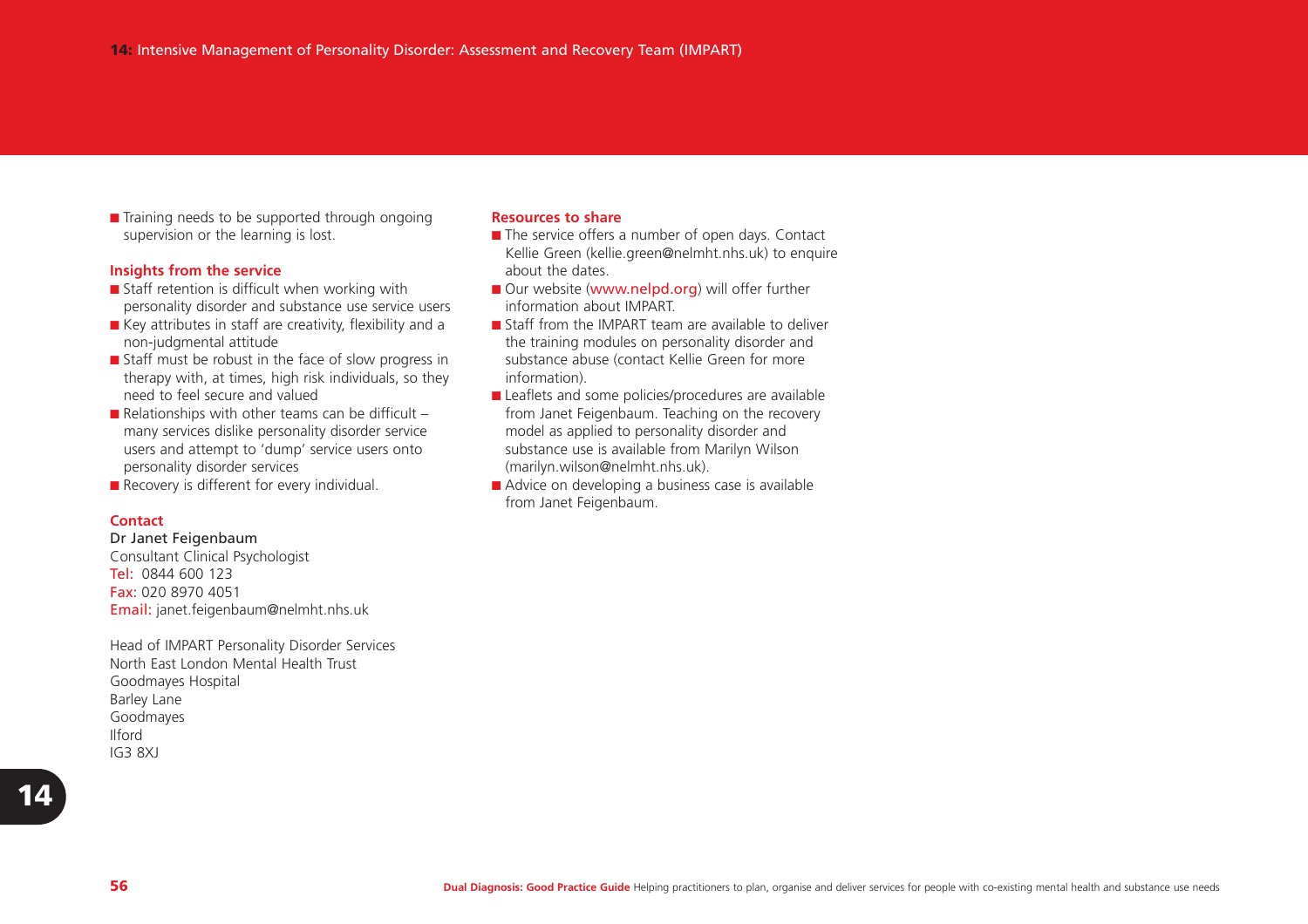# **15:** Croydon Dual Diagnosis Service

**This case study highlights some particular initiatives to meet local needs, including a project around khat use in the Somali community and innovative working with local prisons to ensure that people with a dual diagnosis are not released as homeless.** 

#### **Overall purpose**

The overall purpose of the service is two-fold:

- To enable people with a dual diagnosis to receive mainstreamed treatment and support for their mental health and substance misuse needs from theprimary service provider.
- To provide training, professional advice, support and consultation to all service providers in the borough who work with people who have a dual diagnosis. The goal is to enhance the quality of services and to assist providers in directing users to appropriate services.

In common with several other case studies, Croydon has moved to mainstreaming by providing dual diagnosis specialists who support mental health and substance misuse teams.

#### **Service summary**

The Croydon Dual Diagnosis Service was set up with the active involvement of local service user groups and started in October 2003. It consists of the dualdiagnosis lead for the borough and two dual diagnosis practitioners. Team members may be employed by either the Trust (South London and Maudsley NHS Foundation Trust) or the local authority

(London Borough of Croydon).

The initial focus has been providing training, support and consultancy to all staff in the borough who work with people who have a dual diagnosis, and to help to clarify care pathways.

The team delivers the five day pan-London dual diagnosis course, which is free to all teams who work with people with a dual diagnosis in Croydon. This training has been delivered to a wide range of staff including substance use, mental health practitioners, housing and rehabilitation providers. The mix of participants promotes development of working relationships and scope for initiating joint developments between services.

Other training with which the team is involved includes:

- Drug and alcohol training
- Mental Health Act training to the police
- Trust's clinical risk assessment training (risks associated with substance use)
- One-off training as required
- Delivering the pan-London course to other boroughs and voluntary agencies.

The team's extensive knowledge of services in the borough enables it to play an important role in resolving care pathway issues.

The service has also assisted the local Somalicommunity with research into khat use. This groundbreaking initiative resulted in individual sessions being developed for young people, men and women. A poster competition, open to young people, led to the development of a leaflet in comic strip form. The published research is now being reprinted in Somali. All members of the Croydon Somali group have attended the five day pan-London dual diagnosis course. The dual diagnosis team have been invited to help the Somali community explore the specific mental health problems experienced by some users of their service.

#### **Staffing**

Croydon dual diagnosis lead and two dual diagnosis practitioners.

#### **Funding**

The funding streams are twofold; the DH pooled treatment budget via the DAAT and the London Borough of Croydon Adult Social Services.

#### **Service user and carer involvement**

A representative of one of the local mental health service user groups has been a member of the dual diagnosis steering group since its inception. Several people from local service user groups have attended the five day dual diagnosis course.

#### **Partnership working**

The team places a strong emphasis on working with the full range of services in contact with people with a dual diagnosis.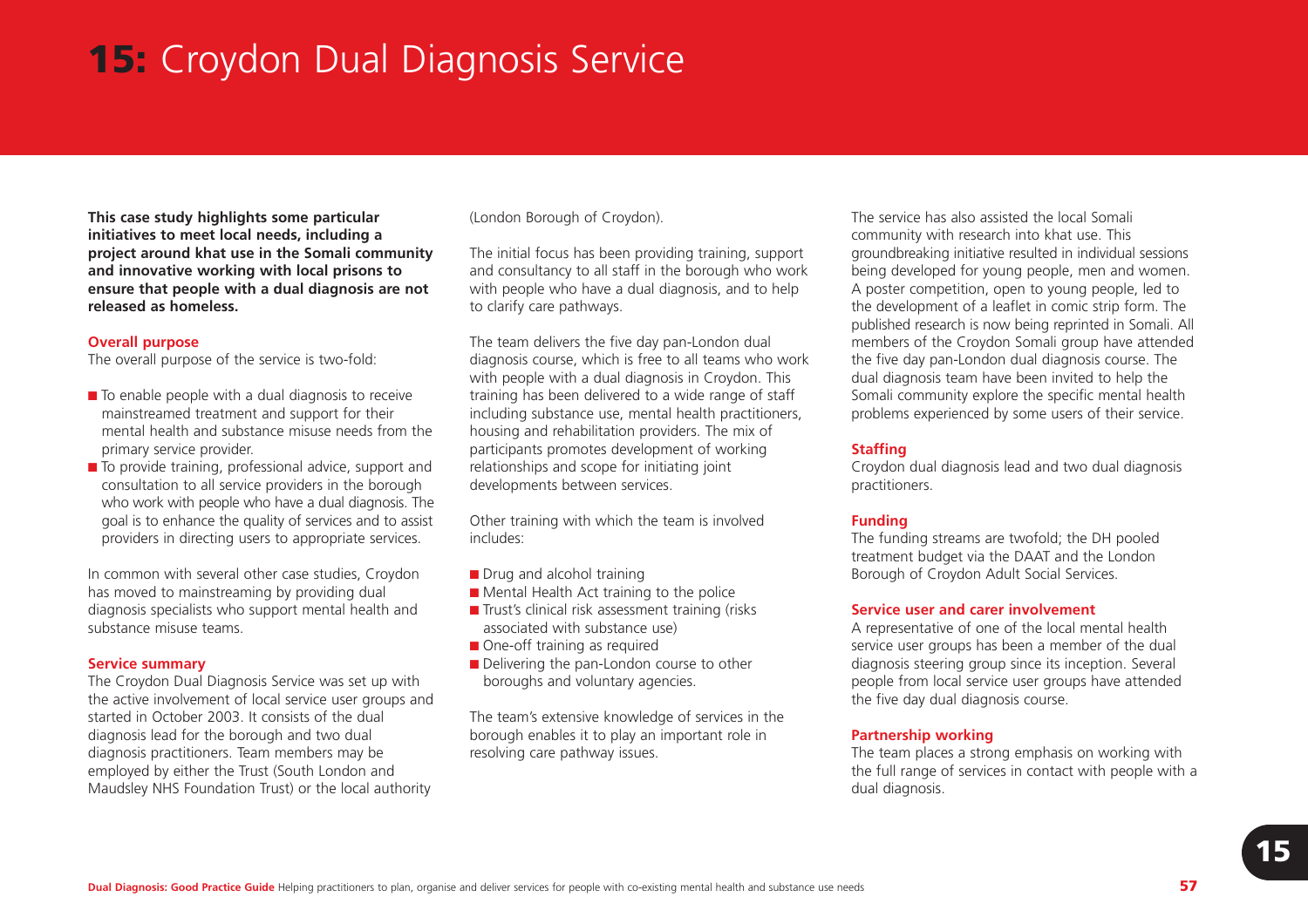The dual diagnosis lead has contributed to a variety of projects in the borough. These include:

- Establishment of the local substance use service user group and assisting in providing training and support to its members
- A pilot project to improve communications between local prisons and agencies in Croydon to ensure that individuals with a dual diagnosis are not released from prison as street homeless
- A project group for *Models of Care* (see section three) and the development of a common shared assessment tool for use in all drug and alcohol agencies
- Being a member of the DIP operations group
- Being a member of Croydon's integrated adult mental health serious untoward incident panel.

#### **Key outcomes**

Devising an effective method for measuring the outcome of the work remains a challenge.

- Since April 2004 more than 350 people across all agencies have received the five day pan-London training.
- There is a better understanding of mainstreaming and of the role of the dual diagnosis team. Agencies understand that the dual diagnosis team does not provide case management.
- Improved service experience for users which is evidenced by the number of requests for advice and assistance that the team receives from services.
- Improved understanding by all teams of the value of a holistic approach.

■ Training for all staff and teams has facilitated 'mainstreaming' and reduced the 'pillar to post' effect.

#### **Key good practice points**

- An inclusive definition of dual diagnosis is in place.
- $\blacksquare$  The team have built strong working partnerships with a wide range of providers.
- A joint steering group for dual diagnosis, integrated mental health and substance misuse is in place. This incorporates a wide range of perspectives from statutory, non-statutory, mental health and addictions services.
- As part of the training, participants are encouraged to reflect on cultural differences, and the impact these have when working with service users.
- All members of the team attended a consultancy skills course for dual diagnosis workers in the Trust. This enables them to improve their change management and consultancy skills.

#### **Insights from the service**

- Acknowledge and encourage the important work being carried out by voluntary and independent sector providers and include them in planning from the outset.
- Mainstreaming treatment for people with a dual diagnosis means 'culture change' and we were not surprised at the resistance we encountered in some areas.
- Take time to identify clear priorities and a realistic workload for your dual diagnosis team.
- Bringing together learners from different agencies

promotes inter-agency relationship building and breaks down barriers.

- Review where your support lies and push hard in those areas where most can be achieved as otherareas that are less keen will follow at their own pace.
- It can be a challenge to get the right balance between 'joint working' with colleagues and 'doing it for them'.
- Maintaining a clear vision about what 'mainstreaming' means locally helps to clarify who should carry out the interventions needed.
- Embedding staff into teams was not practicable as there are just too many services.
- Through training, team members need to enhance their skills so that they can provide consultancy, effect change and educate across a broad spectrum of services. They need to be trainers, facilitators and diplomats with a good knowledge of drug, alcohol and mental health treatments.
- Where possible, whole team training is preferred as it promotes shared learning and culture change across the team.
- Involving team leaders and practitioner managers in establishing a system for practice development and supervision is essential.

## **Evaluation and monitoring**

The five day training is monitored using two instruments; one devised by the course developers and a more detailed questionnaire developed in Croydon which is more closely aligned to the individual sessions presented. Analysis of the data demonstrates consistently high ratings for the course

**15**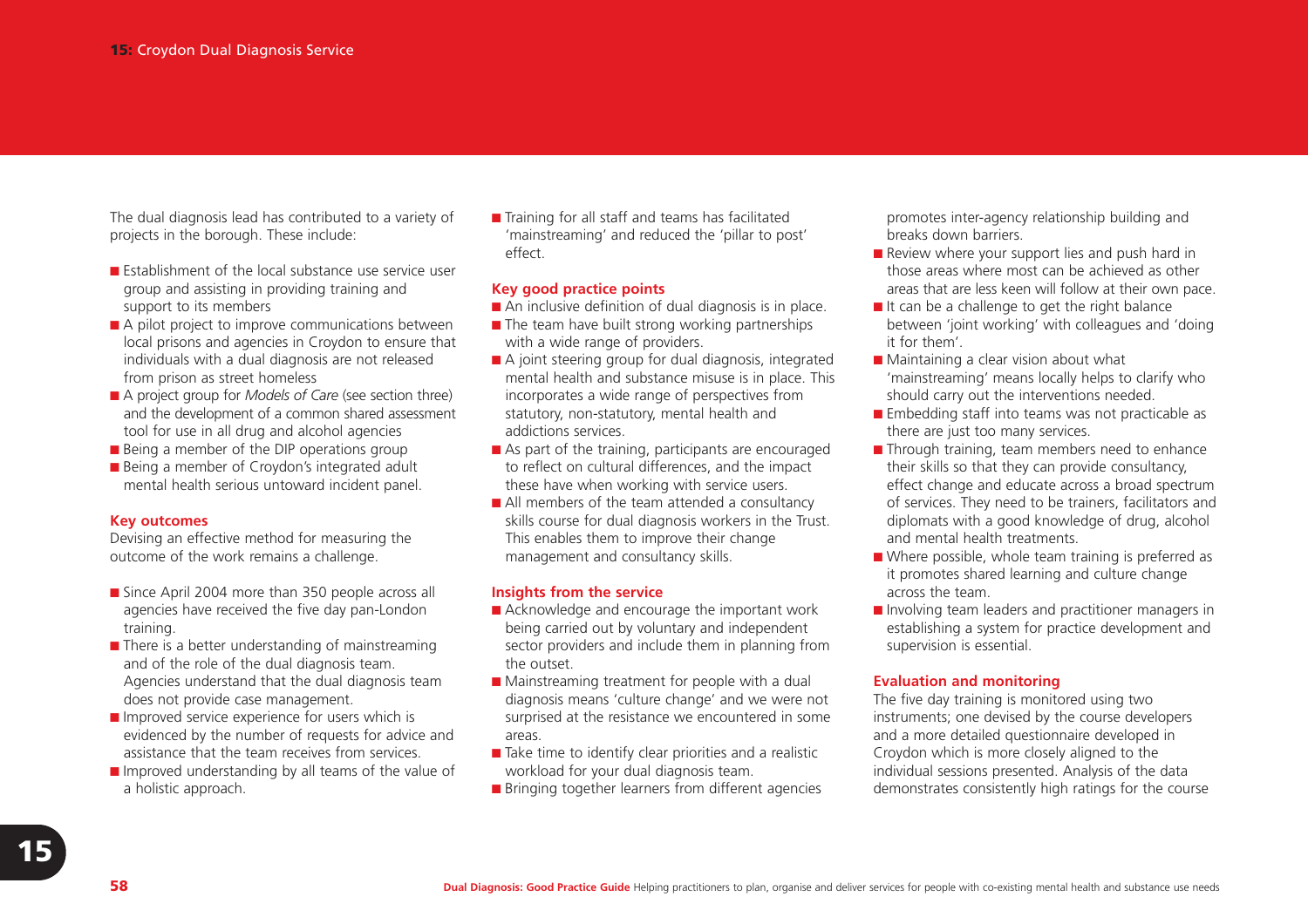and individual comments are also very positive. The dual diagnosis service has been monitored by the Croydon dual diagnosis steering group. This group looks at activity, progress on the action plan and considers proposals for future initiatives.

#### **Contact**

Susan Henry **Tel:** 020 3228 0200 ext. 0207 **Fax:** 020 3228 0261 Email: susan.henry@slam.nhs.uk

Croydon Dual Diagnosis Team Crosfield House2 Mint WalkCroydon CR0 3JS

#### **Resources to share**

- Croydon dual diagnosis strategy
- Terms of reference for the practitioner manager forum
- Training material for the pan-London five day dual diagnosis course
- Copies of the research report carried out by the Croydon Somali Community into khat use
- Report on the training delivered by the Croydon dual diagnosis team (April 2005 to March 2007)
- $\blacksquare$  Croydon models of care policy substance misuse services for adults, guidance for staff on integrated 'single' tools, policies, systems and processes.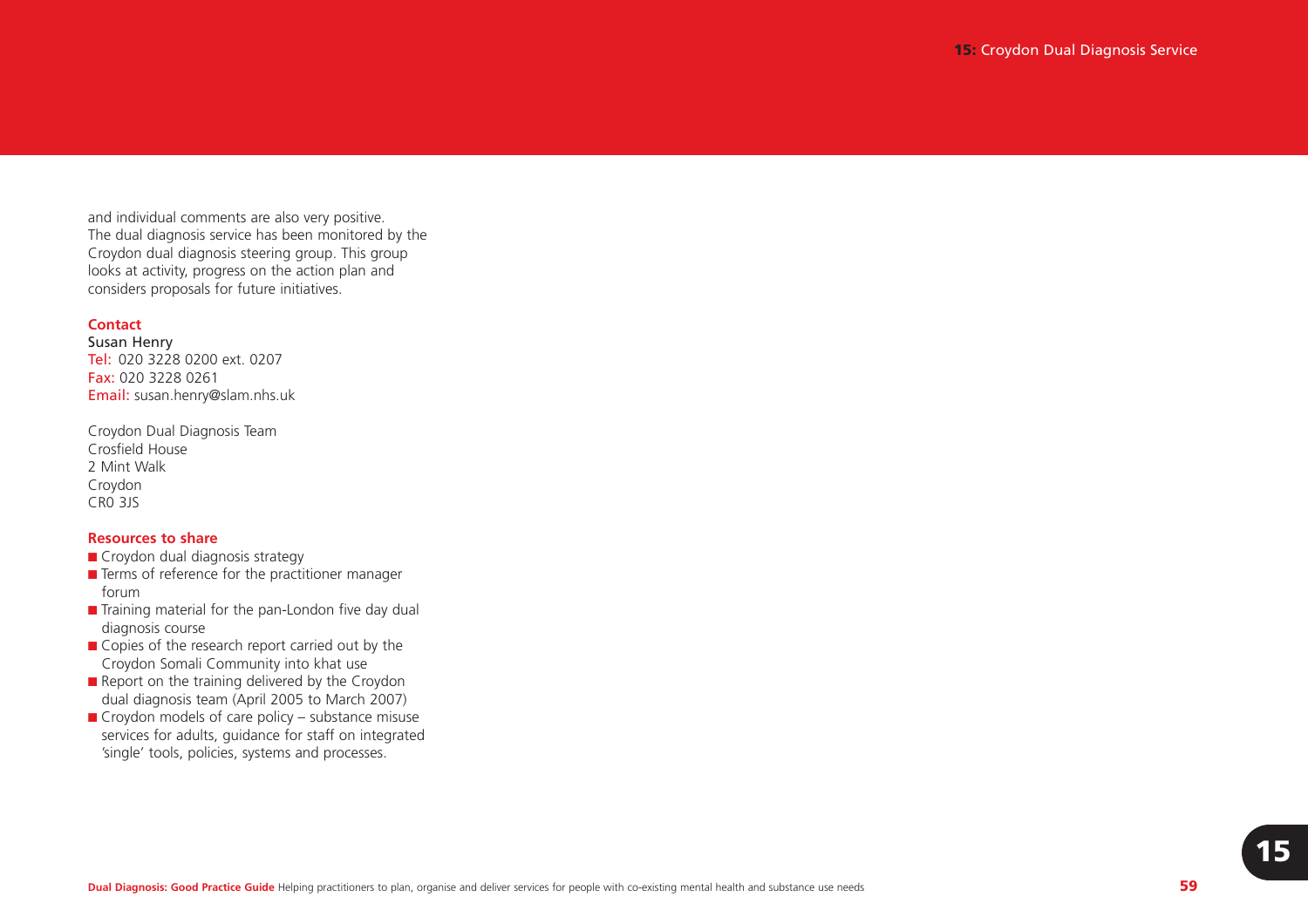# Conclusion

**Although it is hard to summarise such a wealth of experience, several key messages stand out from this project.** 

First, it is clear that dual diagnosis remains a challenging field. While many teams are making progress in developing mainstream services, there are still key areas of unmet need where it proved difficult to find good practice and where there is much to be done. These include: services for women, services for young people, services for BME communities; support provided through primary care; and services for people involved in the criminal justice system.

Second, dual diagnosis is an all encompassing crosssector and cross-agency concern. The sheer breadth and complexity of issues makes it essential that people using, commissioning, providing and working in services all work together. Dual diagnosis needs to become a bigger priority at a national, regional and local level.

Finally, it is encouraging that new ways of working and examples of good practice are emerging all the time. The wide range of service users and staff who have informed this handbook, is testament to the interest in, and commitment to, learning, improving practice, and developing provision. We hope this handbook honours their experiences and serves to inspire and inform others dedicated to improving services and quality of life for service users.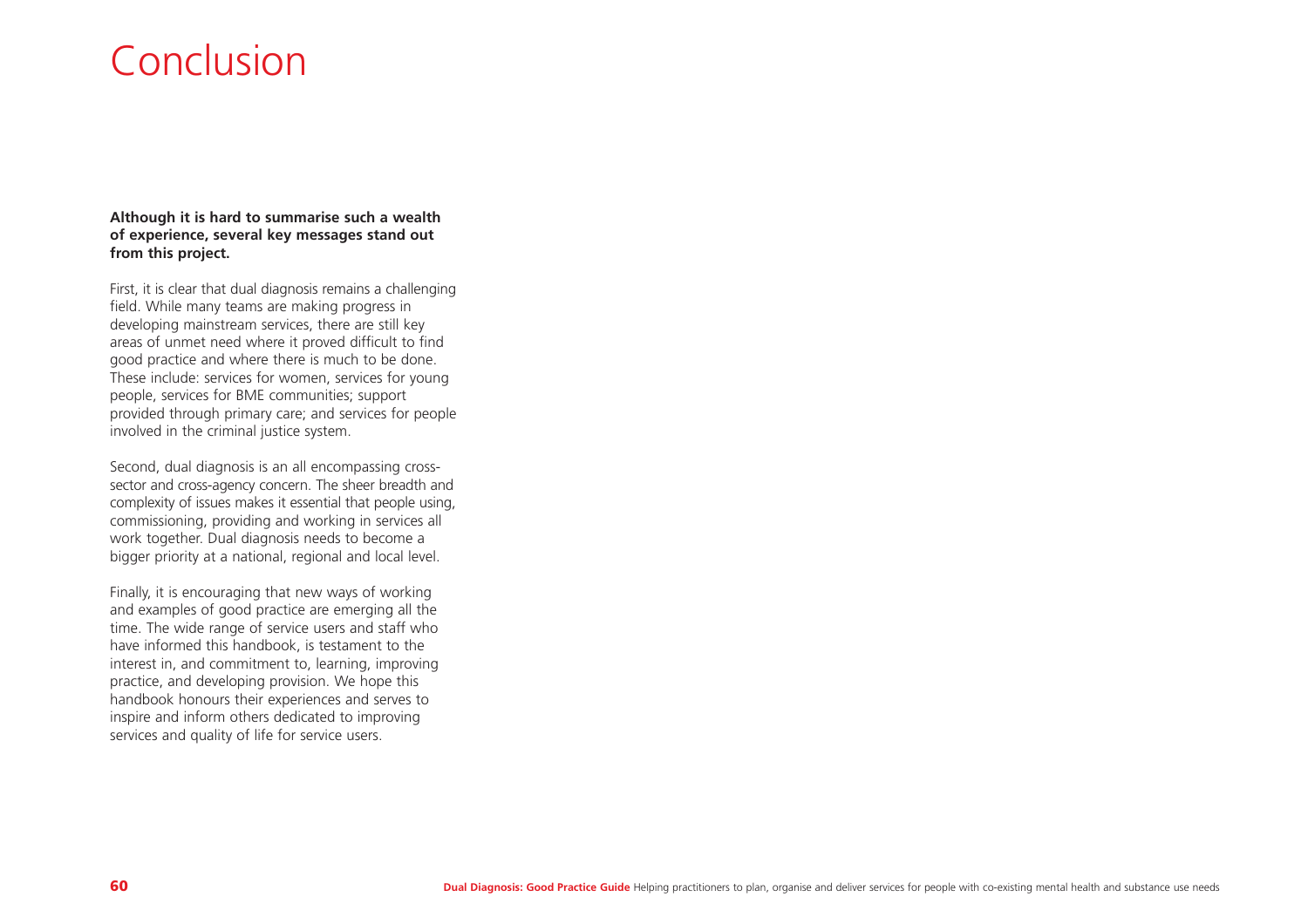# List of abbreviations

| <b>BME</b>   | <b>Black and minority ethnic</b>                            |
|--------------|-------------------------------------------------------------|
| <b>C-BIT</b> | <b>Cognitive Behavioural Integrated</b><br><b>Treatment</b> |
| <b>CBT</b>   | <b>Cognitive Behavioural Therapy</b>                        |
| <b>CJIT</b>  | <b>Criminal Justice Integrated Team</b>                     |
| <b>CMHT</b>  | <b>Community Mental Health Team</b>                         |
| <b>CPA</b>   | Care Programme Approach                                     |
| <b>CSIP</b>  | <b>Care Services Improvement Partnership</b>                |
| <b>DAAL</b>  | Drug and Alcohol Action Team                                |
| <b>DBT</b>   | <b>Dialectical Behavioural Therapy</b>                      |
| <b>DAAST</b> | Drug and Alcohol Strategy Team                              |
| DН           | <b>Department of Health</b>                                 |
| <b>LGBT</b>  | Lesbian, gay, bisexual and transgender                      |
| LIТ          | <b>Local Implementation Team</b>                            |
| <b>NDTMS</b> | <b>National Drug Treatment Monitoring</b><br>System         |
| <b>NIMHE</b> | <b>National Institute for Mental Health</b><br>in England   |
|              |                                                             |

- **NTA**National Treatment Agency
- **PCT**Primary Care Trust